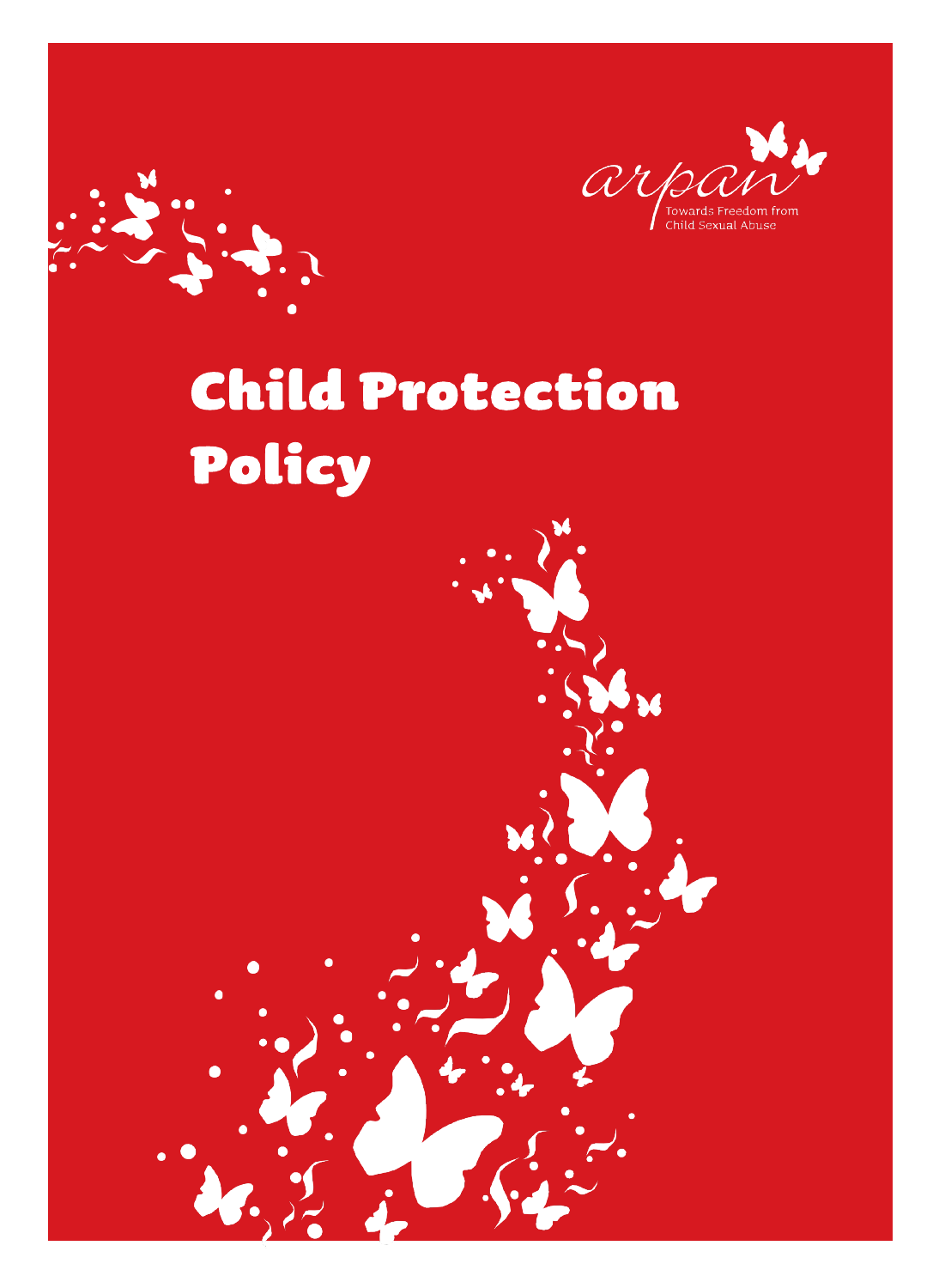## **Index**

| Section D: Arpan's Commitment to Child Safeguarding and Child Protection 11                |
|--------------------------------------------------------------------------------------------|
|                                                                                            |
|                                                                                            |
|                                                                                            |
|                                                                                            |
| G 2 Code of conduct for Consultants, Partner Counsellors, Volunteers working directly with |
|                                                                                            |
|                                                                                            |
|                                                                                            |
|                                                                                            |
|                                                                                            |
|                                                                                            |
|                                                                                            |
|                                                                                            |
|                                                                                            |
|                                                                                            |
|                                                                                            |
|                                                                                            |
|                                                                                            |
|                                                                                            |
|                                                                                            |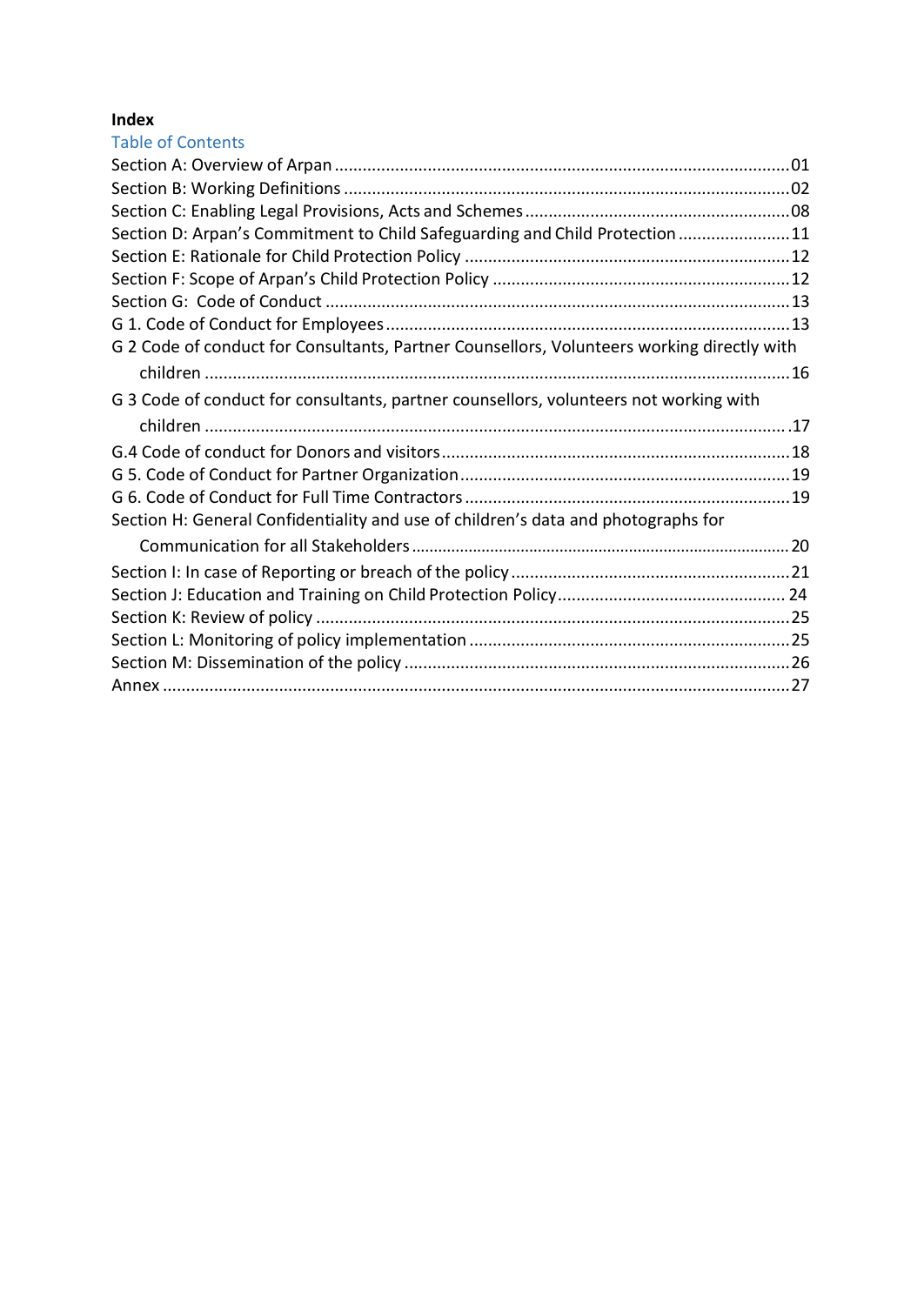#### **CHILD PROTECTION POLICY**

#### <span id="page-2-0"></span>**Section A: Overview of Arpan**

Childhood sexual abuse is not only a violation of a child's body but of the trust, implicit in a caregiving relationship. This violation can have a significant impact on how the child as a victim and later on as an adult survivor sees and experiences the world. The effects of childhood sexual abuse can be damaging but need not be permanent.

Arpan is an award-winning organization working hard to address the issue of Child Sexual Abuse in India since 2008. Till March 2020, Arpan has directly worked with over 188027 children and over 155104 adults and has impacted over 11,04,521 children and adults through partnerships.

Arpan is guided by the following vision and mission:

**Vision:** A World Free of Child Sexual Abuse.

**Mission:** To empower individuals, families, communities and society with prevention and intervention skills to reduce the occurrence of child sexual abuse and heal its psychological, social, sexual and physical consequences.

Arpan accomplishes the above-mentioned vision and mission statement through 4 critical programme strategies namely:

**Strategy I: Policy and Public Advocacy.** 

**Strategy II:** Preventive and Psychotherapeutic services for children and adult survivors of Sexual Abuse.

**Strategy III:** Training and Capacity Building of relevant stakeholders. **Strategy IV:** Research and Development.

These strategies are implemented through the following 4 Programmes:

- Personal Safety Education (PSE) Programme.
- Mental Health Services.
- Child Sexual Abuse Prevention and Training Programme.
- Online Learning for Awareness and Prevention.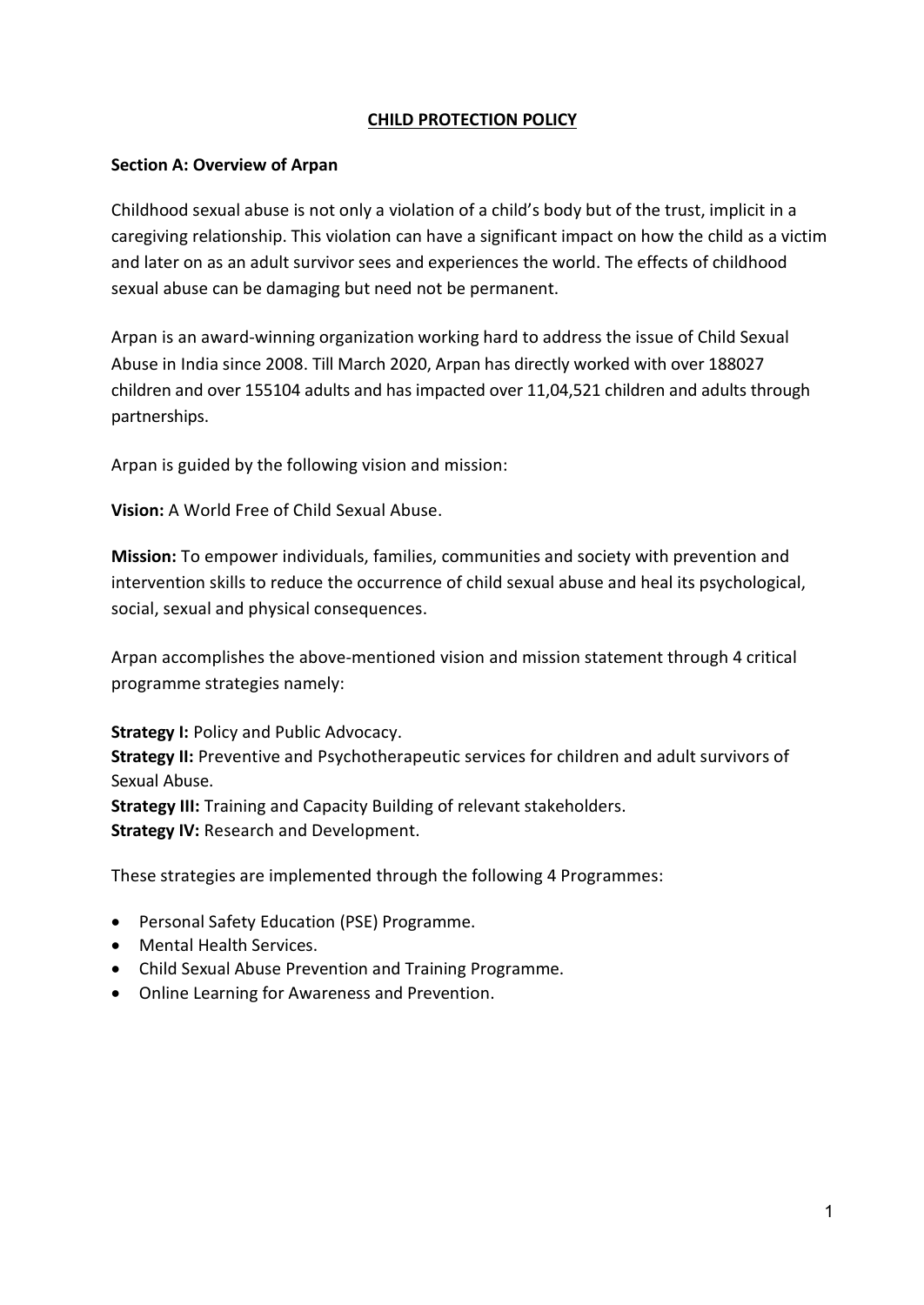## <span id="page-3-0"></span>**Section B: Working Definitions**

#### **For the purpose of the Policy, please refer to the working definitions provided hereby:**

## **1. Definition of child**

According to the UN Convention on the Rights of the Child (Article 1), a child is every human being below the age of 18 years.

## **2. Definition of child protection?**

Child protection is a broad term to describe philosophies, policies, systems, and procedures to protect children from both intentional and unintentional harm. In the current context, it applies particularly to the duty of Arpan and individuals and organizations associated with Arpan towards children.

## **3. Definition of Child Abuse**

According to the World Health Organization, child abuse constitutes, "all forms of physical and/or emotional ill-treatment, sexual abuse, neglect or negligent treatment or commercial or other exploitation, resulting in actual or potential harm to the child's health, survival, development or dignity in the context of a relationship of responsibility, trust or power." Most child abuse is inflicted by someone the child knows, respects or trusts.

## **4. Definition of Physical Abuse**

Physical abuse is deliberately hurting a child causing injuries by way of bodily contact. It may include injuries sustained from burning, beating, kicking, punching, and so on. Physical abuse may result from extreme disciplinary actions or from the punishment that is inappropriate to the child's age or condition or from peer violence or bullying.

## **5. Definition of Emotional Abuse**

Emotional abuse is the ongoing emotional maltreatment of a child. It is sometimes called psychological abuse and can seriously damage a child's emotional health and development. Emotional abuse can involve deliberately trying to scare or humiliate a child or isolating or ignoring them. It includes humiliating and degrading treatment such as the use of foul language, name-calling, constant criticism, belittling or insulting, persistent shaming, humiliating, ridiculing, ostracizing, and any verbal violence such as shouting and/or threatening.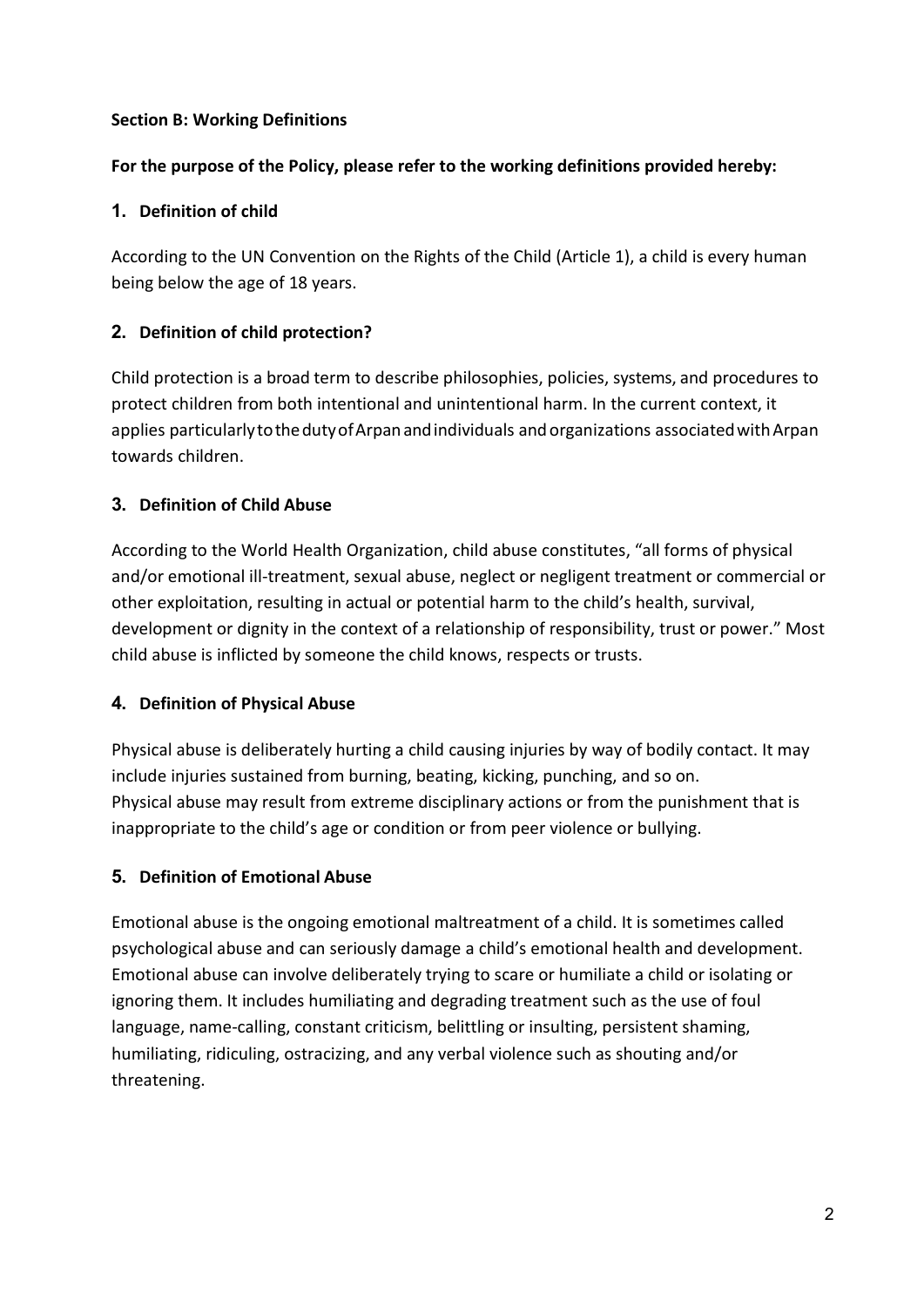## **Definition of Sexual Abuse**

Sexual abuse is defined as inappropriate sexual behaviour with a child. It is an act, using a child for the sexual gratification of the more powerful person. The Protection of Children from Sexual Offences Act, 2012 has defined sexual offences against children. These offences include penetrative sexual assault and sexual assault (Section 3 and 7), aggravated penetrative sexual assault and aggravated sexual assault (Section 5 and 9), sexual harassment (Section 11) and pornography (Section 13). It involves forcing or enticing a child to take part in sexual activities, whether or not the child is aware of what is happening. The activities may involve physical contact, including penetrative (i.e. rape) or non-penetrative acts such as fondling a child's genitals and making the child fondle the adult's genitals. They may include non-contact activities, such as involving children in the production or viewing of the pornographic material or encouraging children to behave in sexually inappropriate ways. Sexual abuse may be committed by an adult or another child. This may be committed by another child when that person is either significantly older than the victim or when the perpetrator is in a position of power or control over the child.

## **6. Definition of Neglect**

Neglect is the ongoing failure to meet a child's basic needs. A child may be left hungry or dirty, without adequate clothing, shelter, supervision, medical or health care. A child may be put in danger or not protected from physical or emotional harm. Children may not get the love, care and attention they need from their parents. Neglect often leaves no visible scars; it is more likely to go undetected. Neglect is the most common type of maltreatment that children experience and has consequences that are just as serious as physical abuse. It is sometimes called the 'passive' form of abuse in that it relates to the failure to carry out actions that result in significant impairment of the child's health or development including a failure to thrive emotionally and socially. This also refers to inaction when a child is exposed to risky/threatening material or situations, and/or leaving them unsupervised.

## **7. Corporal Punishment**

As per the provisions of RTE Act 2009, the corporal punishment may be identified as physical punishment, mental harassment or discrimination.

## **8. Bullying, Intimidation and Isolation**

Bullying can either be direct, i.e. from the bully to the victim (for example, through physical intimidation or attacks, verbal abuse, unwanted attention and advances, damaging property),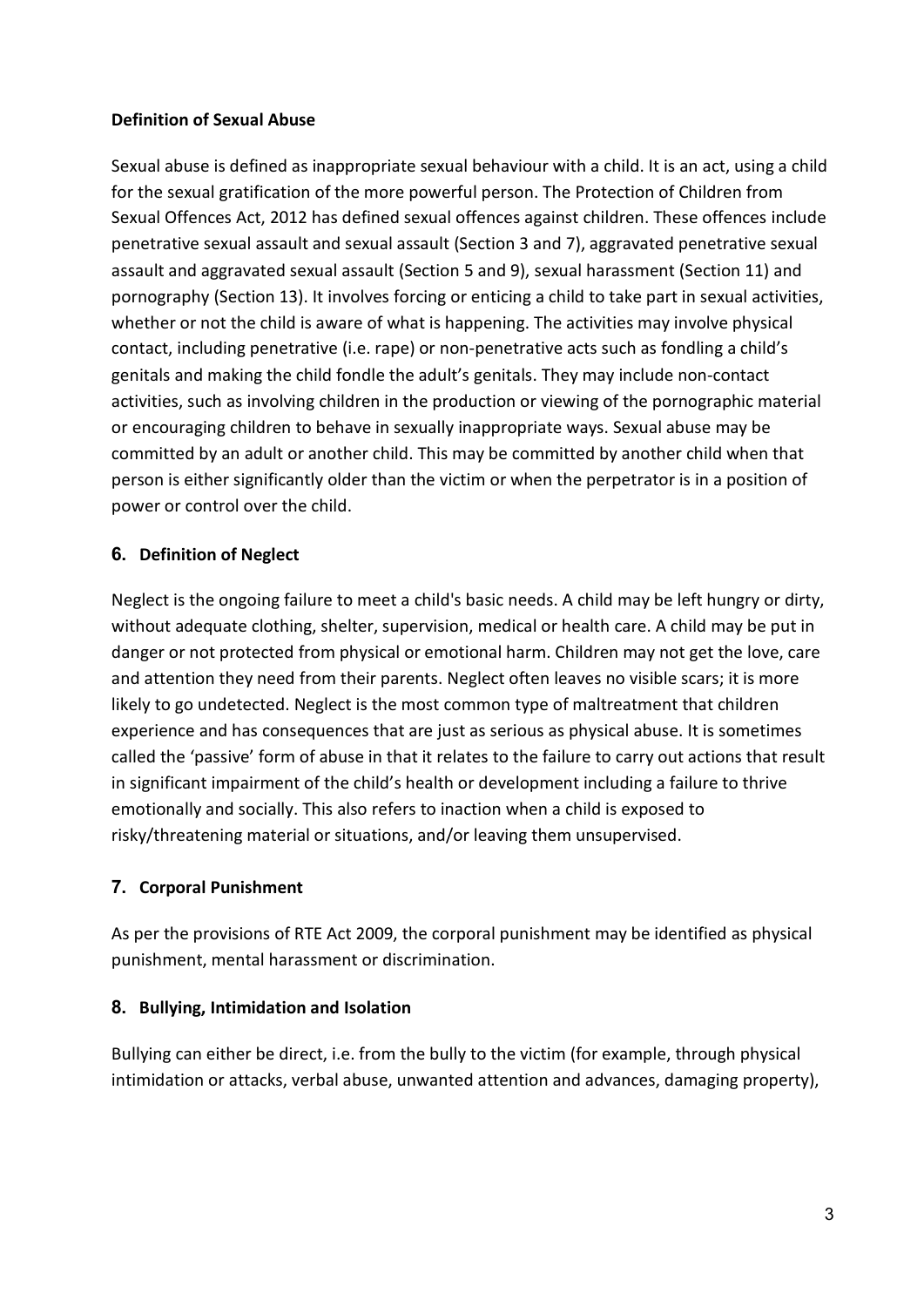or it can be indirect (for example, through spreading malicious rumours). It can also include cyber-bullying (for example, sending unpleasant SMS messages, photographs or emails, to the victim or to others).

## **I. Recognizing Abuse and Harm**

#### **a. Physical Abuse Signs of physical abuse:**

- Bruises, burns, sprains, dislocations, bites, cuts
- Improbable excuses are given to explain injuries
- Injuries which have not received medical attention
- Injuries that occur to the body in places that are not normally exposed to falls, rough games, etc.
- Repeated urinary infections or unexplained stomach pains
- Refusal to discuss injuries
- Withdrawal from physical contact
- Fear of returning home or of parents being contacted
- Showing wariness or distrust of adults
- Self-destructive tendencies
- Being aggressive towards others
- Being very passive and compliant
- Chronic running away

#### **b. Emotional or psychological Signs of emotional abuse:**

- Physical, mental and emotional development is delayed
- Highly anxious
- Showing delayed speech or sudden speech disorder
- Fear of new situations
- Low self-esteem
- Inappropriate emotional responses to painful situations
- Extremes of passivity or aggression
- Drug or alcohol abuse
- Chronic running away
- Compulsive stealing
- Obsessions or phobias
- Sudden under-achievement or lack of concentration
- Attention-seeking behaviour
- Persistent tiredness
- Lying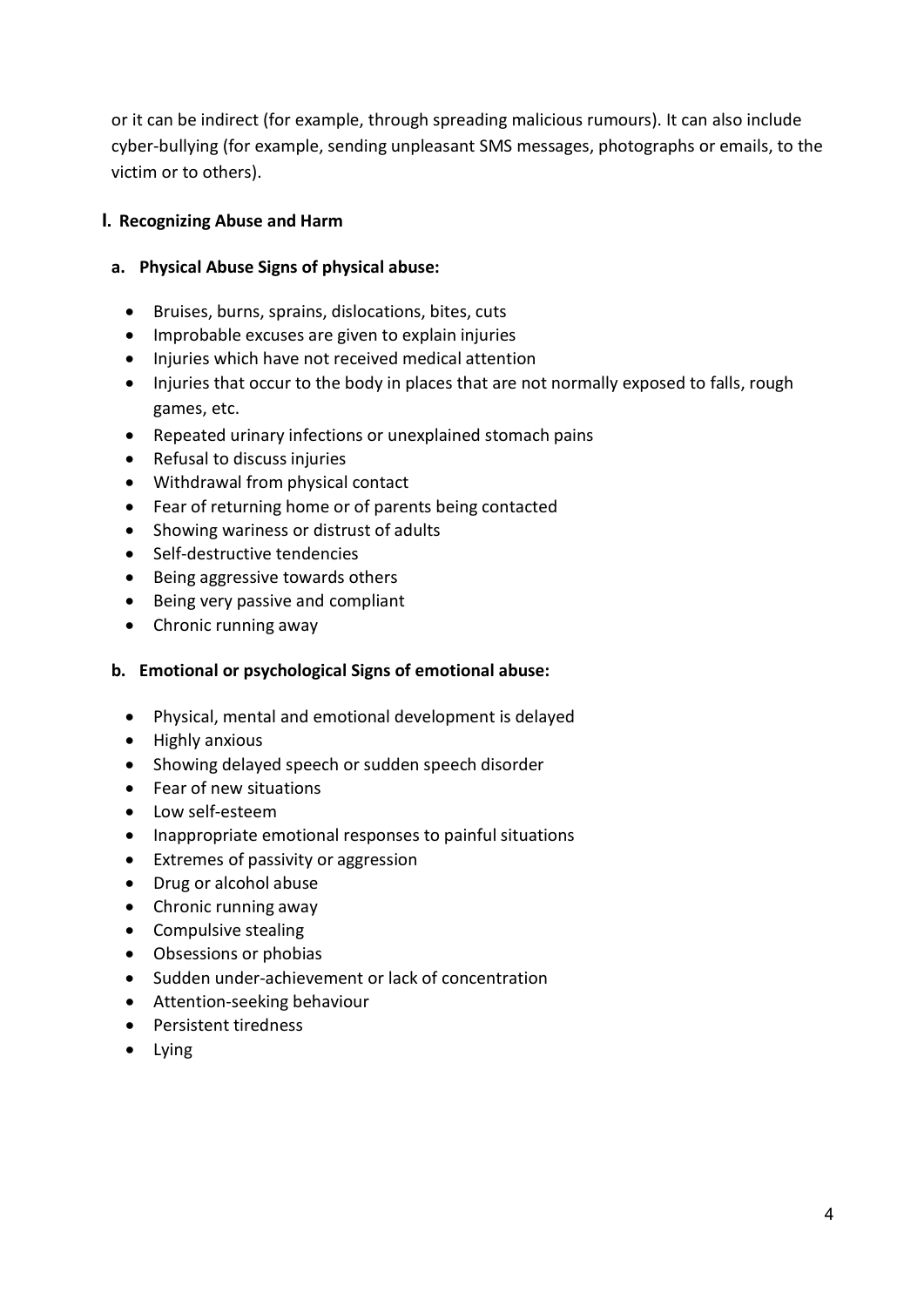## **c. Child Sexual Abuse Signs of Child Sexual Abuse**

- Social Withdrawal
- Increased hostility or aggression
- Over pleasing behaviour
- A drastic change in achievement patterns
- Sexualized behaviour
- Early sexual activity
- Use of abusive sexual language
- Psychosomatic illnesses
- Pain or swelling in the genital area
- Repeated urinary infections
- Sexually Transmitted Infections
- Eating/sleep disturbances
- Anxiety or Indifference
- Depression
- Suicidal ideation/attempts

In addition to knowing the signs of victimization, below are some early warning signs to look out for in adults who offend and children indulging in inappropriate behaviour:

#### **d. Signs of offenders (adults)**

- Has a "favourite" student or child
- Attempts to find ways to be alone with children
- Inappropriate language, jokes and discussions about students/children
- Sexualized talk in the presence of students/children
- Gives private gifts or has private chats on Facebook/internet
- **e. Signs of Children indulging in sexual misbehaviour**
	- Unusual interest in sex, sexualizing inanimate objects and activities
	- Does not stop sexual misbehaviour when told to stop
	- Uses force and coercion in social situations
	- Shows unusual intensity when discussing sex and sexuality
	- Socializes with children much younger
	- Gives gifts, requires secrecy in relationships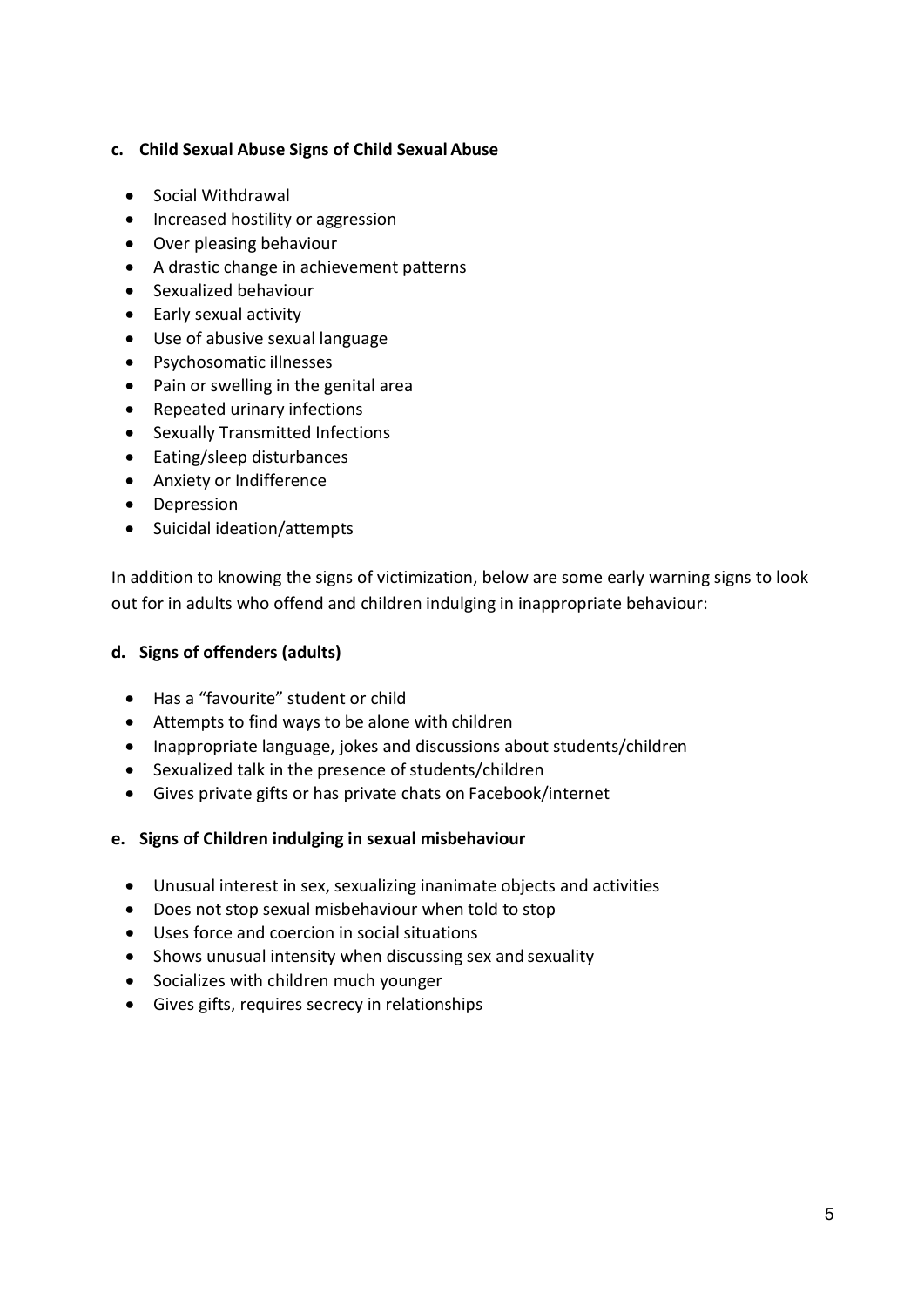#### **f. Neglect**

#### **Some indicators of neglect:**

- Medical needs unattended
- Lack of supervision
- Consistent hunger
- Inappropriate dress
- Poor hygiene
- Inadequate nutrition
- Fatigue or listlessness
- Self-destructive
- Extreme loneliness
- An extreme need for affection
- Failure to grow
- Poor personal hygiene
- Low self-esteem
- Poor social relationships
- Compulsive stealing
- Drug or alcohol abuse

#### **g. Signs of Corporal punishment:**

- Unexplained injuries
- Physical, mental and emotional development is delayed
- Highly anxious, fear of going to school
- Showing delayed speech or sudden speech disorder
- Fear of new situations
- Low self-esteem
- Inappropriate emotional responses to painful situations
- Extremes of passivity or aggression
- A sense of worthlessness, anger, resentment, and confusion
- Having trouble forming close relationships
- Drug or alcohol abuse
- Chronic running away
- Compulsive stealing
- Obsessions or phobias
- Sudden under-achievement or lack of concentration
- Attention-seeking behaviour
- Persistent tiredness
- Lying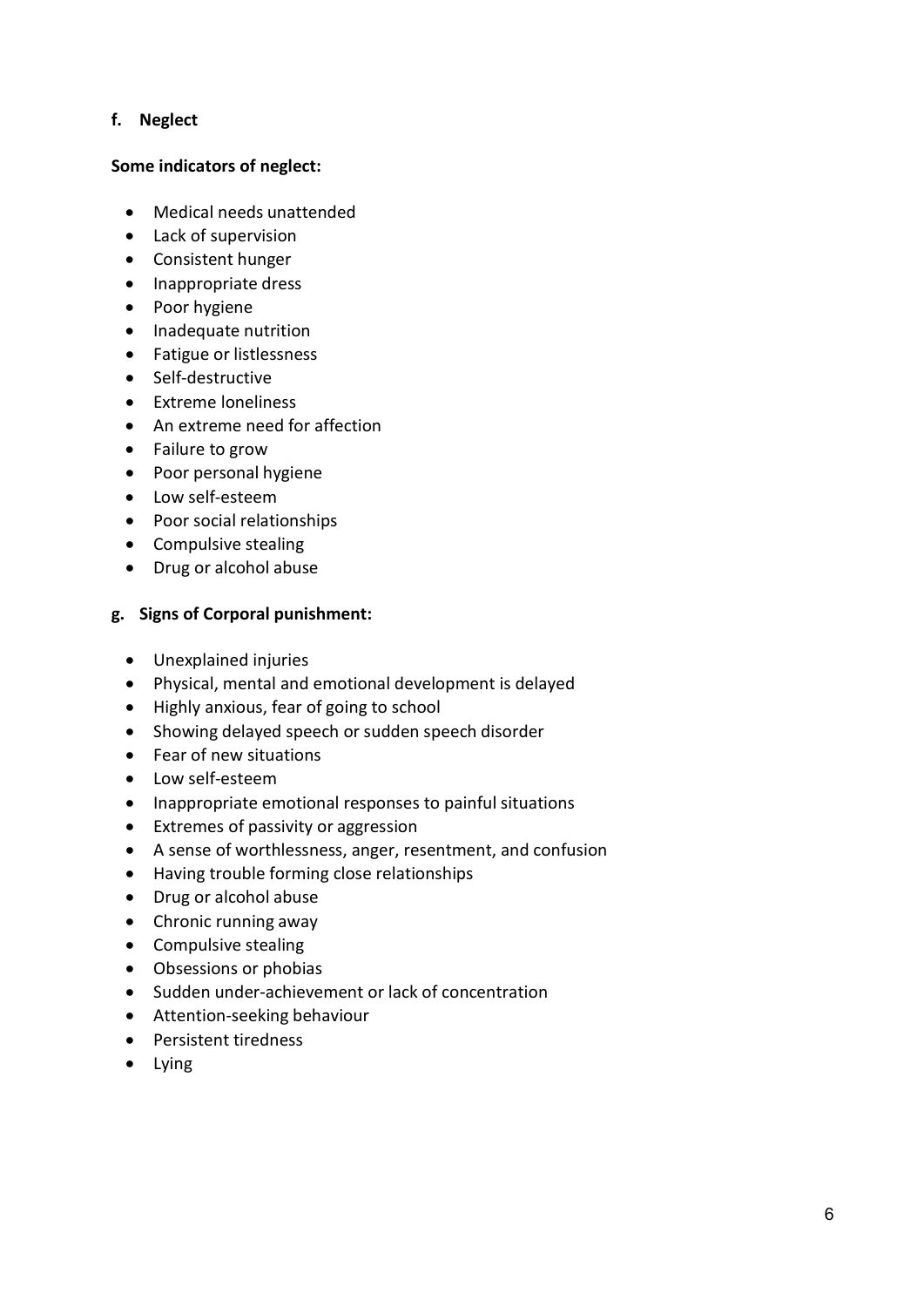## **h. Bullying**

In every bullying situation, there are typically three key parties: the victim, the bully or bullies, and those who stand by (by-standers), who are aware of the bullying. Each of these three parties is affected negatively by bullying.

## **Signs of Bullying**

- Unexplainable injuries
- Afraid to go to school or other activities
- Lost or destroyed clothing, books, electronics, or jewellery
- Frequent headaches or stomach aches, feeling sick or faking illness
- Changes in eating habits, like suddenly skipping meals or binge eating. Kids may come home from school hungry because they did not eat lunch.
- Difficulty sleeping or frequent nightmares
- Declining grades, loss of interest in schoolwork,
- Sudden loss of friends, isolated from the peer group or avoidance of social situations
- Feelings of helplessness or decreased self-esteem
- Self-destructive behaviours such as running away from home, harming themselves, or talking about suicide

#### **II. The long-term impact of child abuse and maltreatment**

The long-term impact of child abuse and maltreatment (Physical, emotional, sexual abuse and Neglect) can continue in adulthood if not supported and healed**.**

- Inability to manage the day to day functioning
- Inability to care for self
- Inability to coexist, cooperate or work with others
- Lack of self-confidence, low self-esteem
- Prone to addiction, substance abuse
- Inability to maintain healthy relationships
- Constant health problems
- Prone to mental health problems
- Depression and anxiety
- Post-traumatic stress disorder (PTSD)
- Attachment difficulties
- Eating disorders
- Self-injurious behaviour (for example, suicide attempts)
- Sexual dysfunction
- Perpetrator or receiver of domestic violence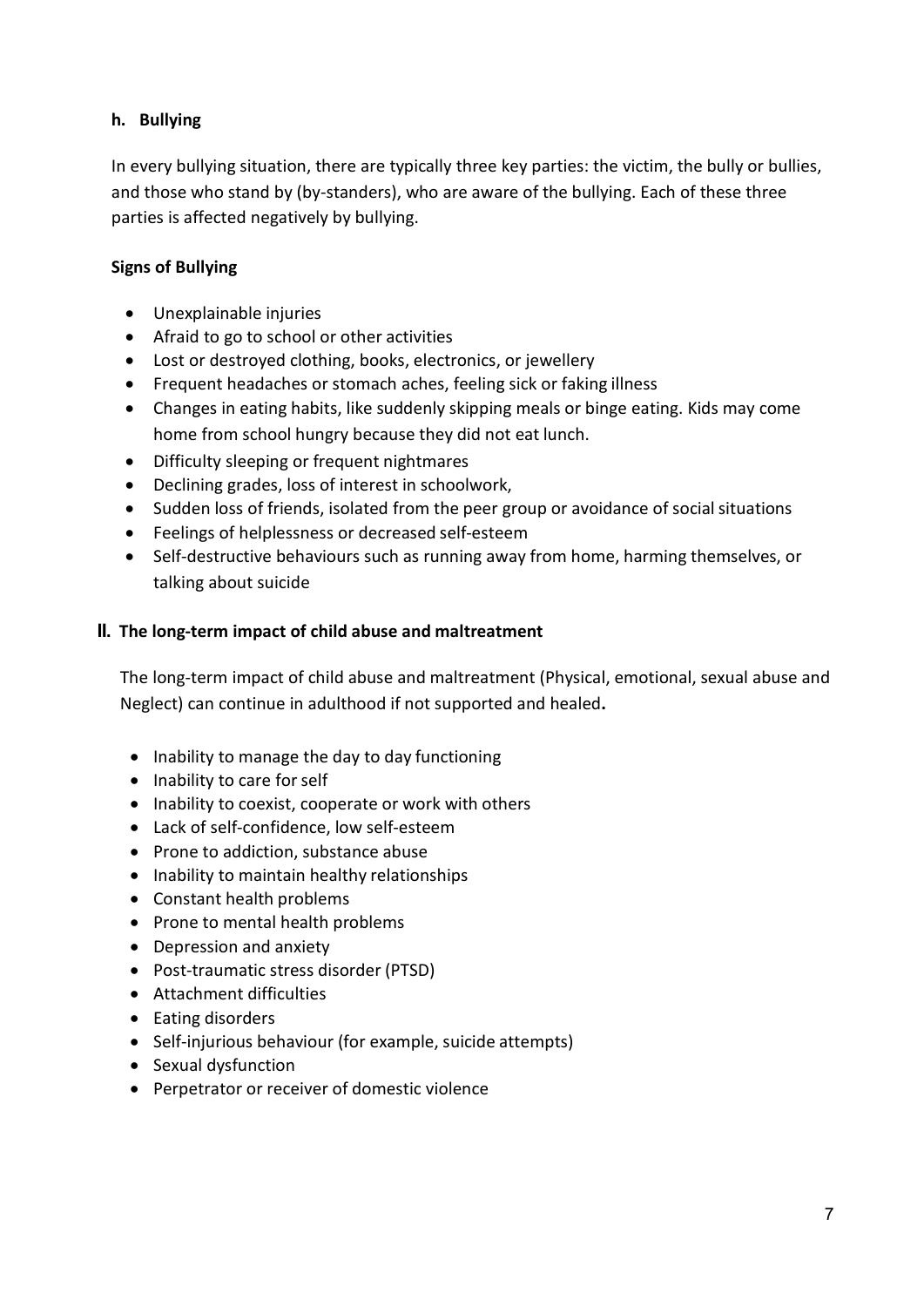• Becoming abuser themselves

## <span id="page-9-0"></span>**Section C: Enabling Legal Provisions, Acts and Schemes**

India has made some significant commitments towards granting children their basic rights. India has taken the first few steps by bringing in a number of policy formulations, legislative amendments and commitment to international ratifications. India has ratified the United Nations Convention for Child Rights in the year 1992 and has passed the Child Rights Acts 2005 as few of the necessary steps to protect the rights of the children in the country as well as brought other constitutional and legal provisions to safeguard children and ensure speedy trial of offences against children.

UN Convention on the Rights of the Child with special reference to the following articles upholds care and protection of children. The specific articles are:

- Article 2: The Convention applies to everyone whatever their race, religion, abilities, whatever they think or say and whatever type of family they come from.
- Article 19: Governments should ensure that children are properly cared for, and protect. them from violence, abuse and neglect by their parents or anyone else who looks after them.
- Article 34: The Government should protect children from sexual abuse.
- Article 36: Children should be protected from any activities that could harm their development.

There are also existing enabling legal provisions in India which safeguard children's safety and criminalize unsafe behaviour. The first step to fulfil the rights of children can be found in the Constitution of India. There are a number of articles that address the various needs of children as outlined below. The articles are divided into two categories: Fundamental Rights and Directive Principles of State Policy. Constitutional provisions include:

- Article 21 of the constitution of India which protects the right to life and dignity includes the right to education for children up to 14 years of age. Corporal punishment and other threats to the life and safety of the child amount to abuse and militate against the freedom and dignity of a child. It also interferes with a child's right to education because the fear of corporal punishment and other threats makes children more likely to avoid school or to drop out altogether. Hence, corporal punishment and other threats to the life and safety of the child violate the right to life with dignity.
- Article 39(c) directs the State to work progressively to ensure that "the tender ages of children are not abused". Article 39(f) directs the State to work progressively to ensure that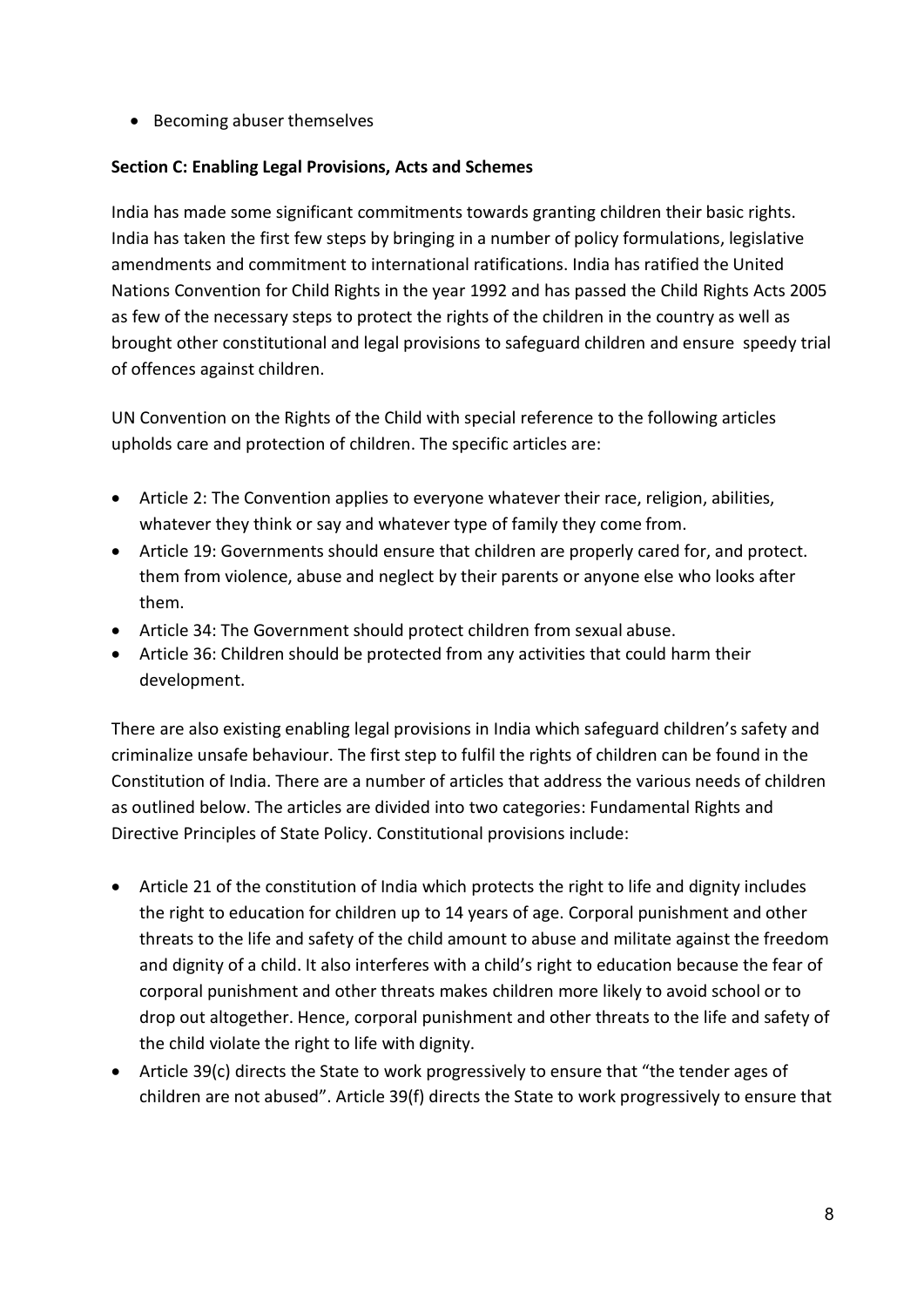"children are given opportunities and facilities to develop in a healthy manner and in conditions of freedom and dignity and that childhood and youth are protected against exploitation and against moral and material abandonment."

Diverse acts also support and promote children's wellbeing:

- The Right of Children to Free and Compulsory Education (RTE) Act, 2009 which has come into force with effect from 1st April 2010, prohibits 'physical punishment' and 'mental harassment' under Section 17(1) and makes it a punishable offence under Section 17(2). These provisions read as follows:
	- o Section 17, Prohibition of physical punishment and mental harassment to a child: No child shall be subjected to physical punishment or mental harassment. Whoever contravenes the provisions of sub-section (1) shall be liable to disciplinary action under the service rules applicable to such person.
	- $\circ$  Section 35(1) of the RTE Act provides detailed guidelines/advisory to eliminate corporal punishment in schools. The RTE Act does not preclude the application of other legislation that relates to the violations of the rights of the child, for example, booking the offences under the IPC and the SC and ST Prevention of Atrocities Act of 1989.
- The Juvenile Justice (Care and Protection of Children) Act, 2000: This is an important statute that criminalizes acts that may cause a child mental or physical suffering.
	- o Section 23 of the JJ Act, 2000 states as follows: "Whoever, having the actual charge of, or control over, a juvenile or the child, assaults, abandons, exposes or wilfully neglects the juvenile or causes or procures him to be assaulted, abandoned, exposed or neglected in a manner likely to cause such juvenile or the child unnecessary mental or physical suffering shall be punishable with imprisonment for a term which may extend to six months, or fine, or with both."
	- o Section 23 covers the actions of anyone who has "actual charge or control over" a child. While Section 23 is likely to be applied most often to personnel in childcare institutions regulated by the JJ Act, it arguably applies to cruelty by anyone in a position of authority over a child, which would include parents, guardians, teachers and employers.
- Scheduled Castes and Tribes (Prevention of Atrocities) Act, 1989 (some provisions) can be used to prosecute an adult in the general category who inflicts corporal punishment or commits other crimes against a scheduled caste or scheduled tribe child.
- The Protection of Children from Sexual Offences Act, 2012 protects children from offences of sexual assault, sexual harassment and pornography and provides for the establishment of special courts for trial of such offences and for matters connected with or incidental thereof. With a view to ensure the healthy physical, emotional and social development of the child and to protect children from offences of sexual assaults and sexual harassment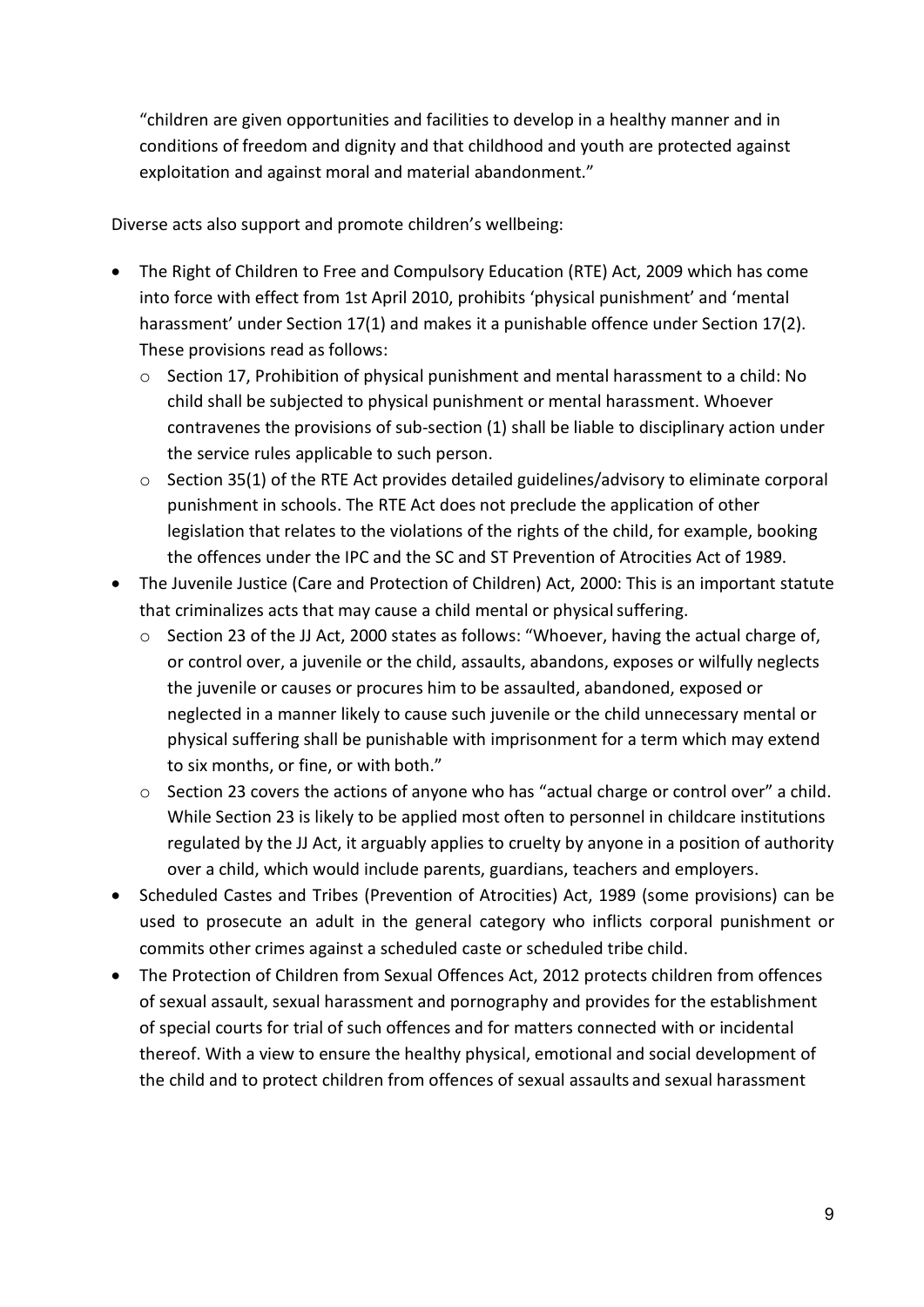and for matters connected therewith, Government of India has notified the Protection of Children from Sexual Offences Act, 2012 (32 of 2012) along with Rules framed thereunder which have come into force w.e.f. 14th November 2012.

- o This act has defined sexual offences against children.
- o These offences include penetrative sexual assault and sexual assault (Section 3 and 7), aggravated penetrative sexual assault and aggravated sexual assault (Section 5 and 9), sexual harassment (Section 11) and pornography (Section 13).
- o The aforesaid may include:
	- a. making sexual comments about the child's appearance;
	- b. forcible physical touch, looking or staring at body;
	- c. objectionable letters, telephone calls, SMS, MMSS, e-mails, etc.;
	- d. sexual jokes or innuendo or taunts causing or likely to cause embarrassment to the child;
	- e. gender-based insults or sexist remarks;
	- f. actual or attempted penetrative sexual intercourse with a child;
	- g. non-penetrative sexual activity, for example rubbing the penis between the child's thighs or genitals;
	- h. touching, pinching, or fondling a child's sexual parts, i.e. genitals, breasts or buttocks;
	- i. brushing against any part of the body;
	- j. oral sex with a child, i.e. mouth or sexual parts;
	- k. masturbation between adult and child;
	- l. the abuser showing his or her private parts to the child;
	- m. the exploitative use of a child in prostitution or any other unlawful sexual practice;
	- n. the exploitative use of a child in pornography;
	- o. showing pictures of a sexual nature to the child that he or she does not want to see;
	- p. letting the child watch or hear an act of sexual intercourse;
	- q. forcing a child into marriage; and Unwelcome sexually determined behaviour in the form of verbal- non-verbal and physical;
	- r. Eve-teasing;
	- s. Displaying pornographic or other offensive or derogatory pictures, cartoons, pamphlets or saying;
	- t. Any other act which violates or is likely to violate the child's privacy or cause mental or physical disturbance to the child due to its sexual nature or content.
- Sexual offences committed by persons who are in the management or staff of educational institutions and persons in a position of trust and authority over children are liable for higher penalties as per provisions of this Act.
- The Information Technology Act, 2000 (also known as ITA-2000, or the IT Act) is an Act of the Indian Parliament (No 21 of 2000) notified on 17 October 2000. It is the primary law in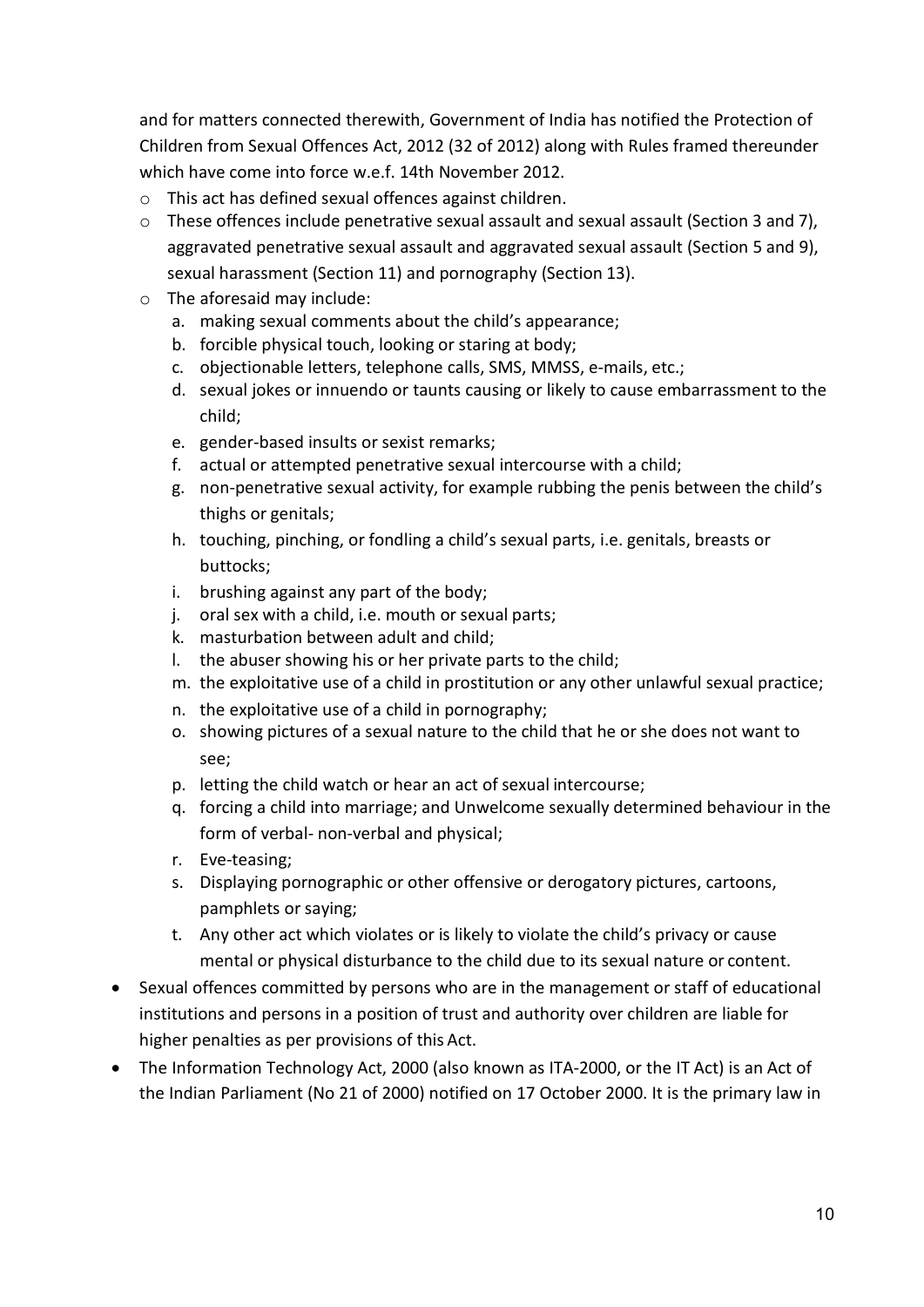India dealing with cybercrime and electronic commerce. It is based on the United Nations Model Law on Electronic Commerce 1996 (UNCITRAL Model) recommended by the General Assembly of United Nations by a resolution dated 30 January 1997. The Act provides a legal framework for electronic governance and defines cybercrimes and prescribes penalties for them. A major amendment was made in 2008. It introduced the Section 66A which penalized sending of "offensive messages". It also introduced Section 69, which gave authorities the power of "interception or monitoring or decryption of any information through any computer resource". It also included child pornography, cyber terrorism and voyeurism.

#### <span id="page-12-0"></span>**Section D: Arpan's Commitment to Child Safeguarding and Child Protection**

According to ARPAN, Protection of children is the duty of all adults and right of a child irrespective of their age, gender, caste, class, religion, disability, ethnicity, affiliations or any other differentiating factors. Sexual abuse of children is unacceptable under any circumstances.

This understanding is in alignment with the social impact paradigm of ARPAN wherein every individual (child or adult) and organization that comes in contact with Arpan is a valuable entity. Respecting and acknowledging their needs, perceptions and uniqueness is important for the organization. At any given point of time, a lot of views exist of what is best for the child. However, Arpan's work is child-centric where the key is to understand and value what the child wants and hence the child is an integral part of the decision making the process. This philosophy extends to all the programmes at Arpan, where children are the primary stakeholders.

The Board of Management of Arpan is fully committed to the safeguarding of children. It recognizes that considerations on the safeguarding of children permeate all aspects of Arpan's work and be reflected in all of Arpan's policies, practices and activities. Arpan's Board, CEO, Directors are ultimately accountable for ensuring that children are safeguarded across the span of Arpan's work and for implementation of the Arpan Child Protection Policy throughout the organization. Arpan expects that all board members, advisors, donors, partners, employees, volunteers, interns, consultants, partner counsellors and contractors agree to fully comply with Arpan's Child Protection Policy*.*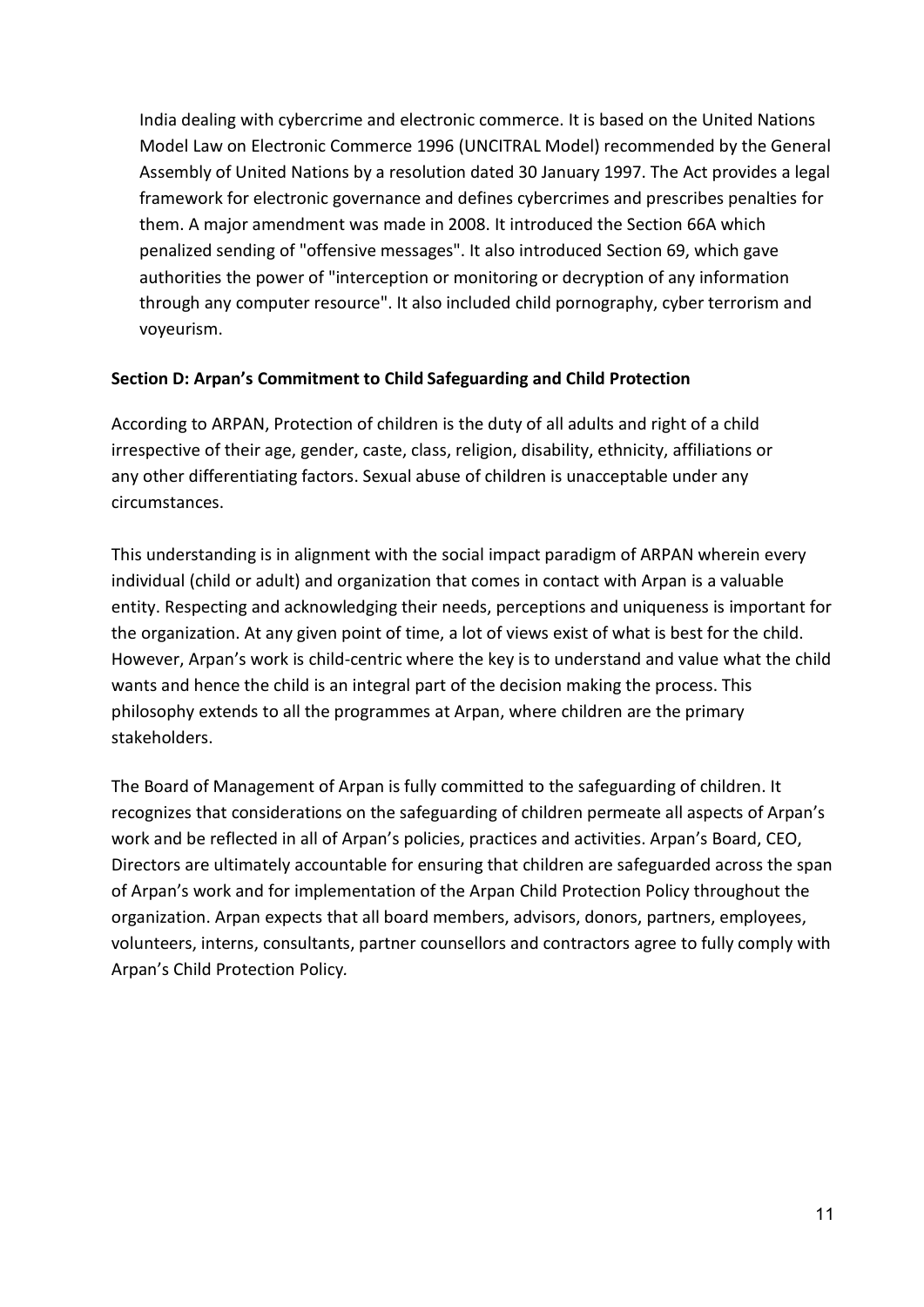## Arpan will:

- strive to understand children within the local context in which they live.
- work with children in a spirit of co-operation and partnership based on mutual trust and respect. Work with children in ways which enhance their capacities and capabilities and develop their potential.
- treat children with respect and recognise them as individuals in their own right.
- regard children positively and value them as individuals with specific needs and rights and opinions.
- strive to ensure a safe environment with minimised risk to any harm for the children who come in contact with Arpan.
- empower children to identify unsafe touches and situations and report it.

## <span id="page-13-0"></span>**Section E: Rationale for Child Protection Policy**

Arpan has developed the Child Protection Policy to ensure:

- The organisation is Safe for children: All children have a right to freedom from all forms of violence, abuse and exploitation, based on the UNCRC. It is, therefore, the responsibility of Arpan to ensure that all its activities, policies, projects and programmes are 'child safe'. This means that staff do not represent a risk to children and that programmes, policies and practices can be designed and developed in ways that promote the protection of children.
- Children are protected: Some children are in particular vulnerable to abuse, exploitation, and ill-treatment at the hands of carers, staff, and those with access to children and their personal information. Many children growing up in vulnerable circumstances have already experienced ruptured relationships of trust or abuse of an adult-child relationship in the form of physical, psychological or sexual abuse. This is to ensure that children are not further re-traumatized or abused.

#### <span id="page-13-1"></span>**Section F: Scope of Arpan's Child Protection Policy**

This Policy shall apply in Arpan premises, at offsite locations where our projects are being implemented, at Arpan's social and advocacy events, or at any other place where the person(s) listed below are a representative of Arpan or are present in relation with Arpan:

Arpan's Child Protection Policy applies to:

- All children in Arpan premises, children we engage through partner institutions and organization and children present in offsite locations because of Arpan's events.
- All staff; Management, Board members; interns and volunteers.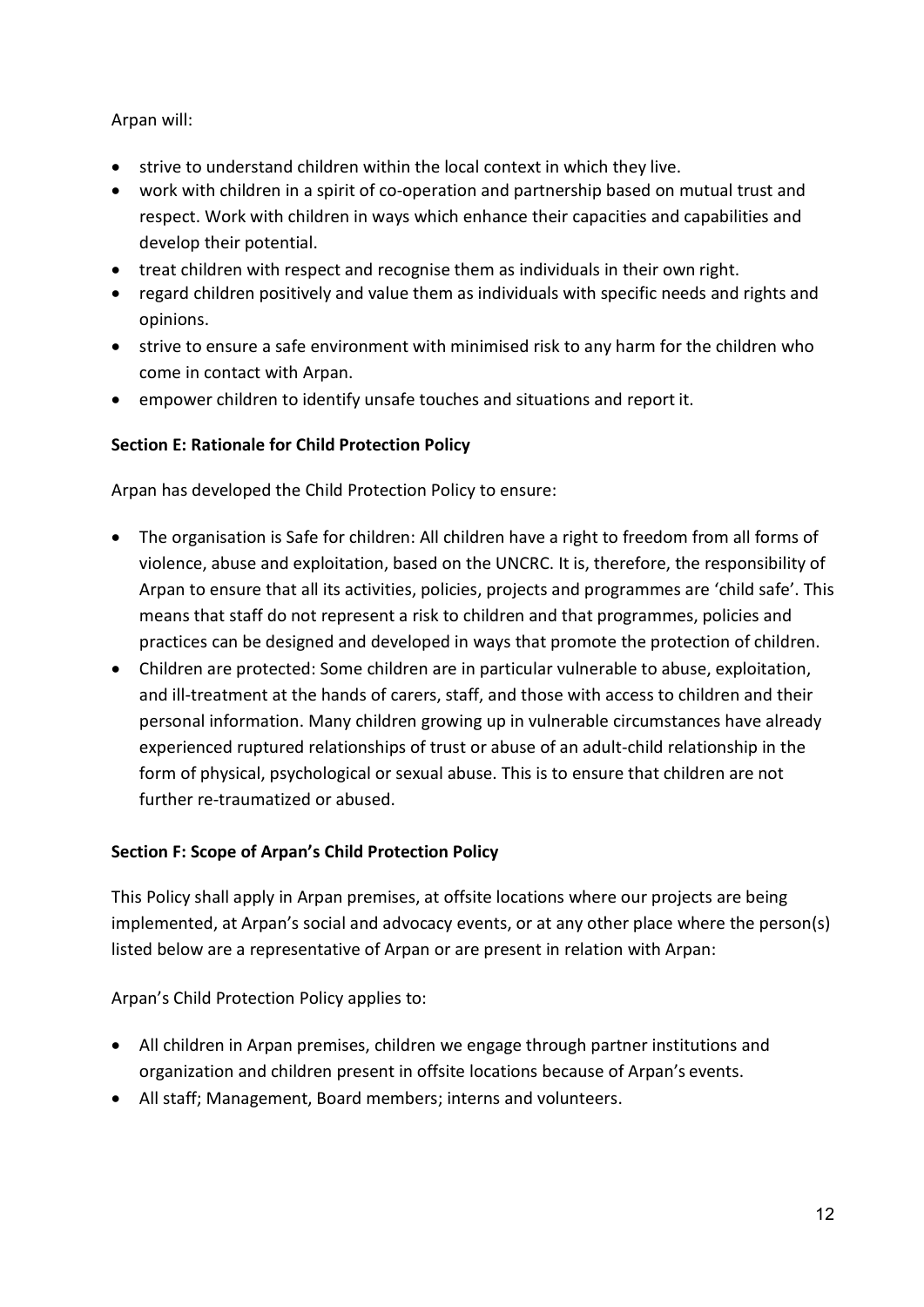- All those acting on behalf of Arpan such as consultants or partner counsellors.
- All those adults accompanying children to events and activities organised by Arpan.
- All those who participate in Arpan's events and meetings involving children, including journalists, sponsors, donors, policymakers, etc.
- All donors and visitors who visit Arpan premise, project location and events.
- All contractors working in Arpan premise and during events and social activities.

#### <span id="page-14-0"></span>**Section G: Code of Conduct**

This Policy is developed to ensure the highest standards of professional behaviour and personal practice to ensure no harm occurs in any situation to children during their involvement in any activities or projects. As a condition for working with Arpan all staff, Management, Board members, Advisors, interns, consultants, partner counsellors, volunteers, donors, visitors and all those acting on behalf of Arpan are required to undergo the Code of Conduct listed below. Both acceptance and commitment to our Child Protection Policy and Code of Conduct for working with children by signing a commitment to adhere to the Child Protection Policy principles and procedures is a prerequisite to engage with Arpan beneficiaries, primarily children. The following elucidates the code to be followed by each Person as listed above.

## <span id="page-14-1"></span>**G. 1. Code of Conduct for Employees**

All the existing and potential employees:

- i. Will be communicated with clear job role descriptions during vacancy announcements that include a statement on the position or role and responsibilities to meet the requirements of Arpan's child protection policy so that potential employees are well aware of the organization's expectation at the outset. All job posting will have the link to Arpan CPP.
- ii. Will need to give consent to Arpan gaining information on the person's past behaviour through cold checks in relation to their conduct with children as specified in the job application format to be filled before appearing for an interview.
- iii. Will provide the name and contact information of two character references, preferably an employer/ supervisor from recent work places excluding family members, who have knowledge of the candidate's experience and suitability to work with children. The identity of the referees will be verified. The potential employees will undergo a reference check to find out any child abuse-related record (irrespective of whether it has been reported to the Police/ law enforcement agencies).
- iv. Will undergo an in-depth interview/interaction to assess their aptitude, interest and sensitivity towards working with children and their previous work with children. All recruitment interviews would include a discussion on child safeguarding and protection,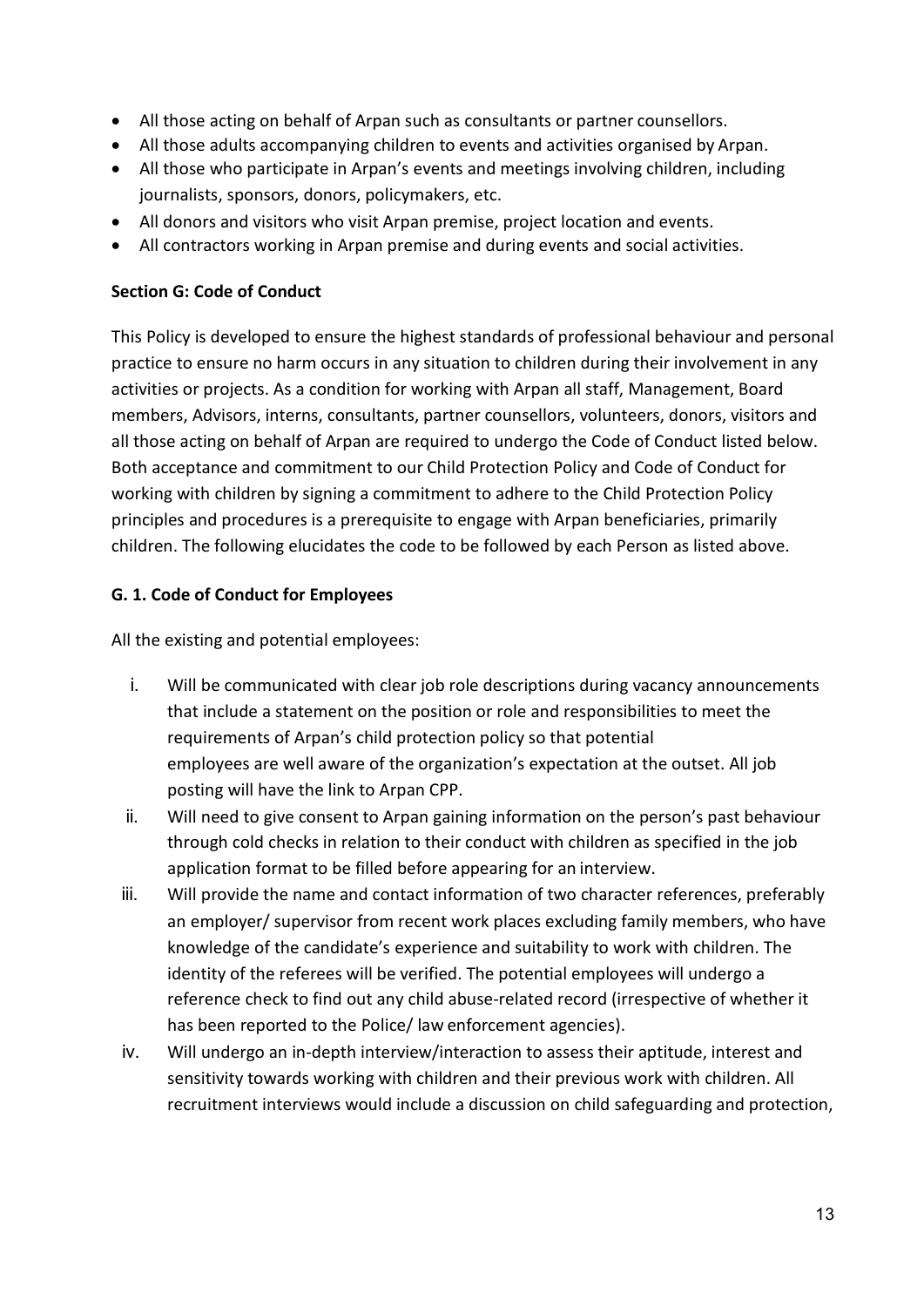the candidate's understanding of this and Arpan's commitment. For for example the job interview would include specific questions on child protection issues to probe the applicant's attitude, experience and approach to working with children relevant to the post applied for.

- v. Will sign a personal declaration stating any criminal convictions, including spent convictions. Staff in employment will also give declaration in case they are convicted during their tenure.
- vi. Will read and sign the Child Protection Policy with complete commitment at the beginning of their engagement with ARPAN. Adherence to Arpan's Child Protection Policy is part of Arpan employment contracts and service agreements.
- vii. Will be observed during the induction or engagement process for their attitude and behaviour towards children and feedback will be accordingly provided to the respective supervisor and Director/ CEO before the final appointment on the respective post.
- viii. Will undergo internal and external training programmes and counselling services (if required) in order to enhance their capacities and demonstrate the best behaviour in relation to children.
- ix. Will exercise behaviour protocols consistent with the Core Values of ARPAN in their relationship with children, in the context of their language, actions, dress, and behaviour.
- x. Will establish an atmosphere conducive for the development of children through their word, deed and demeanour. This includes listening to children and showing respect to them and their opinions.
- xi. Will respect the local cultural and religious context and behave inappropriate manner with children in communities.
- xii. Will not promise and/or give children and their families/ caretakers verbally/ non verbally any monetary or non-monetary favours without the knowledge and permission of ARPAN management.
- xiii. Will not allow children (beneficiaries of ARPAN) to visit or stay in their homes under any pretext.
- xiv. Will not employ children as domestic workers in their homes/ business. Will abide by the 'Child Labour Law" of India and ensure that all conditions in terms of age limit (over 14 years), working conditions, basic minimum facilities provided to the children are followed.
- xv. Will not engage in any behaviour with children that can be classified as sexual abuse, physical abuse, emotional abuse or neglect. Will not act in ways that may be abusive or may place a child at risk of abuse that includes intentionally humiliating, belittling, degrading, holding, kissing, cuddling, touching a child in an inappropriate, unnecessary or culturally insensitive way. Use language, make suggestions or offer advice which is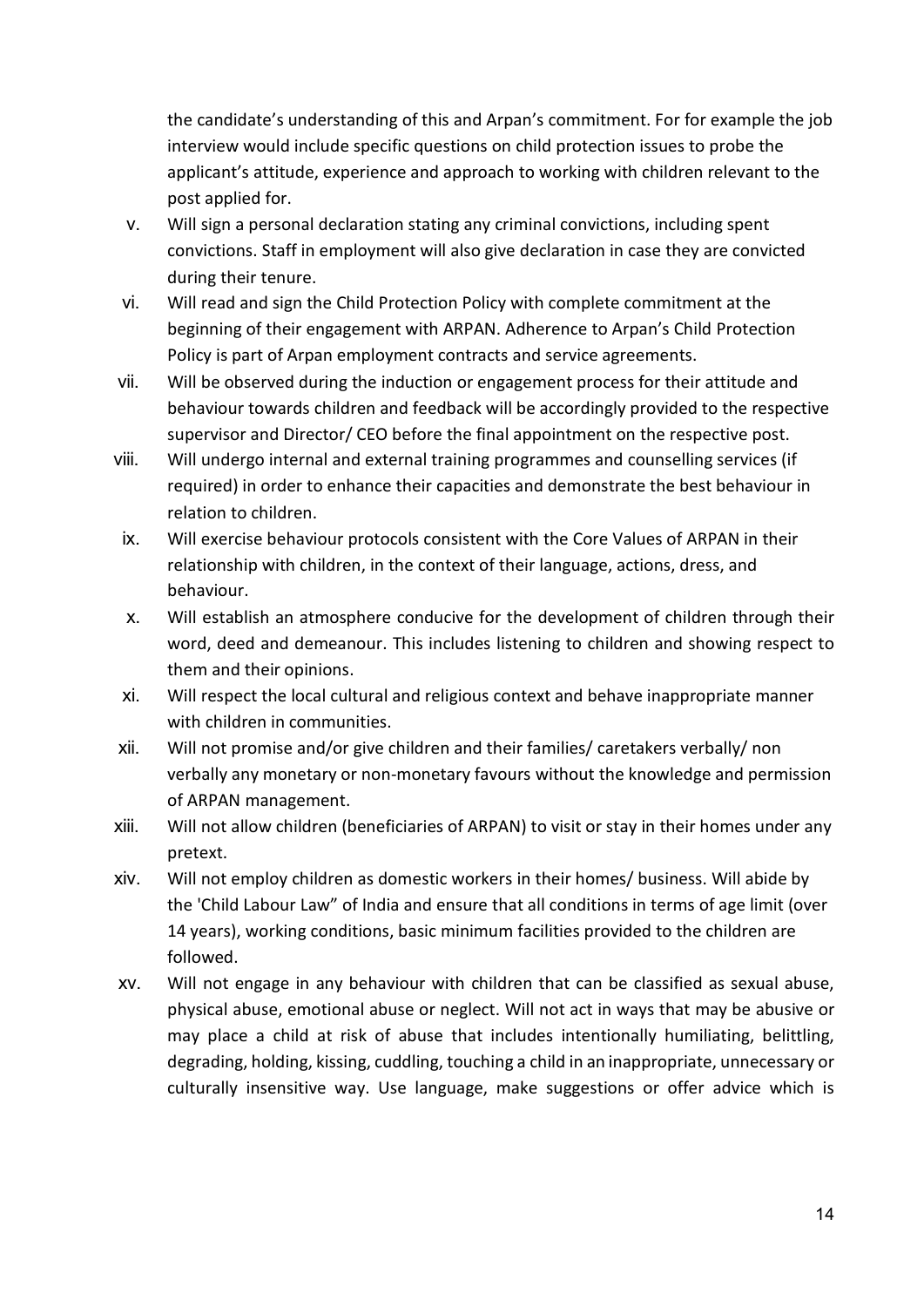inappropriate, offensive or abusive.

- xvi. Will not spend time alone with a child or children except where they are employed as counsellors and/or facilitators of Personal Safety Education lesson plans and individual sessions.
- xvii. Will be responsible for the interaction between an adult and a child even when it is perceived that a child is acting in a challenging (not listening to the facilitator, creating disturbance in the class or session etc.) manner.
- xviii. Will not touch, look or talk about children's Private Body Parts or discuss about any sexual content to children or make them feel uncomfortable in any other way or show them any material of sexual nature except in cases of the health/ hygiene, Personal Safety Education Project and individual/counselling sessions and any other platform for involving children in the designing/ evaluation of Arpan services which is being done for protection purposes.
- xix. Will not develop relationships with children which could in any way be deemed exploitative or abusive.
- xx. Will not condone, or participate in, behaviour towards children which is illegal, unsafe or abusive or exposes the child to danger.
- xxi. Will not discriminate against, show different treatment, or favour particular children to the exclusion of others.
- xxii. Will take permission from children, their parents/ guardians and schools and/ from the participants of a workshop and training session before taking and using any photos and videos involving these beneficiaries.
- xxiii. Will always accompany children in the Arpan premises to the extent possible and will not leave them alone.
- xxiv. Will accompany any adolescents volunteering in Arpan premises to the extent possible.
- xxv. Will make children aware that they can report any violation by the staff if they have behaved inappropriately by calling the Arpan Helpline number.
- xxvi. Will not accept any gift from children or other beneficiaries of Arpan. In case the unacceptance has the potential to be disrespectful to beneficiaries including children, employees can accept token of appreciation. However, this needs to be communicated to supervisors and all gifts need to be handed over. In case of cards in the staff's name, soft copies of all cards given by Arpan stakeholders including children need to be submitted. The staff can keep hard copies. However, if the cards are in the name of Arpan then they need to handover both the hard copies and soft copies.
- xxvii. Will not take their relatives/friend/people unrelated to Arpan to any project site.
- xxviii. Will be empowered and aware to cull out any situation or behaviour which may present risks for children and report it to the supervisor and take appropriatestep.
- xxix. Will apply high standards of behaviour towards children within both their professional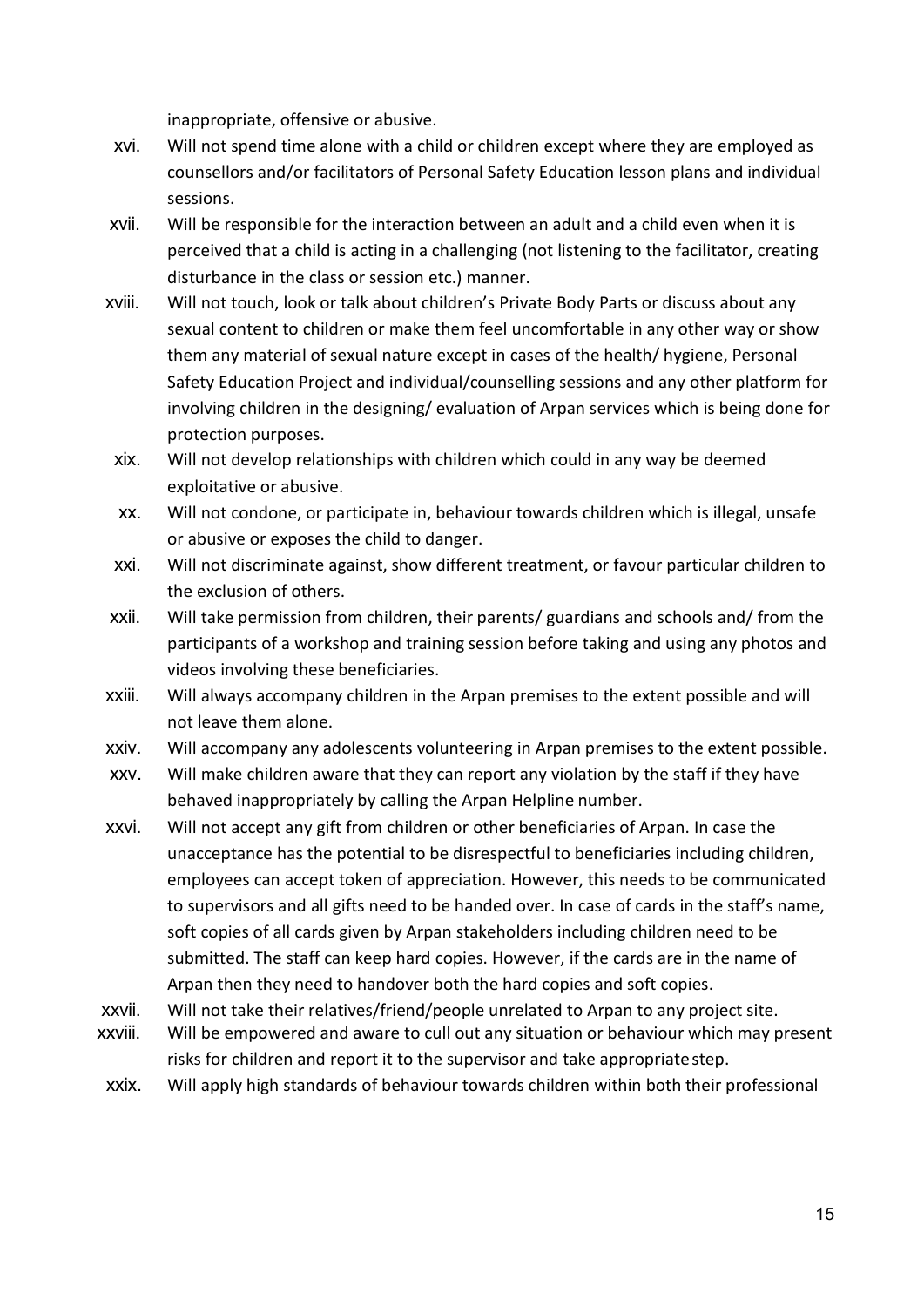and their private live; unlawful or other conduct by employees which jeopardizes reputation or position of Arpan whether during or after business hours will not be permitted. Such conduct includes, but is not limited to: any unlawful activity related to sexual abuse; sexual harassment; physically/verbally abusive behaviour; and public disorderly conduct.

# <span id="page-17-0"></span>**G.2. Code of conduct for Consultants, Partner Counsellors, Volunteers working directly with children**

The consultants, partner counsellors, volunteers working directly with children:

- i. Will undergo a reference check to find out any child abuse-related record (irrespective of whether it has been reported to the Police/ law enforcement agencies).
- ii. Will sign a personal declaration stating any criminal convictions, including spent convictions. Stakeholder will also give declaration in case they are convicted during their engagement with Arpan.
- iii. Will undergo an in-depth interview/interaction to assess their aptitude, interest and sensitivity towards working with children and their previous work with children.
- iv. Will have to exercise behaviour protocols consistent with the Core Values of ARPAN in any platform that they participating on behalf of Arpan.
- v. Will read and abide by the Child Protection Policy with complete commitment at the beginning of their engagement with ARPAN.
- vi. Will undergo internal and external training programmes and counselling services (if required) in order to enhance their capacities and demonstrate the best behaviour in relation to children.
- vii. Will be observed during their engagement process for their attitude and behaviour
- viii. Will be open to Arpan taking feedback from children on their behaviours, attitudes towards children and other beneficiaries.
- ix. Will respect the local cultural and religious context and behave inappropriate manner with children in Arpan premise or any other space organized and participated by Arpan.
- x. Will exercise behaviour protocols consistent with the Core Values of ARPAN in their relationship with children, in the context of their language, actions, dress, and behaviour.
- xi. Will establish an atmosphere conducive for the development of children through their word, deed and demeanour. This includes listening to children and showing respect to them and their opinions.
- xii. Will not take any of their family or friends to sites of Arpan'sfieldwork.
- xiii. Will not allow children (beneficiaries of ARPAN) to visit or stay in their homes under any pretext.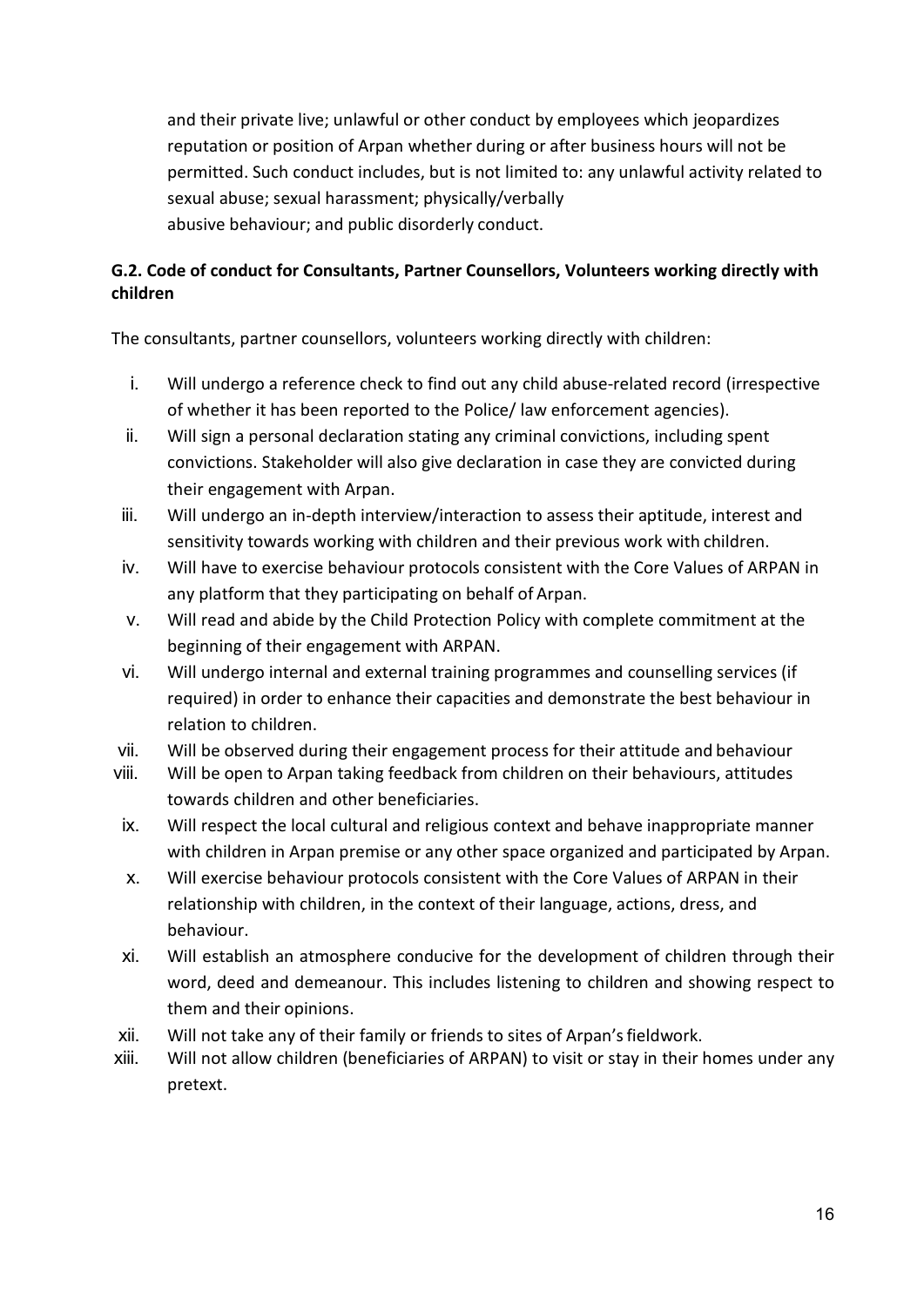- xiv. Will not engage in any behaviour with children that can be classified as sexual abuse, physical abuse, emotional abuse or neglect. Will not act in ways that may be abusive or may place a child at risk of abuse that includes intentionally humiliating, belittling, degrading, holding, kissing, cuddling, touching a child in an inappropriate, unnecessary or culturally insensitive way. Use language, make suggestions or offer advice which is inappropriate, offensive or abusive.
- xv. Will not touch, look or talk about children's Private Body Parts or discuss about r sexual content to children or make them feel uncomfortable in any other way or show them any material of sexual nature except in cases of the health/ hygiene, Personal Safety Education Project and individual/counselling sessions and any other platform for involving children in the designing/ evaluation of Arpan services which is being done for protection purposes.
- xvi. Will not spend time alone with a child or children without any professional reason to do so - Such as (i) where they are professionally recognized trained counsellors, (ii) in case of lesson plans and individual sessions for Personal Safety Education Programme.
- xvii. Will be responsible for the interaction between an adult and a child even when it is perceived that a child is acting in a challenging (not listening to the facilitator, creating disturbance in the class or session etc.) manner.
- xviii. Will not develop relationships with children which could in any way be deemed exploitative or abusive.
- xix. Will not condone, or participate in, behaviour towards children which is illegal, unsafe or abusive or exposes the child to danger.
- xx. Will not discriminate against, show different treatment, or favour particular children to the exclusion of others.
- xxi. Will take permission from children, their parents/ guardians and schools and/ from the participants of a workshop and training session before taking and using any photos and videos involving these beneficiaries.
- xxii. Will make children aware that they can report any violation by the staff if they have behaved inappropriately by calling the Arpan Helpline number.
- xxiii. Will be empowered and aware to cull out any situation or behaviour which may present risks for children and appropriately bring it to the attention of the supervisor.

## <span id="page-18-0"></span>**G 3. Code of conduct for consultants, partner counsellors, volunteers not working with children**

Consultants, partner counsellors, volunteers not working with children:

i. Will read and sign the Child Protection Policy with complete commitment at the beginning of their engagement with ARPAN.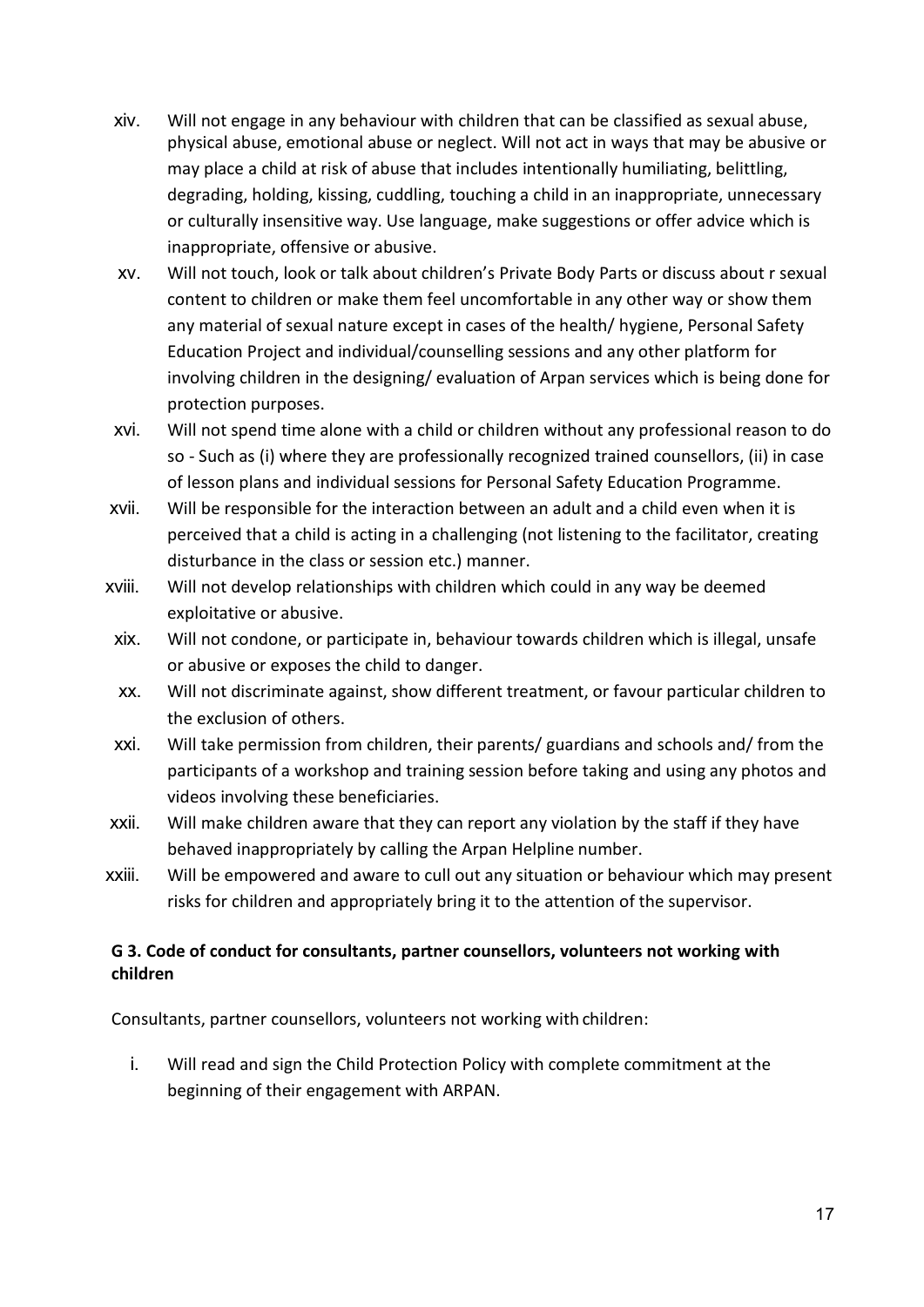- ii. Will respect the local cultural and religious context.
- iii. Will have to exercise behaviour protocols consistent with the Core Values of ARPAN in any platform that they are participating on behalf of Arpan.
- iv. Will not spend time alone with a child or children in the absence of an Arpan employee even if interacting for any professional reason.
- v. Will not engage in any behaviour with children that can be classified as sexual abuse, physical abuse, emotional abuse or neglect. Will not act in ways that may be abusive or may place a child at risk of abuse that includes intentionally humiliating, belittling, degrading, holding, kissing, cuddling, touching a child in an inappropriate, unnecessary or culturally insensitive way. Use language, make suggestions or offer advice which is inappropriate, offensive or abusive.
- vi. Will not develop relationships with children which could in any way be deemed exploitative or abusive.
- vii. Will not condone, or participate in, behaviour towards children which is illegal, unsafe or abusive or exposes the child to danger.
- viii. Will not discriminate against, show different treatment, or favour particular children to the exclusion of others.
- ix. Will not have any access to data without the written permission of the Director/CEO
- x. Will not take any photos and videos of children and other beneficiaries without the permission of the director/CEO and in the absence of an Arpan employee.
- xi. Will not take their relatives/friend/people unrelated to Arpan to any project site without the permission and knowledge of Arpan management.

## <span id="page-19-0"></span>**G 4. Code of conduct for Donors and visitors:**

All existing and new donors and visitors:

- i. Will inform in advance about their visits and any organizational/ partner visits will be conducted only once consent from appropriate authorities of the beneficiaries has been taken. ARPAN staff member(s) will accompany the donors/ visitors for the visit.
- ii. Will have to exercise behaviour protocols consistent with the Core Values of ARPAN in their relationship with children, in the context of their language, actions, dress, and behaviour.
- iii. Will have to establish an atmosphere conducive for the development of children through their word, deed and demeanour while observing the Personal Safety Lesson plans.
- iv. Will respect the local cultural and/ religious context and behave inappropriate manner with children in communities.
- v. Will not interact with children in groups or individually even for professional reasons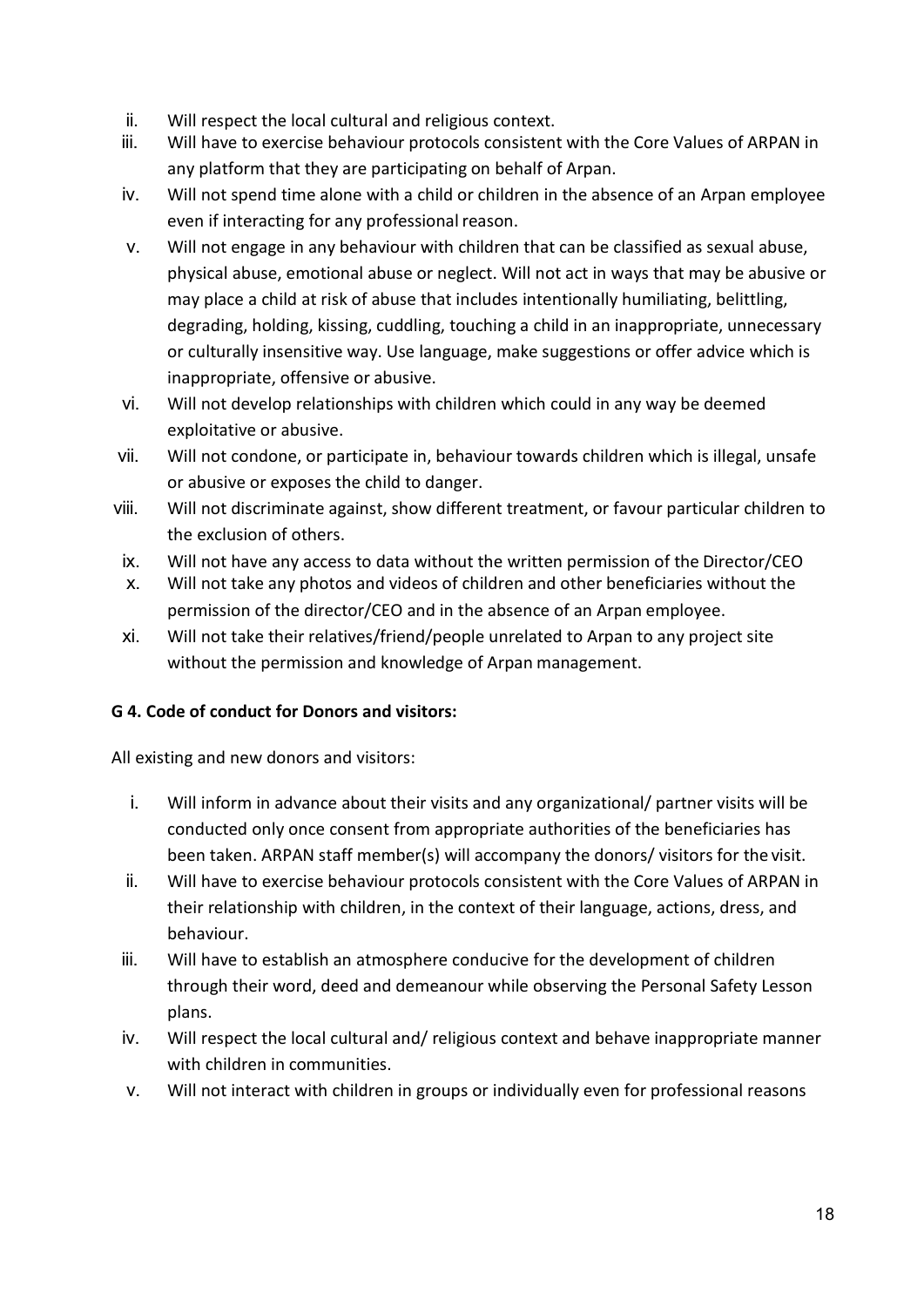such as funder evaluation. Funder interaction for evaluation purpose will be restricted to adult beneficiaries. Any third-party evaluator will have access to children for evaluation purposes only when it is commissioned by Arpan andunder strict supervision of Arpan management.

- vi. Will not promise and/ give children and their families/ caretakers verbally/ non verbally for any monetary or non-monetary favours without the knowledge and permission of Arpan management.
- vii. Will not engage in any behaviour with children that can be classified as sexual abuse, physical abuse, emotional abuse or neglect. Will not act in ways that may be abusive or may place a child at risk of abuse that includes intentionally humiliating, belittling, degrading, holding, kissing, cuddling, touching a child in an inappropriate, unnecessary or culturally insensitive way. Use language, make suggestions or offer advice which is inappropriate, offensive or abusive.
- viii. Will not take any photos and videos of children and other beneficiaries without the permission of the Arpan management and in the absence of an Arpan employee.
- ix. Will not have any access to data, take and/ use any data/ photographs/ videos, testimonials of children, family members, caretakers, institutional staff etc. in their internal and/ knowledge
- x. Will not use any images and/ content available on the Arpan website without informing the Arpan management and taking adequate permissions for the utility of the same in their internal and external communication.

## <span id="page-20-0"></span>**G 5. Code of Conduct for Partner Organization**

#### Partner organizations:

- i. Will be made aware of Arpan's Child protection Policy through a written agreement with partner organizations and schools which will include a clause referring to child protection during any interaction with clients of Arpan.
- ii. Will be encouraged to have its own policy for protecting their own beneficiaries. ARPAN will extend support to the partner organization in developing the child protection policy.

#### <span id="page-20-1"></span>**G 6. Code of Conduct for Full Time Contractors**

Full-Time Contractors:

- i. Will need to sign the Child Protection Policy and ensure their staff abide by it.
- ii. Will participate in training sessions on Child Protection Policy.
- iii. Will not be alone with Arpan beneficiaries especially children or interact with them.
- iv. Will not engage in any behaviour with children that can be classified as sexual abuse,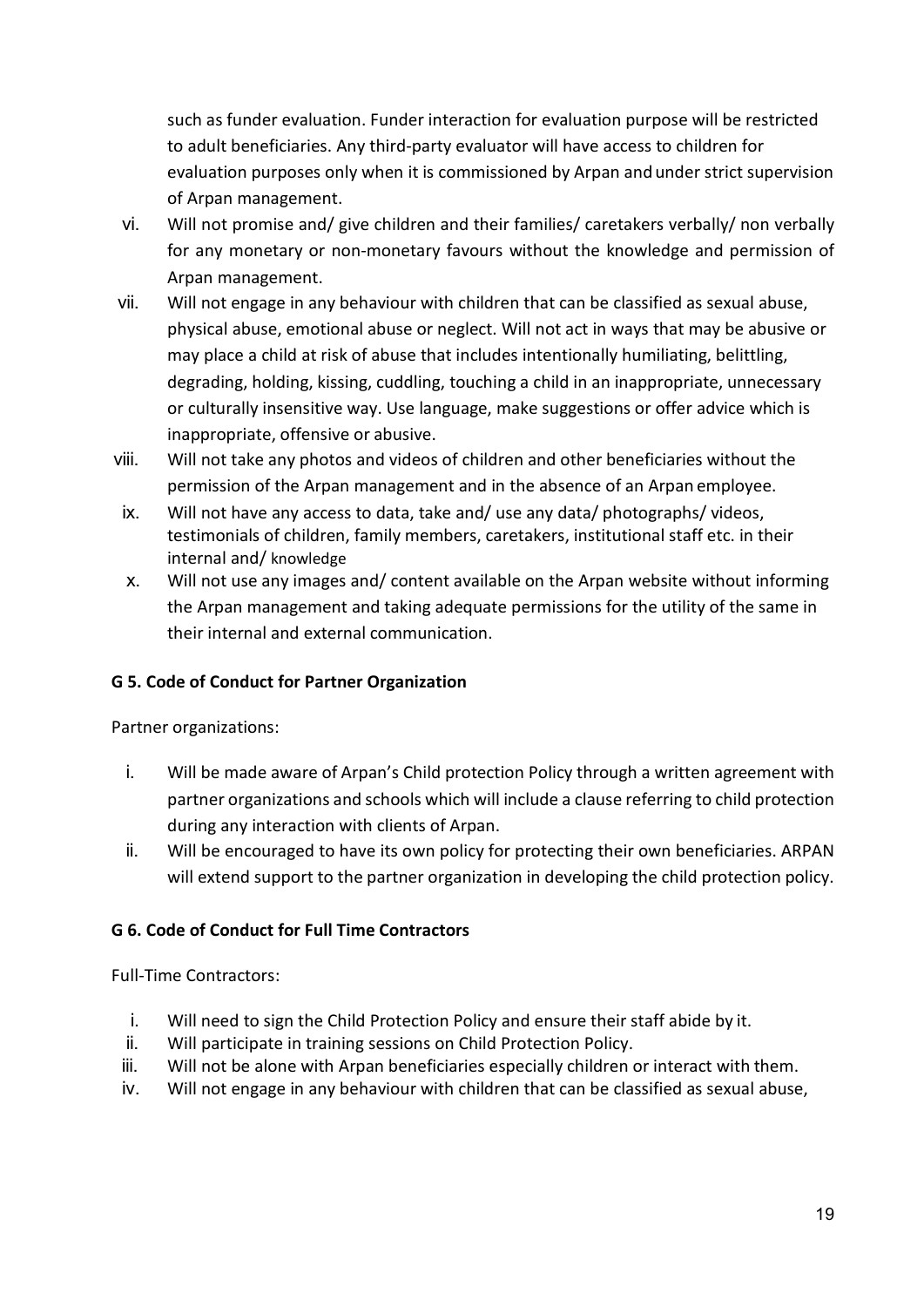physical abuse, emotional abuse or neglect. Will not act in ways that may be abusive or may place a child at risk of abuse that includes intentionally humiliating, belittling, degrading, holding, kissing, cuddling, touching a child in an inappropriate, unnecessary or culturally insensitive way. Use language, make suggestions or offer advice which is inappropriate, offensive or abusive.

# <span id="page-21-0"></span>**Section H: General Confidentiality and use of children's data and photographs for Communication for all Stakeholders**

In addition to the above Code of Conduct, the Stakeholders(s) are mandated to maintain confidentiality in relation to the use of children's data and photographs for external communication as per the following rules:

- ARPAN will ensure that all communication and publication material (both print and electronic) about children in the form of pictures/captions are required to be decent, dignified and respectful and bear no identification details (face, name, case number, location etc.). Only group pictures of stakeholders will be used. Group refers to 8-10 children. This is the general guideline to be followed by all employees. Facilitators of group sessions can take pictures of themselves conducting sessions with adults/with children in a classroom session ensuring the required protocols for taking group photographs are followed. However, these photographs will have to be approved by the respective Director before posting them in their personal social media pages. The employees can only store these images for a week in their personal device after it has been handed over to the Public Engagement Team or stored in the relevant common drive. Post that it needs to be deleted. In case the directors have any doubts/concern they can reach out to the Director-Public Engagement for approval. Under any circumstance's pictures of children with whom counselling has been done whether individually or in a group cannot be taken or posted.
- The Public Engagement Team based on the management decision and organizational needs might be allowed to take photographs of children in a smaller group or individually based on the authorization of the Director PE and the CEO. In all other cases, if individual pictures are necessary, they will be taken from stock images and will be accordingly acknowledged.
- Children will not be presented as victims, nor will any communication exaggerate the vulnerability or abuse of the child.
- All stakeholders can share content and images that has been already shared through Arpan social media handles.
- ARPAN will ensure that no images (printed or scanned), testimonials or videos of the children shall be taken without adequate permission of the child (if above 12 years) and of parents/ school authorities/ institutional caretakers/ institutional authorities (in case of children below 12 years) before using the same on their website, electronic and print material meant for internal and external stakeholders.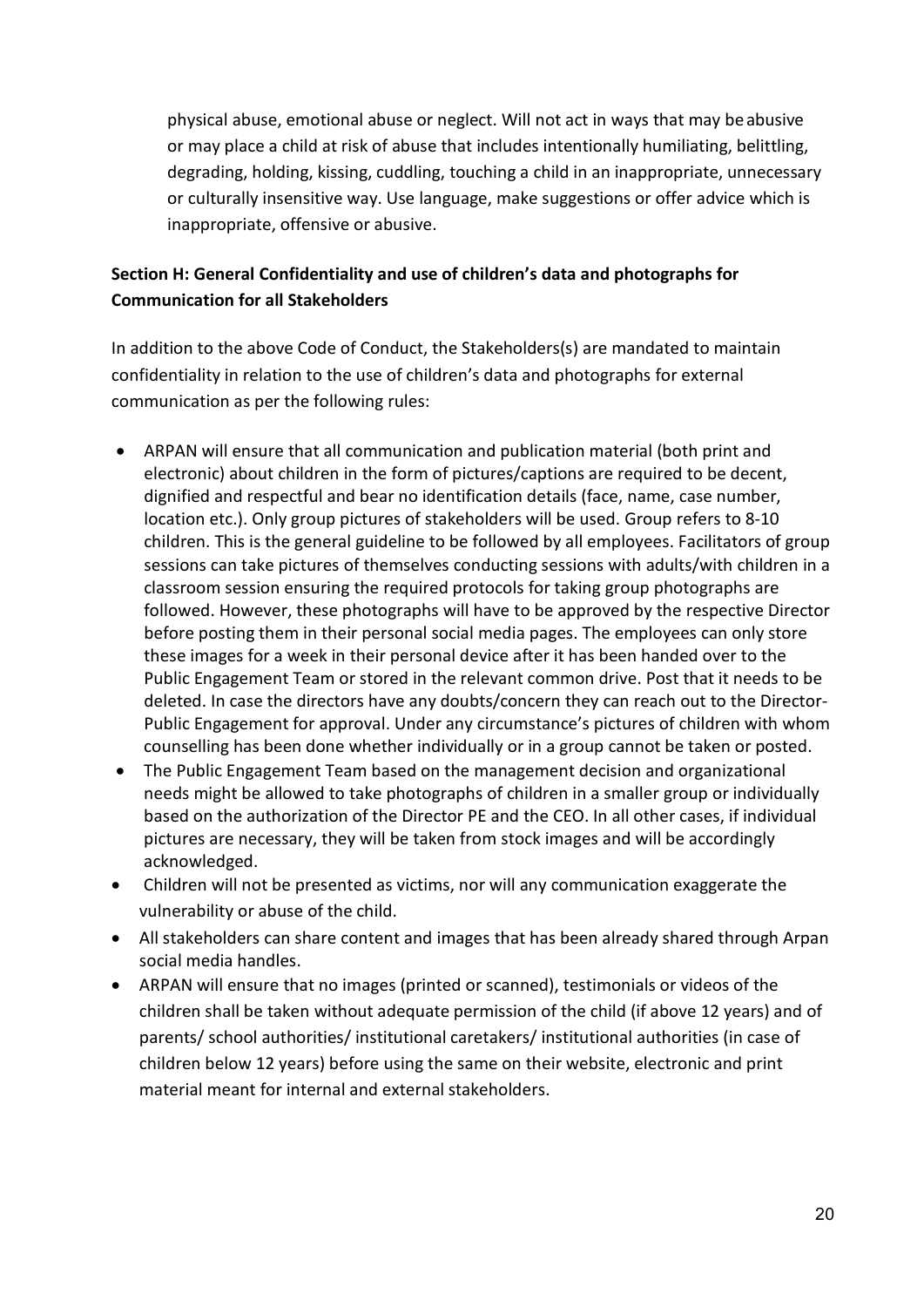- Photos and content available on the ARPAN website can be used only after acquiring written permission from ARPAN management. In case the stakeholder(s) requires the photos/ videos for internal/ external communication material, it may be permitted subject to approval by the senior management at Arpan.
- The staff members, consultants, interns, volunteers of ARPAN shall be required to safeguard all records and documents pertaining to children within their projects and maintain their confidentiality.
- All Stakeholders will be required to refrain from using names or other identification details of children they work with until and unless necessary in case of a supervision relationship.
- The identification details of beneficiaries will be kept completely confidential unless the beneficiary has consented otherwise.

## <span id="page-22-0"></span>**Section I: In case of Reporting or breach of the policy**

The Child Protection Policy of Arpan is a guideline to direct the board of trustees, senior management and staff members to take appropriate action whenever there is a breach of any code of conduct at Arpan, thereby ensuring the protection of all children who directly or indirectly come in touch with the organization and its services.

The primary aspects of reporting and redressal of any breach of policy are as follows:

#### **i. Reporting to the Response Team**

Whenever there is cause to suspect child abuse or neglect or any other instance which could compromise the protection of children at Arpan, it is the responsibility of all Board Members, staff members, consultants, volunteers and/ members of the partner organization to report their suspicions to the Response Team. To report, send an email to hr@arpan.org.in

#### **ii. The Composition of the Response Team**

The Response Team will comprise of

- A Chairperson / Presiding Officer, from amongst employees, who shall be a senior level woman, committed to the wellbeing of children and gender-sensitive.
- One member from amongst employees who have expertise in mental health and wellbeing of children and invested in protection of children.
- One member from among employees who is invested in child protection.
- Further, to prevent the possibility of any undue pressure or influence from senior levels the Response Team will involve an independent third party either a non-governmental organization representative, a lawyer or any individual who is familiar with the issue of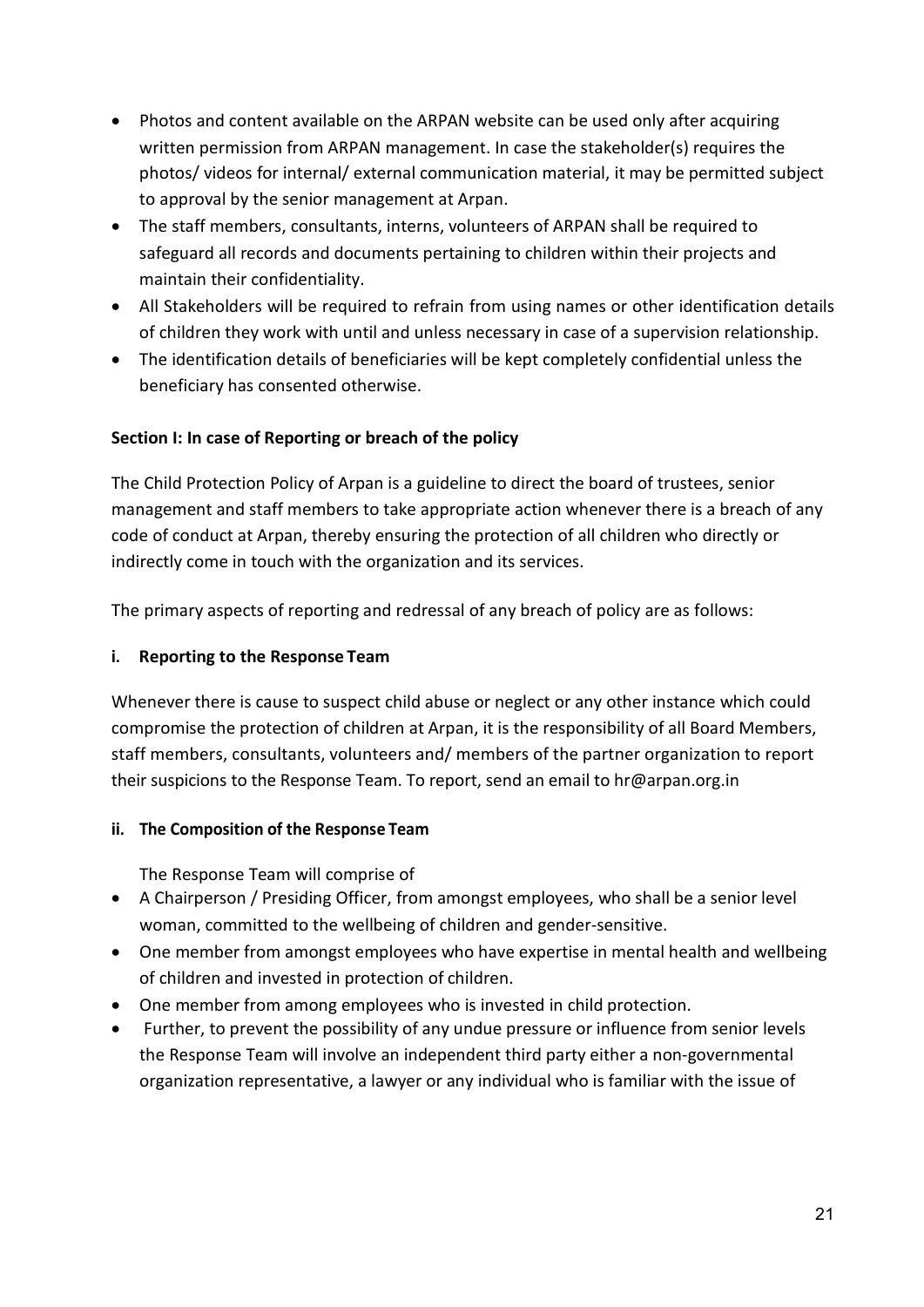child protection.

#### **iii. The process**

- The complainant in case is an Arpan employee, Board Member, Consultant, Volunteer, Intern who have culled out a child protection violation will report it to the Chairperson of the Response team via the Reporting format of 'Breach of Child Protection Policy'.
- The complainant in case of a child or their caregiver, representative of partner organization or any external observer can report it to any Arpan representative. In case, the report has been made to the Arpan representative then they need to report the violation to the Chairperson of the Response team via the Reporting format of 'Breach of Child Protection Policy'.
- The reporting of any such case should be done within 48 hours for immediate response.
- The Committee will organize verbal hearings with the complainant, the child, the accused and other relevant parties, such as witnesses. The quorum for the Response team shall be 3 including the chairperson/ Presiding officer.
- The Committee will review any pertinent pieces of evidence, documents or records.
- Statement of Complainant will be recorded first. At no point in time the accused will be allowed to interact with the child or cross-question.
- The Committee will take testimonies of other relevant persons and review the evidence whenever necessary. Necessary protection would be given to the witnesses and the child to avoid any type of retaliation against them.
- Any action for the breach of code/ instance of abuse will be taken only post a detailed investigation by the Response team, wherein both the child and the suspected offender will be given equal space and time to present their positions. Both the child and the person who breaches the code of conduct will be treated with respect right from the beginning of the investigation and no impulsive or ad hoc decisions will be taken in such cases. The HR Team will play a supportive role in the investigation process as directed by the Response team.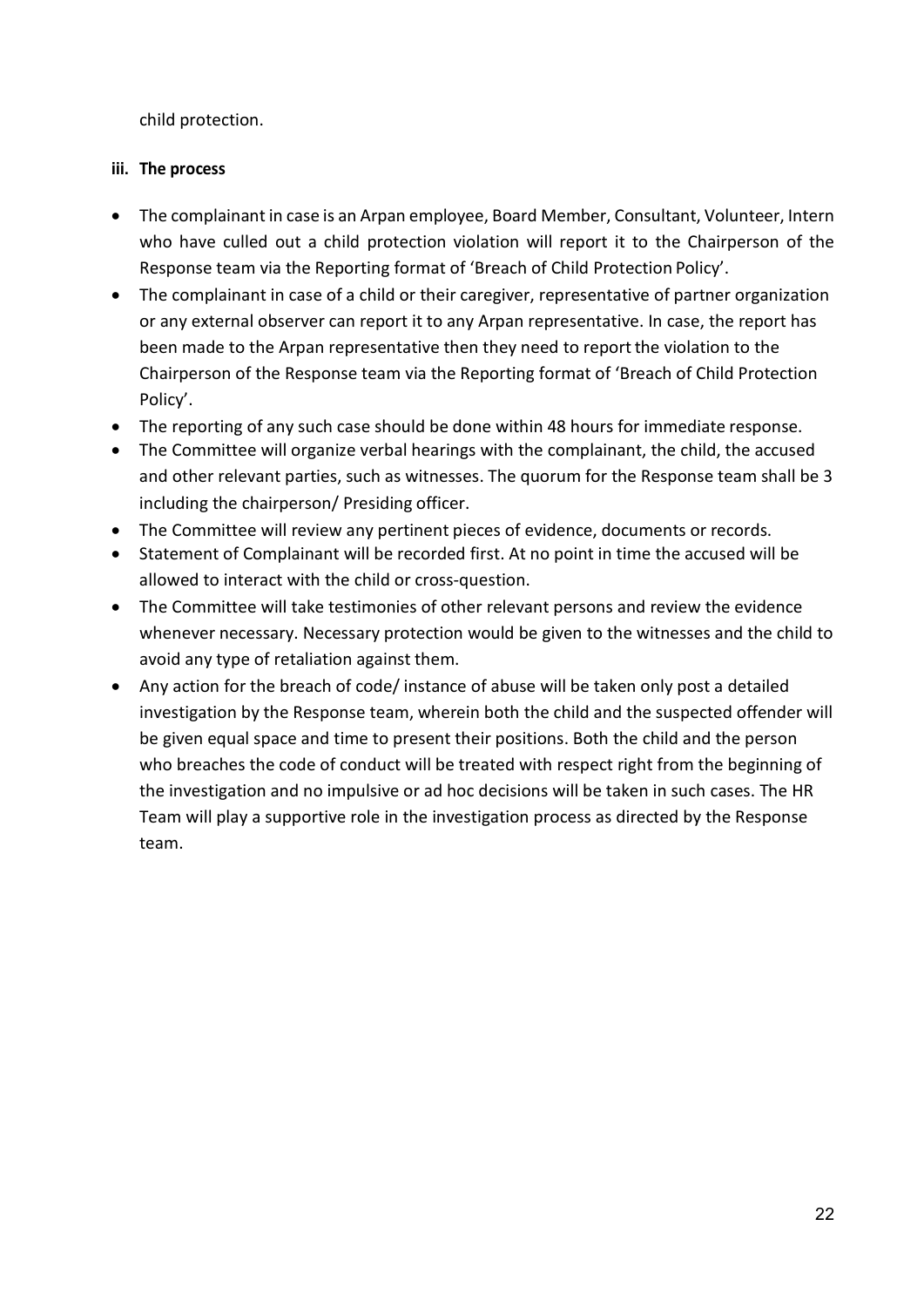#### **The steps followed post-disclosure are as follows:**



**Step I: On disclosure:** Once the disclosure reaches the Response team through the specified reporting format, the person providing information would be requested to provide as much detailed information as possible. The information should be kept confidential by the person reporting and all other members of the committee. All kinds of grapevines should be avoided with regard to the reporting. If the offender is the Chairperson then the report can be made directly to the CEO. In case the Chairperson or any other member is an alleged offender then they will be replaced immediately from the committee. If the staff who is the alleged offender belongs to the team of whose supervisor is part of the response team; then the said person will be replaced by another person who has no conflict of interest.

**Step II: Investigation post disclosure:** Once the breach has been reported, the Response Team has to initiate a rigorous investigation process. The Response Team is free to involve any Arpan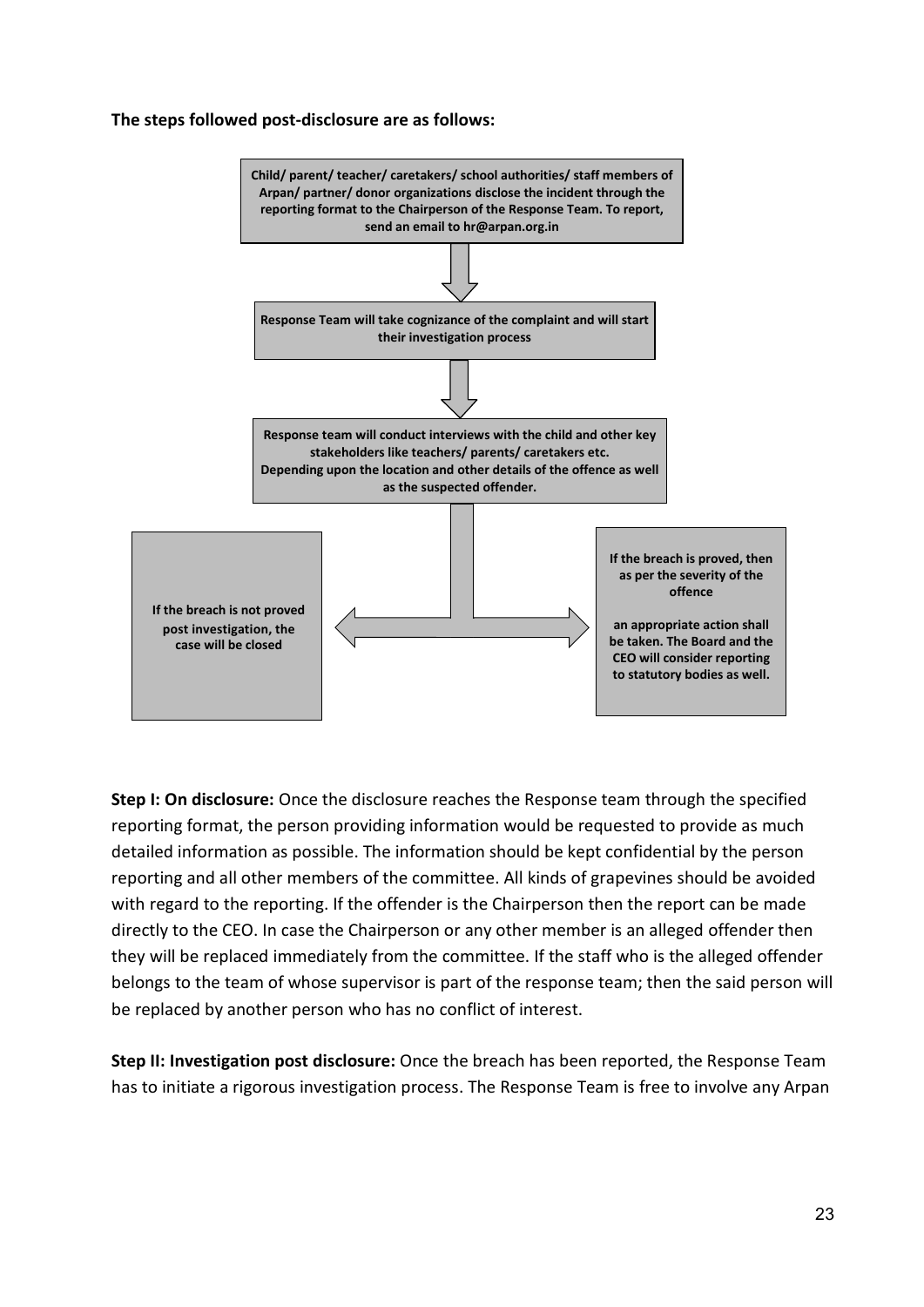staff member and the Human Resource team to conduct this investigation. The mental health expert in the Response Team will be directly responsible for talking to the child to get the information required for the investigation. She will appoint a counsellor to provide adequate psychotherapeutic support to the child. The Response Team can also appoint another therapist/choose one from the Arpan team to interact with the offender based on the need. The investigation could involve questioning of various stakeholders like parents, teachers, peers, siblings, institutional caretakers, school authorities depending upon the location and nature of the abuse. The Response team will respect the privacy of the child and the suspected offender throughout the investigation procedure and will refrain from giving any statements internally or externally. The investigation will be completed within 4 weeks.

**Step III- Action Post Investigation:** Post investigation, if the complaint cannot be adequately proved, then the case will be closed. If the complaint and breach are proved, then depending upon the severity of the breach, appropriate action shall be taken. Based on the recommendation of the Response Team, the Board and CEO will consider reporting to Statutory Authorities.

## **Step IV – Communication**

- Committee will prepare a written report regarding the findings and conclusions reached/ and recommendations for the action to be taken up.
- This report shall be furnished to the Management of the organization Board Members, CEO and Directors, the child and their caregivers, the complainant and the alleged offender.
- The contents of the complaint made, the identity and addresses of the Complainant/ child, alleged offender and witnesses, any information relating to conciliation and inquiry proceedings, recommendations and action taken shall not be published, communicated or made known to the public, press and media in any manner. If the same is violated, the organization shall take the necessary disciplinary action against the person/s. However, information may also be shared with the statutory authorities if required.
- The case information/action taken will not be informed to the organization at large.
- In case, the breach/ instance of abuse has been severe and is in media attention, the Response team will designate Director – Public Engagement as the spokesperson to handle all public and internal communication related to the case.

#### <span id="page-25-0"></span>**Section J: Education and Training on Child Protection Policy**

For effective implementation of the Child Protection Policy, it needs to be understood accurately by all those that the policy applies to. Arpan will ensure that Board members, all its staff, interns, volunteers, consultants, partner counsellors are informed about this policy and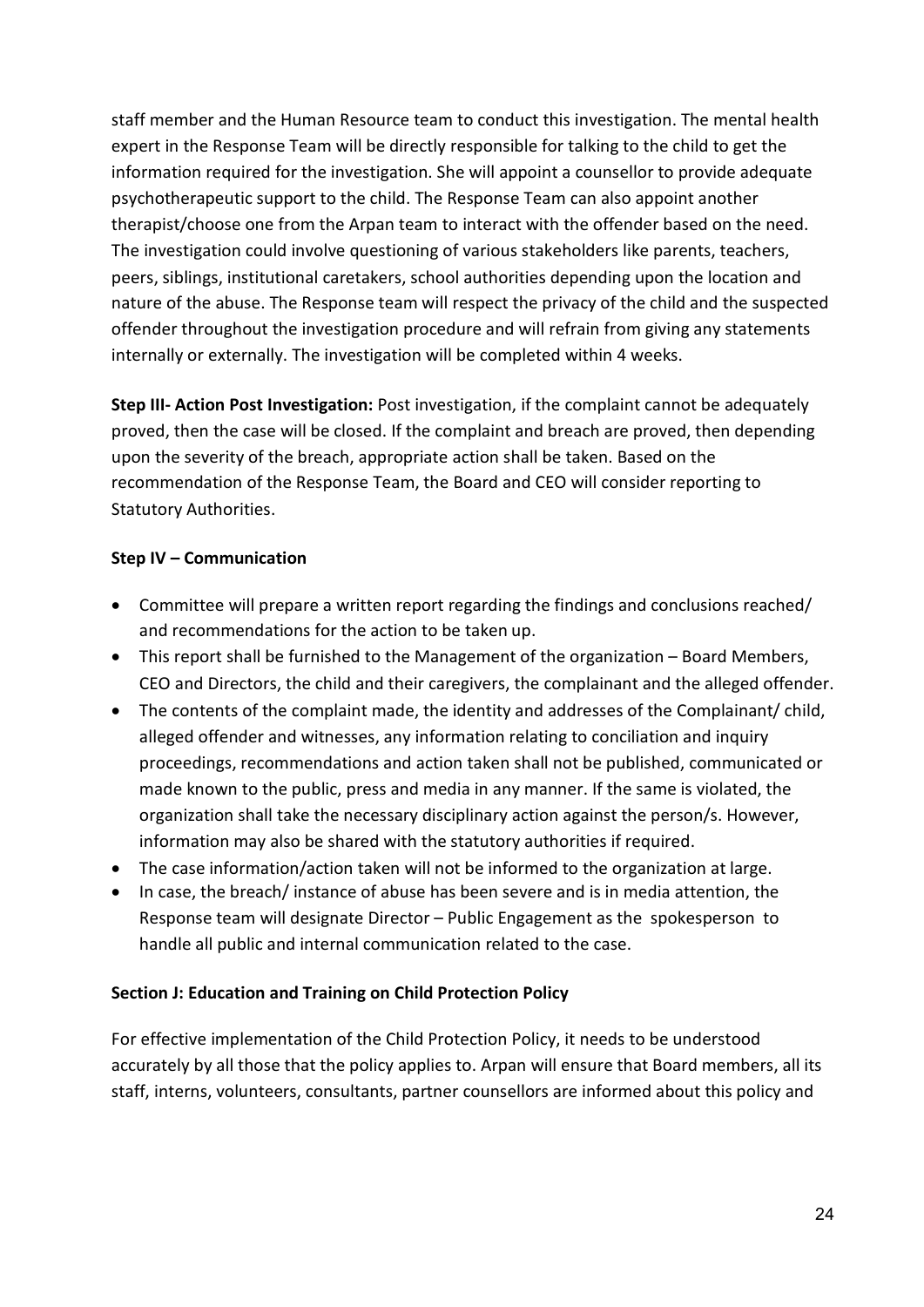act in accordance with all its provisions, and do no harm to children who may come into their contact within or outside their work. The Director- Operations will be responsible for the training on CPP. The training and Capacity Building will include:

- At the beginning of the induction/engagement period all stakeholders will receive an introduction to Arpan's Child Protection Policy and procedures either through email or inperson training based on the nature of the association.
- This will include training on behaviour guidelines for those in direct contact with children and guidance on the acceptable and unacceptable sharing of information about children.
- It will empower them to cull out any behaviour or situation which has the potential to violate the policy and report it.
- Training will also allow staff to be able to identify sources of support for children and their families.
- This Training will be repeated for all staff and others interacting with children appropriate to their roles and responsibilities once a year. For staff, partner counsellors, volunteers and interns who have direct interaction with children session on Dos and Don'ts during their interaction with children will be conducted at regular intervals.
- A log frame of training/briefing sessions held with names, dates, content of the training will be maintained.

The training will aim that all people considered within the scope of policy:

- Recognize abuse and respond to concerns expressed by a child;
- Recognize their responsibilities and how to report any concerns about suspected poor practice and/or abuse;
- analyse their own practice against what is deemed good practise and ensure their practice is likely to protect them from false allegations;

## <span id="page-26-0"></span>**Section K: Review of policy**

The policy will be reviewed every three years by Arpan. Upon review, the necessary changes in the policy will be incorporated. The updated policy will be intimated to all members of the organization and other stakeholders who come within the scope of the policy and compliance.

## <span id="page-26-1"></span>**Section L: Monitoring of policy implementation**

- Monitoring the effectiveness of child safeguarding measures are built into existing monitoring and evaluation mechanisms both at organisational and project levels.
- Periodic monitoring and review of the Child Protection standards, behaviour protocols,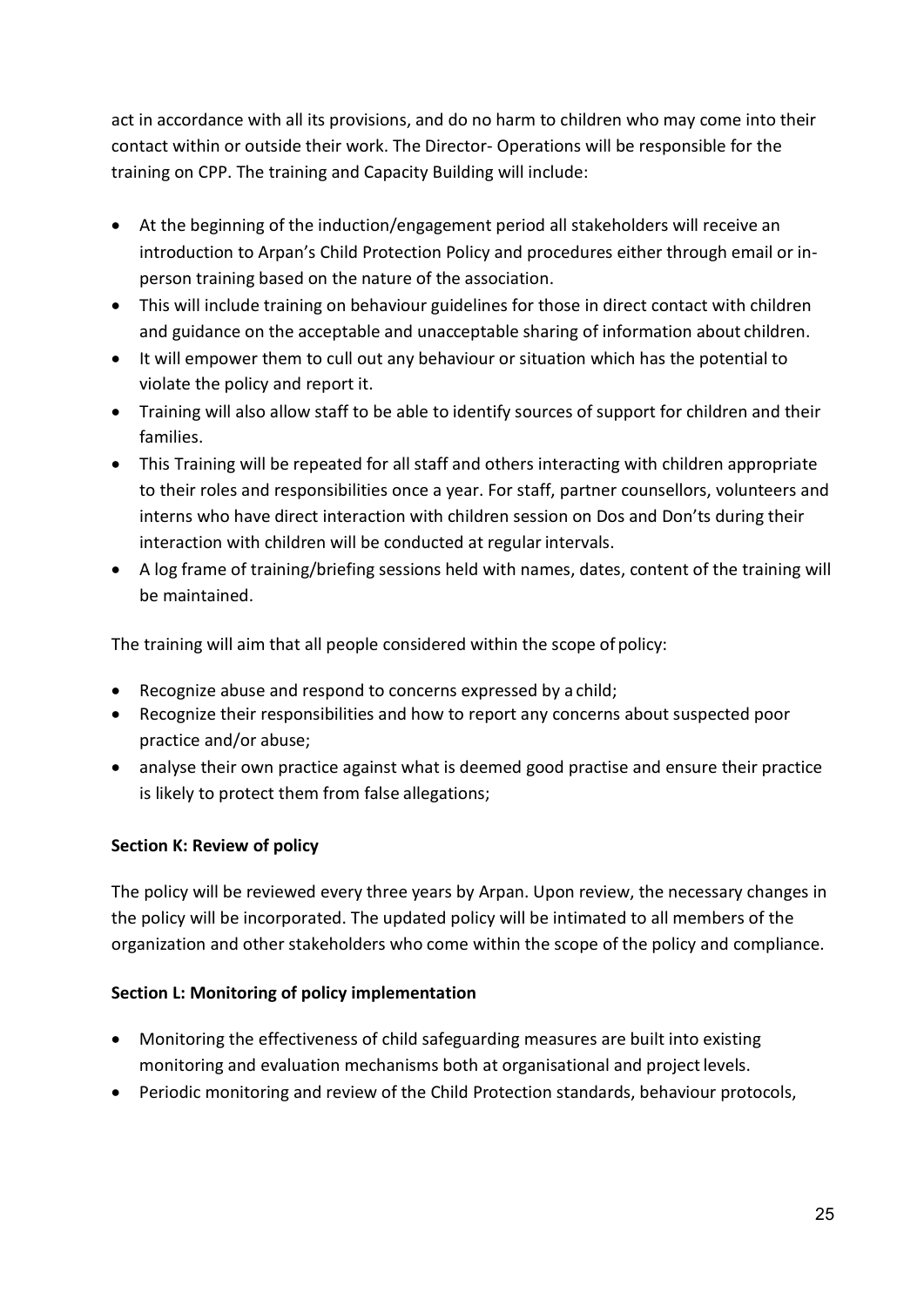response and reporting mechanisms.

- All staff will be monitored on their adherence to CPP by their supervisors through specified monitoring processes and formats.
- A log of queries that are received in relation to child protection issues, including information on who made the query, date, nature of the query, how the query was dealt with, who else was informed (if relevant) and any follow-up actions needed will be maintained.
- Will assess and actively manages the risks of all child-related activities, and evidence of such risk management activity will be made available.
- A log of queries that are received in relation to child protection issues, including information on who made the query, date, nature of the query, how the query was dealt with, who else was informed (if relevant) and any follow-up actions needed will be maintained.
- A logbook will be maintained with a list of individuals signing the CPP including board members, advisors, employees, consultants, partner counsellors, volunteers andinterns.
- A logbook will be maintained with the list of donors and visitors signing the CPP either online or offline before they visit the project site and interact with children will be maintained.

## <span id="page-27-0"></span>**Section M: Dissemination of the policy**

Arpan is committed to ensuring that all relevant parties are informed about the CPP policy and understand the importance of safeguarding children. Arpan's Child Safeguarding Policy is:

- Displayed on Arpan's website and a signed hard copy stored in its registered offices and displayed in the notice board.
- Shared and discussed with all current and future board members, advisors, employees, consultants, partner counsellors, volunteers and interns working with children.
- Shared with volunteers and interns not working with children.
- Shared with partner organization with whom Arpan collaborates.
- Shared with visitors and donors visiting Arpan's project site and observing Personal Safety Lesson plans.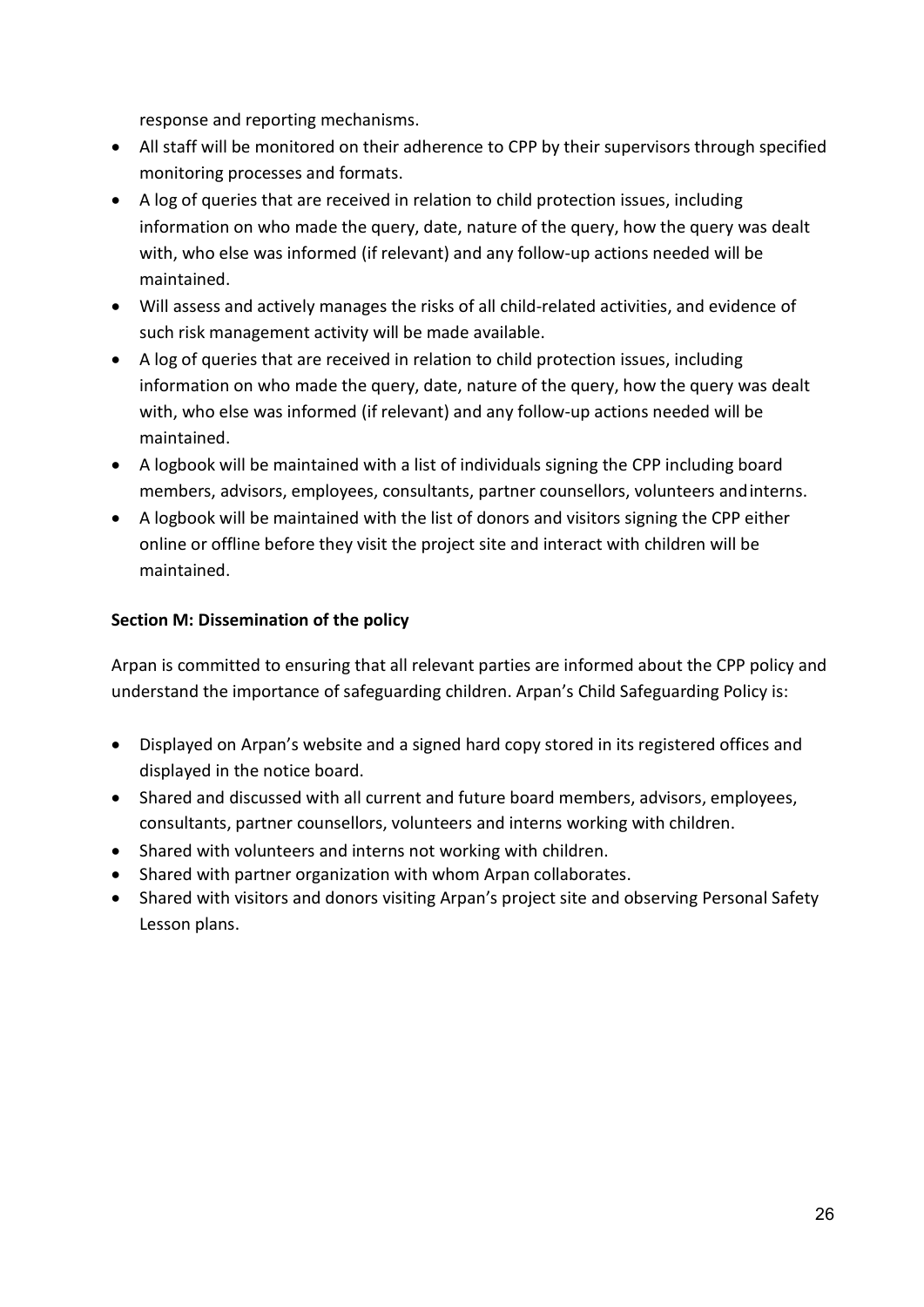#### <span id="page-28-0"></span>**Annex**

## **Annex 1 - Inclusion of Code of Conduct in Letter of Appointment for Employees**

## **Purpose**

Protection of children is the duty of all adults and right of a child irrespective of their age, gender, caste, class, religion, disability, ethnicity, affiliations or any other differentiating factors. Sexual abuse of children is unacceptable under any circumstances. Arpan's work is child-centric where the key is to understand and value what the child wants and hence the child is an integral part of the decision making the process. This philosophy extends to all the programmes at Arpan, where children are the primary stakeholders. The Board of Management of Arpan is fully committed to the safeguarding of children. It recognizes that considerations on the safeguarding of children permeate all aspects of Arpan's work and be reflected in all of Arpan's policies, practices and activities. This Code of Conduct forms an integral part of The Child Protection Policy of Arpan. It also acts as a guiding document to the Board of Trustees,

Senior management and staff members in the event of a breach of any code of conduct at Arpan. The policy thereby ensures the protection of all children who directly or indirectly come in touch with the organization and its services across the span of Arpan's work.

## **Code of Conduct for Employees**

All the existing and potential employees:

- i. Will be communicated with clear job or role descriptions during vacancy announcements that include a statement on the position or role and responsibilities to meet the requirements of Arpan's child protection policy so that potential employees are well aware of the organization's expectation at the outset. All job posting will have the link to Arpan CPP.
- ii. Will need to give consent to Arpan for gaining information on the person's past behaviour through cold checks in relation to their conduct with children as specified in the job application format to be filled before appearing for an interview.
- iii. Will provide the name and contact information of two character references, preferably an employer/ supervisor from recent work places excluding family members, who have knowledge of the candidate's experience and suitability to work with children. The identity of the referees will be verified. The potential employees will undergo a reference check to find out any child abuse-related record (irrespective of whether it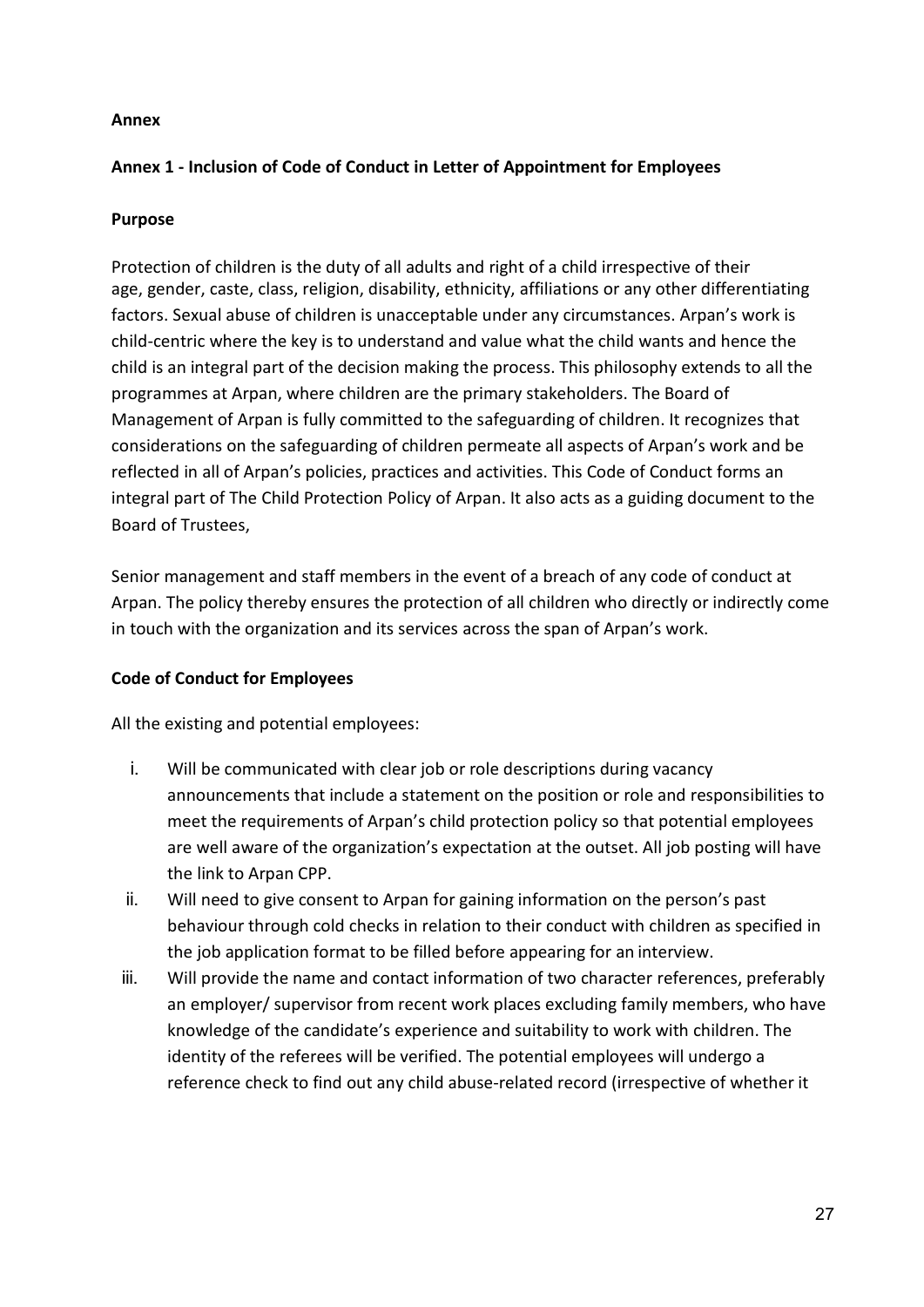has been reported to the Police/ law enforcement agencies).

- iv. Will undergo an in-depth interview/interaction to assess their aptitude, interest and sensitivity towards working with children and their previous work with children. All recruitment interviews would include a discussion on child safeguarding and protection, the candidate's understanding of this and Arpan's commitment. For for example the job interview would include specific questions on child protection issues to probe the applicant's attitude, experience and approach to working with children relevant to the post applied for.
- v. Will sign a personal declaration stating any criminal convictions, including spent convictions. Staff in employment will all give declaration in case they are convicted during their tenure.
- vi. Will read and sign the Child Protection Policy with complete commitment at the beginning of their engagement with ARPAN. Adherence to Arpan's Child Protection Policy is part of Arpan employment contracts and service agreements.
- vii. Will be observed during the induction or engagement process for their attitude and behaviour towards children and feedback will be accordingly provided to the respective supervisor and Director/ CEO before the final appointment on the respective post.
- viii. Will undergo internal and external training programmes and counselling services (if required) in order to enhance their capacities and demonstrate the best behaviour in relation to children.
- ix. Will exercise behaviour protocols consistent with the Core Values of ARPAN in their relationship with children, in the context of their language, actions, dress, and behaviour.
- x. Will establish an atmosphere conducive for the development of children through their word, deed and demeanour. This includes listening to children and showing respect to them and their opinions.
- xi. Will respect the local cultural and religious context and behave inappropriate manner with children in communities.
- xii. Will not promise and/or give children and their families/ caretakers verbally/ nonverbally any monetary or non-monetary favours without the knowledge and permission of ARPAN management.
- xiii. Will not allow children (beneficiaries of ARPAN) to visit or stay in their homes under any pretext.
- xiv. Will not employ children as domestic workers in their homes/ business. Will abide by the 'Child Labour Law" of India and ensure that all conditions in terms of age limit (over 14 years), working conditions, basic minimum facilities provided to the children are followed.
- xv. Will not engage in any behaviour with children that can be classified as sexual abuse,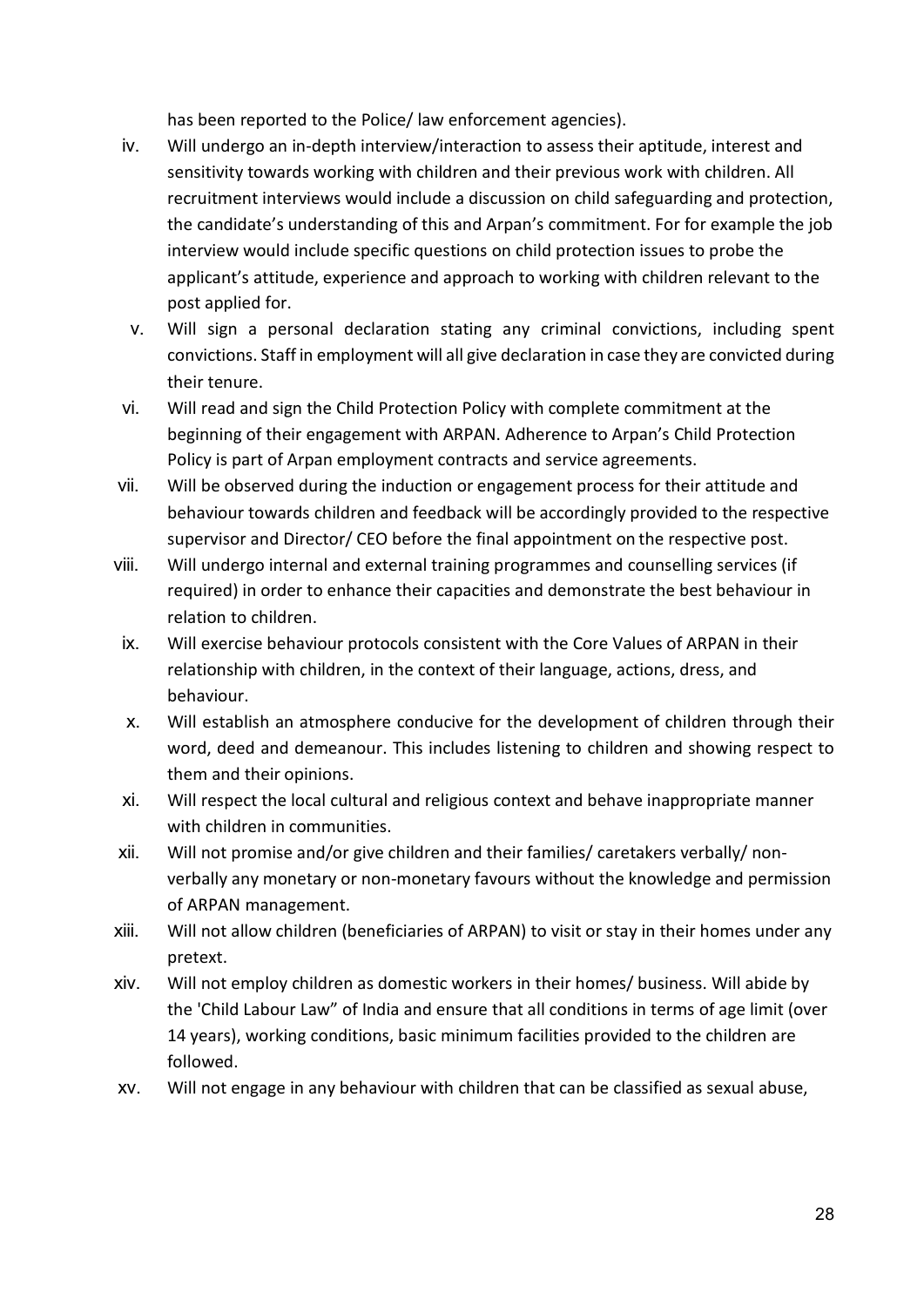physical abuse, emotional abuse or neglect. Will not act in ways that may be abusive or may place a child at risk of abuse that includes intentionally humiliating, belittling, degrading, holding, kissing, cuddling, touching a child in an inappropriate, unnecessary or culturally insensitive way. Use language, make suggestions or offer advice which is inappropriate, offensive or abusive.

- xvi. Will not spend time alone with a child or children except where they are employed as counsellors and/or facilitators of Personal Safety Education lesson plans and individual sessions.
- xvii. Will be responsible for the interaction between an adult and a child even when it is perceived that a child is acting in a challenging (not listening to the facilitator, creating disturbance in the class or session etc.) manner.
- xviii. Will not touch, look or talk about children's Private Body Parts or discuss about any sexual content to children or make them feel uncomfortable in any other way or show them any material of sexual nature except in cases of the health/ hygiene, Personal Safety Education Project and individual/counselling sessions and any other platform for involving children in the designing/ evaluation of Arpan services which is being done for protection purposes.
- xix. Will not develop relationships with children which could in any way be deemed exploitative or abusive.
- xx. Will not condone, or participate in, behaviour towards children which is illegal, unsafe or abusive or exposes the child to danger.
- xxi. Will not discriminate against, show different treatment, or favour particular children to the exclusion of others.
- xxii. Will take permission from children, their parents/ guardians and schools and/ from the participants of a workshop and training session before taking and using any photos and videos involving these beneficiaries.
- xxiii. Will always accompany children in the Arpan premises to the extent possible and will not leave them alone.
- xxiv. Will accompany any adolescents volunteering in Arpan premises to the extent possible.
- xxv. Will make children aware that they can report any violation by the staff if they have behaved inappropriately by calling the Arpan Helpline number.
- xxvi. Will not accept any gift from children or other beneficiaries of Arpan. In case the unacceptance has the potential to be disrespectful to beneficiaries including children, employees can accept token of appreciation. However, this needs to be communicated to supervisors and all gifts need to be handed over. In case of cards in the staff's name, soft copies of all cards given by Arpan stakeholders including children need to be submitted. The staff can keep hard copies. However, if the cards are in the name of Arpan then they need to handover both the hard copies and soft copies.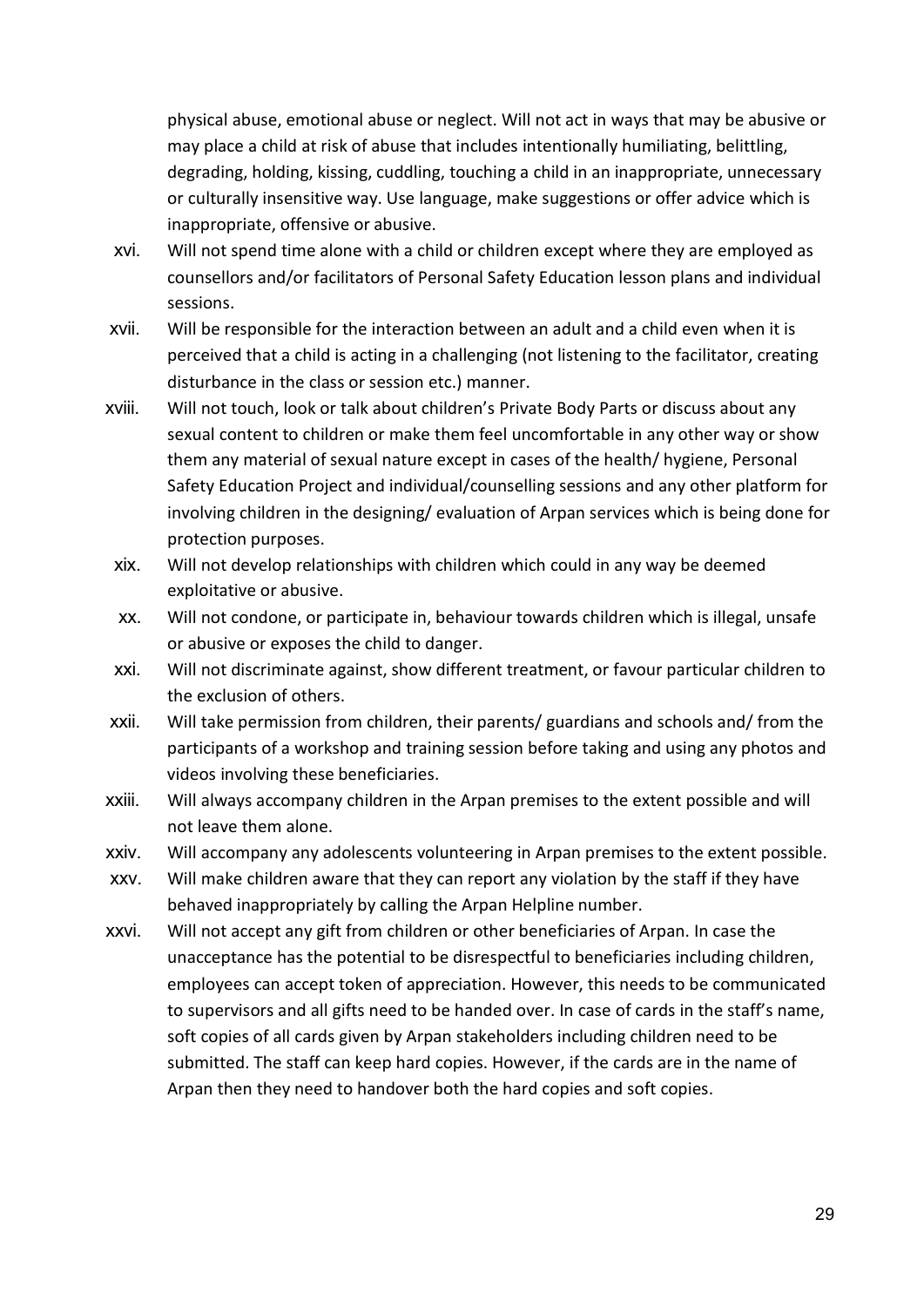- xxvii. Will not take their relatives/friend/people unrelated to Arpan to any project site.
- xxviii. Will be empowered and aware to cull out any situation or behaviour which may present risks for children and report it to the supervisor and take appropriatestep.
- xxix. Will apply high standards of behaviour towards children within both their professional and their private live; unlawful or other conduct by employees which jeopardizes reputation or position of Arpan whether during or after business hours will not be permitted. Such conduct includes, but is not limited to: any unlawful activity related to sexual abuse; sexual harassment; physically/verbally abusive behaviour; and public disorderly conduct.

## **Confidentiality**

In addition to the above Code of Conduct, the Stakeholders(s) are mandated to maintain confidentiality in relation to the use of children's data and photographs for external communication as per the following rules:

- ARPAN will ensure that all communication and publication material (both print and electronic) on children in the form of pictures/captions are required to be decent, dignified and respectful and bear no identification details (face, name, case number, location etc.).
- Only group pictures of stakeholders will be used. Group refers to 8-10 children. This is the general guideline to be followed by all employees. Facilitators of group sessions can take pictures of themselves conducting sessions with adults/with children in a classroom session ensuring the required protocols for taking group photographs are followed. However, these photographs will have to be approved by the respective Director before posting them in their personal social media pages. The employees can only store these images for a week in their personal device after it has been handed over to the Public Engagement Team or stored in the relevant common drive. Post that it needs to be deleted. In case the directors have any doubts/concern they can reach out to the Director-Public Engagement for approval. Under any circumstances pictures of children with whom counselling has been done whether individually or in a group cannot be taken or posted.
- The Public Engagement Team based on the management decision and organizational needs might be allowed to take photographs of children in a smaller group or individually based on the authorization of the Director PE and the CEO. In all other cases, if individual pictures are necessary they will be taken from stock images and will be accordingly acknowledged.
- Children will not be presented as victims, nor will any communication exaggerate the vulnerability or abuse of the child.
- All stakeholders can share content and images that has been already shared through Arpan social media handles.
- ARPAN will ensure that no images (printed or scanned), testimonials or videos of the children shall be taken without adequate permission of the child (if above 12 years) and of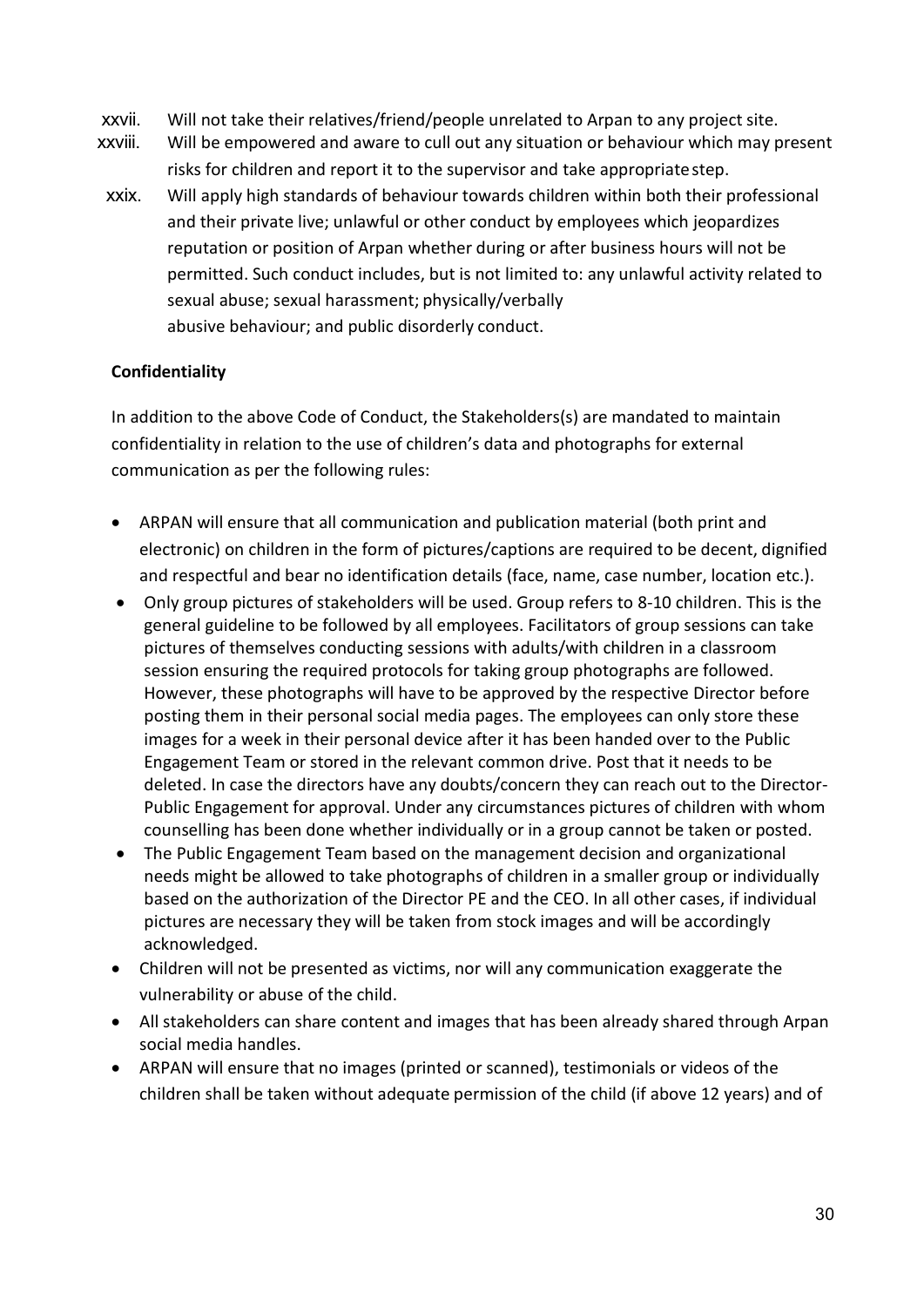parents/ school authorities/ institutional caretakers/ institutional authorities (in case of children below 12 years) before using the same on their website, electronic and print material meant for internal and external stakeholders.

- Photos and content available on the ARPAN website can be used only after acquiring written permission from ARPAN management. In case the stakeholder(s) requires the photos/ videos for internal/ external communication material, it may be permitted subject to approval by the senior management at Arpan.
- The staff members, consultants, interns, volunteers of ARPAN shall be required to safeguard all records and documents pertaining to children within their projects and maintain their confidentiality.
- All Stakeholders will be required to refrain from using names or other identification details of children they work with until and unless necessary in case of a supervision relationship.
- The identification details of beneficiaries will be kept completely confidential unless the beneficiary has consented otherwise.

## **Non-Compliance/Breach**

In case of breach of the above mentioned clauses, the same will be addressed as per Arpan's Child Protection Policy. The Child Protection Policy is available in hard copy at Arpan office and a soft copy is available on our website [www.arpan.org.in](http://www.arpan.org.in/)

I have read and understood the Code of Conduct and I will abide by it.

Name: Contact no.: Email id: Address: Signature: Date:

# **Annex 2 - Inclusion of Code of Conduct in Contract/MOU/TOR for Consultants, Partner Counsellors, Volunteers working directly with children**

#### **Purpose**

Protection of children is the duty of all adults and right of a child irrespective of their age, gender, caste, class, religion, disability, ethnicity, affiliations or any other differentiating factors. Sexual abuse of children is unacceptable under any circumstances. Arpan's work is child-centric where the key is to understand and value what the child wants and hence the child is an integral part of the decision making the process. This philosophy extends to all the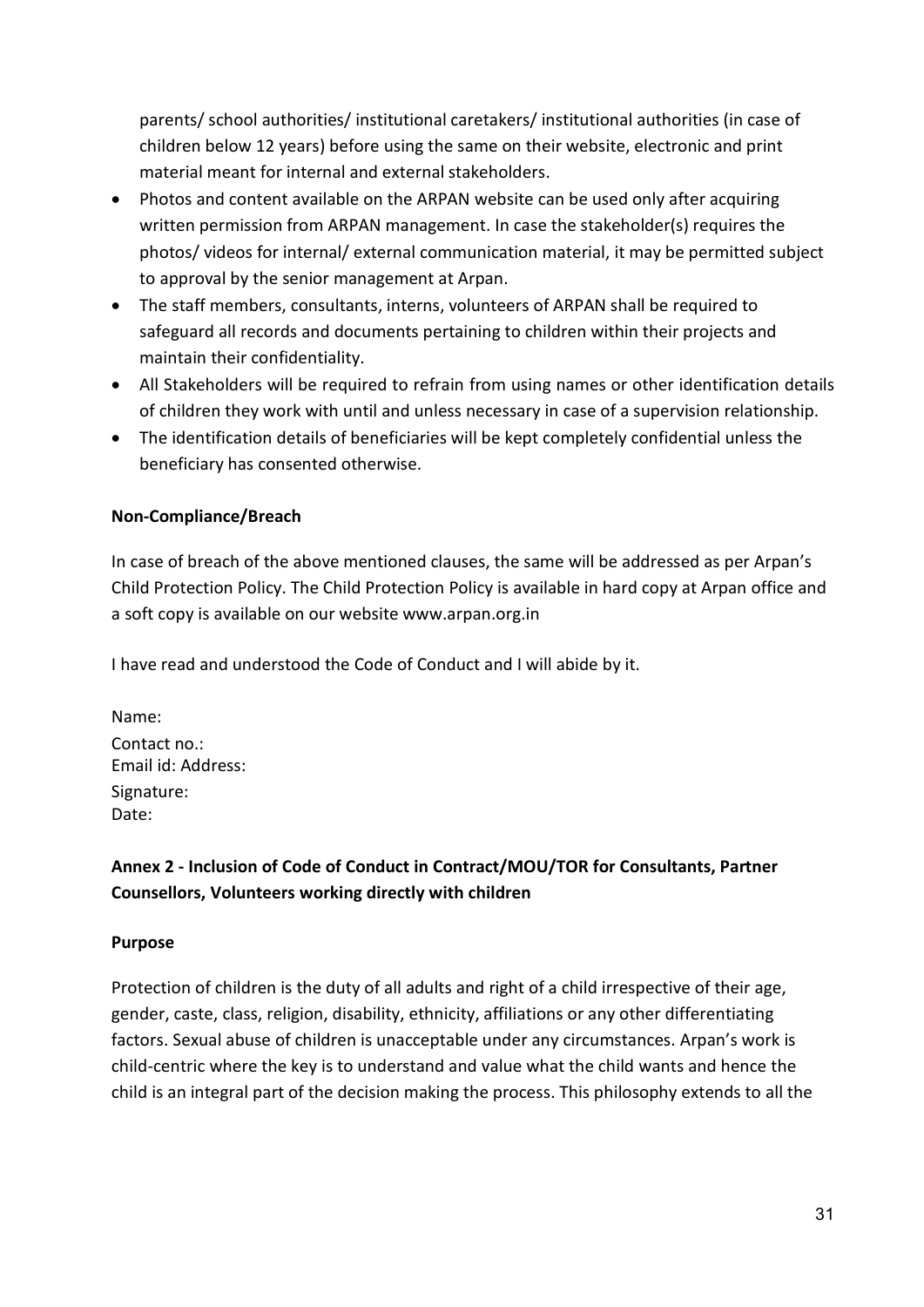programmes at Arpan, where children are the primary stakeholders. The Board of Management of Arpan is fully committed to the safeguarding of children. It recognizes that considerations on the safeguarding of children permeate all aspects of Arpan's work and be reflected in all of Arpan's policies, practices and activities. This Code of Conduct forms an integral part of The Child Protection Policy of Arpan. It also acts as a guiding document to the Board of Trustees, Senior management and staff members in the event of a breach of any code of conduct at Arpan. The policy thereby ensures the protection of all children who directly or indirectly come in touch with the organization and its services across the span of Arpan's work.

# **Code of Conduct for Consultants, Partner Counsellors, Volunteers working directly with Children**

The consultants, partner counsellors, volunteers working directly with children:

- i. Will undergo a reference check to find out any child abuse-related record (irrespective of whether it has been reported to the Police/ law enforcement agencies).
- ii. Will sign a personal declaration stating any criminal convictions, including spent convictions. Stakeholder will also give declaration in case they are convicted during their engagement with Arpan.
- iii. Will undergo an in-depth interview/interaction to assess their aptitude, interest and sensitivity towards working with children and their previous work with children.
- iv. Will have to exercise behaviour protocols consistent with the Core Values of ARPAN in any platform that they participating on behalf of Arpan.
- v. Will read and abide by the Child Protection Policy with complete commitment at the beginning of their engagement with ARPAN.
- vi. Will undergo internal and external training programmes and counselling services (if required) in order to enhance their capacities and demonstrate the best behaviour in relation to children.
- vii. Will be observed during their engagement process for their attitude andbehaviour.
- viii. Will be open to Arpan taking feedback from children on their behaviours, attitudes towards children and other beneficiaries.
- ix. Will respect the local cultural and religious context and behave inappropriate manner with children in Arpan premise or any other space organized and participated by Arpan.
- x. Will exercise behaviour protocols consistent with the Core Values of ARPAN in their relationship with children, in the context of their language, actions, dress, and behaviour.
- xi. Will establish an atmosphere conducive for the development of children through their word, deed and demeanour. This includes listening to children and showing respect to them and their opinions.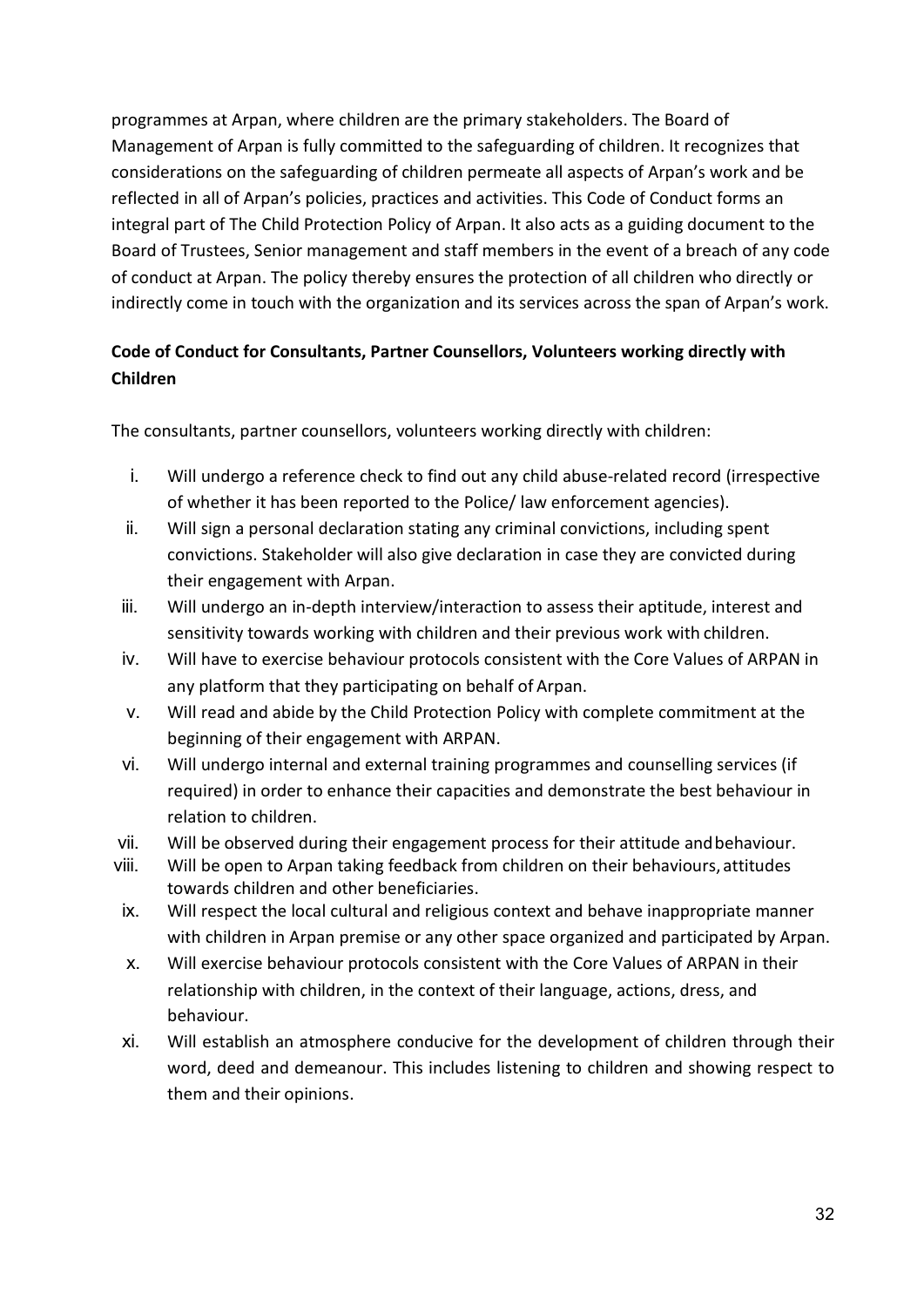- xii. Will not take any of their family or friends to sites of Arpan'sfieldwork.
- xiii. Will not allow children (beneficiaries of ARPAN) to visit or stay in their homes under any pretext.
- xiv. Will not engage in any behaviour with children that can be classified as sexual abuse, physical abuse, emotional abuse or neglect. Will not act in ways that may be abusive or may place a child at risk of abuse that includes intentionally humiliating, belittling, degrading, holding, kissing, cuddling, touching a child in an inappropriate, unnecessary or culturally insensitive way. Use language, make suggestions or offer advice which is inappropriate, offensive or abusive.
- xv. Will not touch, look or talk about children's Private Body Parts or discuss about r sexual content to children or make them feel uncomfortable in any other way or show them any material of sexual nature except in cases of the health/ hygiene, Personal Safety Education Project and individual/counselling sessions and any other platform for involving children in the designing/ evaluation of Arpan services which is being done for protection purposes.
- xvi. Will not spend time alone with a child or children without any professional reason to do so - Such as (i) where they are professionally recognized trained counsellors, (ii) in case of lesson plans and individual sessions for Personal Safety Education Programme.
- xvii. Will be responsible for the interaction between an adult and a child even when it is perceived that a child is acting in a challenging (not listening to the facilitator, creating disturbance in the class or session etc.) manner.
- xviii. Will not develop relationships with children which could in any way be deemed exploitative or abusive.
- xix. Will not condone, or participate in, behaviour towards children which is illegal, unsafe or abusive or exposes the child to danger.
- xx. Will not discriminate against, show different treatment, or favour particular children to the exclusion of others.
- xxi. Will take permission from children, their parents/ guardians and schools and/ from the participants of a workshop and training session before taking and using any photos and videos involving these beneficiaries.
- xxii. Will make children aware that they can report any violation by the staff if they have behaved inappropriately by calling the Arpan Helpline number.
- xxiii. Will be empowered and aware to cull out any situation or behaviour which may present risks for children and appropriately bring it to the attention of the supervisor.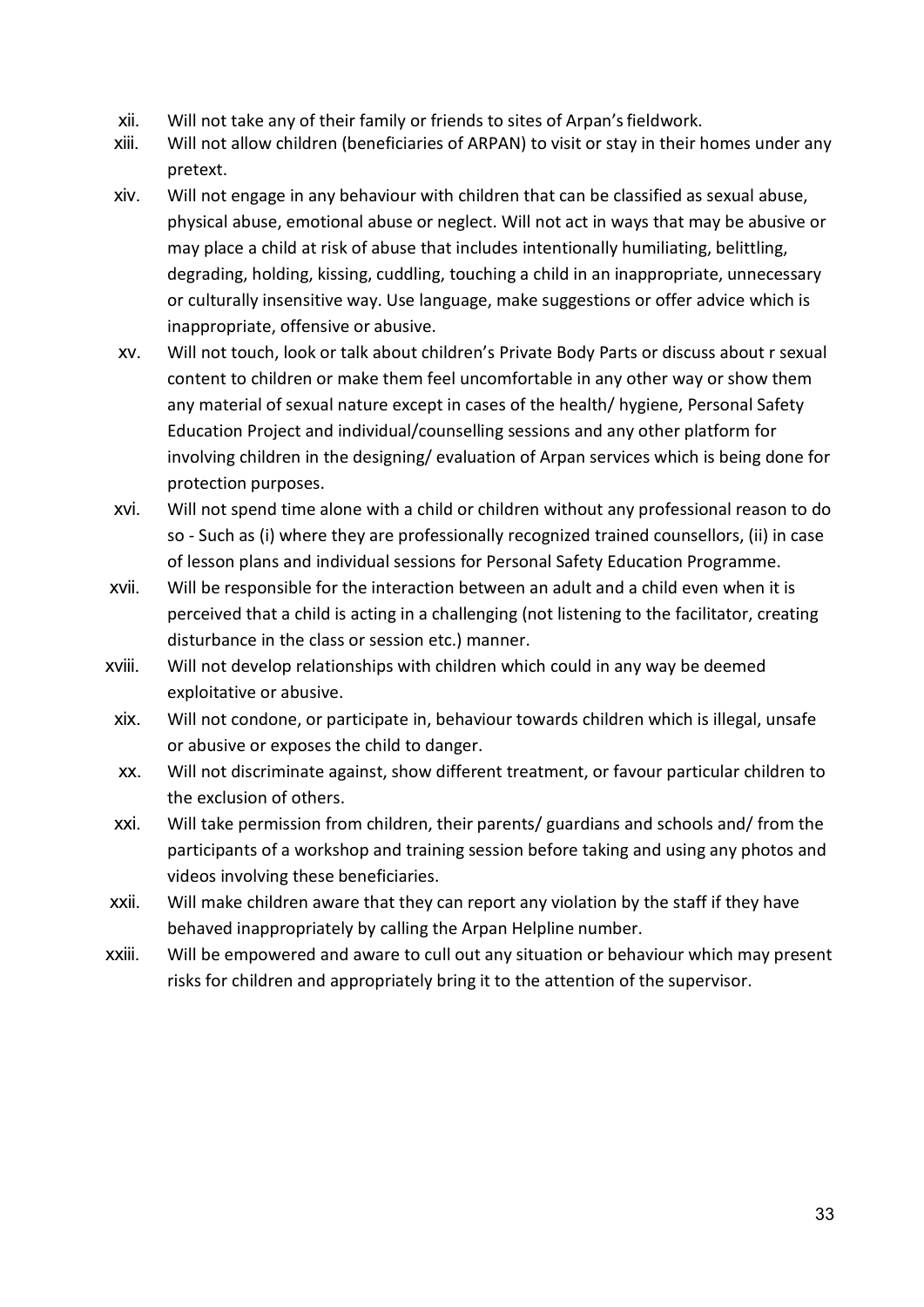## **Confidentiality**

In addition to the above Code of Conduct, the Stakeholders(s) are mandated to maintain confidentiality in relation to the use of children's data and photographs for external communication as per the following rules:

- ARPAN will ensure that all communication and publication material (both print and electronic) on children in the form of pictures/captions are required to be decent, dignified and respectful and bear no identification details (face, name, case number, location etc.).
- Only group pictures of stakeholders will be used. Group refers to 8-10 children. This is the general guideline to be followed by all. Facilitators of group sessions can take pictures of themselves conducting sessions with adults/with children in a classroom session ensuring the required protocols for taking group photographs are followed. However, these photographs will have to be approved by the respective Director before posting them in their personal social media pages. The staff can only store these images for a week in their personal device after it has been handed over to the Public Engagement Team or stored in the relevant common drive. Post that it needs to be deleted. In case the directors have any doubts/concern they can reach out to the Director- Public Engagement for approval. Under any circumstances pictures of children with whom counselling has been done whether individually or in a group cannot be taken or posted.
- The Public Engagement Team based on the management decision and organizational needs might be allowed to take photographs of children in a smaller group or individually based on the authorization of the Director PE and the CEO. In all other cases, if individual pictures are necessary they will be taken from stock images and will be accordingly acknowledged.
- Children will not be presented as victims, nor will any communication exaggerate the vulnerability or abuse of the child.
- All stakeholders can share content and images that has been already shared through Arpan social media handles.
- ARPAN will ensure that no images (printed or scanned), testimonials or videos of the children shall be taken without adequate permission of the child (if above 12 years) and of parents/ school authorities/ institutional caretakers/ institutional authorities (in case of children below 12 years) before using the same on their website, electronic and print material meant for internal and external stakeholders.
- Photos and content available on the ARPAN website can be used only after acquiring written permission from ARPAN management. In case the stakeholder(s) requires the photos/ videos for internal/ external communication material, it may be permitted subject to approval by the senior management at Arpan.
- The staff members, consultants, interns, volunteers of ARPAN shall be required to safeguard all records and documents pertaining to children within their projects and maintain their confidentiality.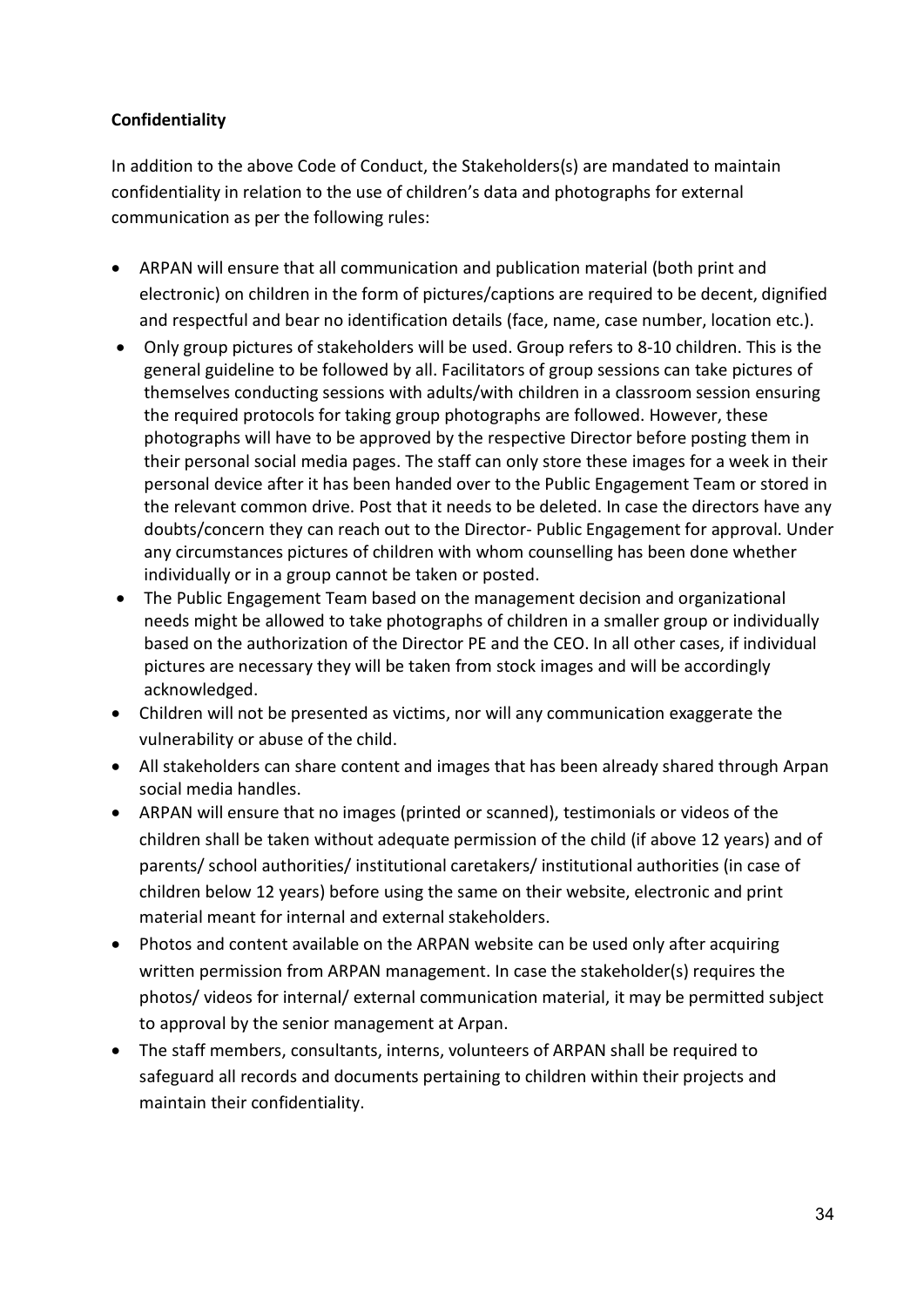- All Stakeholders will be required to refrain from using names or other identification details of children they work with until and unless necessary in case of a supervision relationship.
- The identification details of beneficiaries will be kept completely confidential unless the beneficiary has consented otherwise.

#### **Non-Compliance/Breach**

In case of breach of the above mentioned clauses, the same will be addressed as per Arpan's Child Protection Policy. The Child Protection Policy is available in hard copy at Arpan office and a soft copy is available on our website [www.arpan.org.in](http://www.arpan.org.in/)

I have read and understood the Code of Conduct and I will abide by it. Name: Contact no.: Email id: Address: Signature: Date:

# **Annex 3 - Inclusion of Code of Conduct in Contracts/MOU/TOR for consultants, partner counsellors, volunteers not working with children**

#### **Purpose**

Protection of children is the duty of all adults and right of a child irrespective of their age, gender, caste, class, religion, disability, ethnicity, affiliations or any other differentiating factors. Sexual abuse of children is unacceptable under any circumstances. Arpan's work is child-centric where the key is to understand and value what the child wants and hence the child is an integral part of the decision making the process. This philosophy extends to all the programmes at Arpan, where children are the primary stakeholders. The Board of Management of Arpan is fully committed to the safeguarding of children. It recognizes that considerations on the safeguarding of children permeate all aspects of Arpan's work and be reflected in all of Arpan's policies, practices and activities. This Code of Conduct forms an integral part of The Child Protection Policy of Arpan. It also acts as a guiding document to the Board of Trustees, Senior management and staff members in the event of a breach of any code of conduct at Arpan. The policy thereby ensures the protection of all children who directly or indirectly come in touch with the organization and its services across the span of Arpan's work.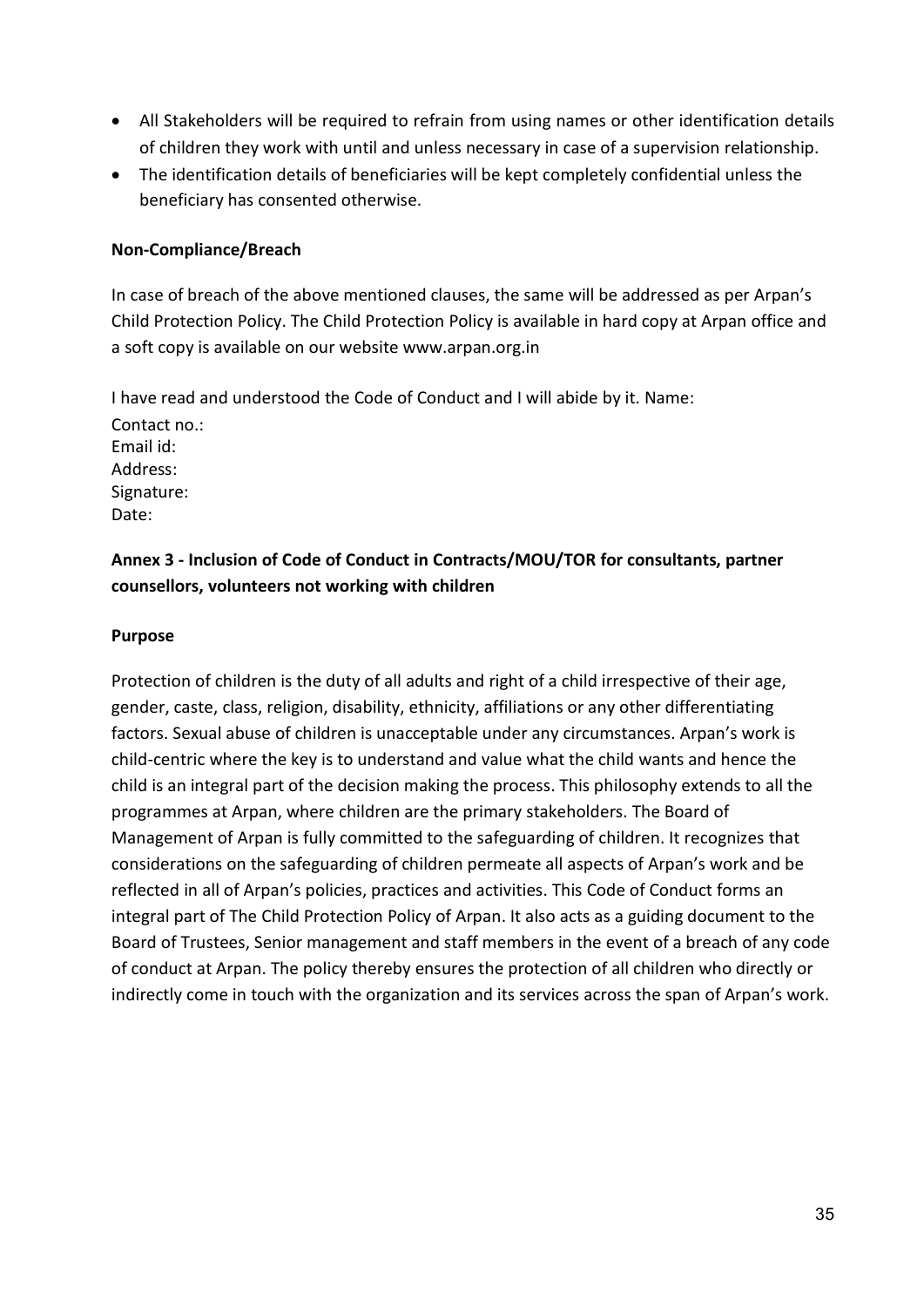## **Code of Conduct for Consultants, Partner Counsellors, Volunteers not working directly with children**

Consultants, partner counsellors, volunteers not working with children:

- i. Will read and sign the Child Protection Policy with complete commitment at the beginning of their engagement with ARPAN.
- ii. Will respect the local cultural and religious context.
- iii. Will have to exercise behaviour protocols consistent with the Core Values of ARPAN in any platform that they are participating on behalf of Arpan.
- iv. Will not spend time alone with a child or children in the absence of an Arpan employee even if interacting for any professional reason.
- v. Will not engage in any behaviour with children that can be classified as sexual abuse, physical abuse, emotional abuse or neglect. Will not act in ways that may be abusive or may place a child at risk of abuse that includes intentionally humiliating, belittling, degrading, holding, kissing, cuddling, touching a child in an inappropriate, unnecessary or culturally insensitive way. Use language, make suggestions or offer advice which is inappropriate, offensive or abusive.
- vi. Will not develop relationships with children which could in any way be deemed exploitative or abusive.
- vii. Will not condone, or participate in, behaviour towards children which is illegal, unsafe or abusive or exposes the child to danger.
- viii. Will not discriminate against, show different treatment, or favour particular children to the exclusion of others.
- ix. Will not have any access to data without the written permission of the Director/CEO.
- x. Will not take any photos and videos of children and other beneficiaries without the permission of the director/CEO and in the absence of an Arpan employee.
- xi. Will not take their relatives/friend/people unrelated to Arpan to any project site without the permission and knowledge of Arpan management.

## **Confidentiality**

In addition to the above Code of Conduct, the Stakeholders(s) are mandated to maintain confidentiality in relation to the use of children's data and photographs for external communication as per the following rules:

• ARPAN will ensure that all communication and publication material (both print and electronic) on children in the form of pictures/captions are required to be decent, dignified and respectful and bear no identification details (face, name, case number, location etc.).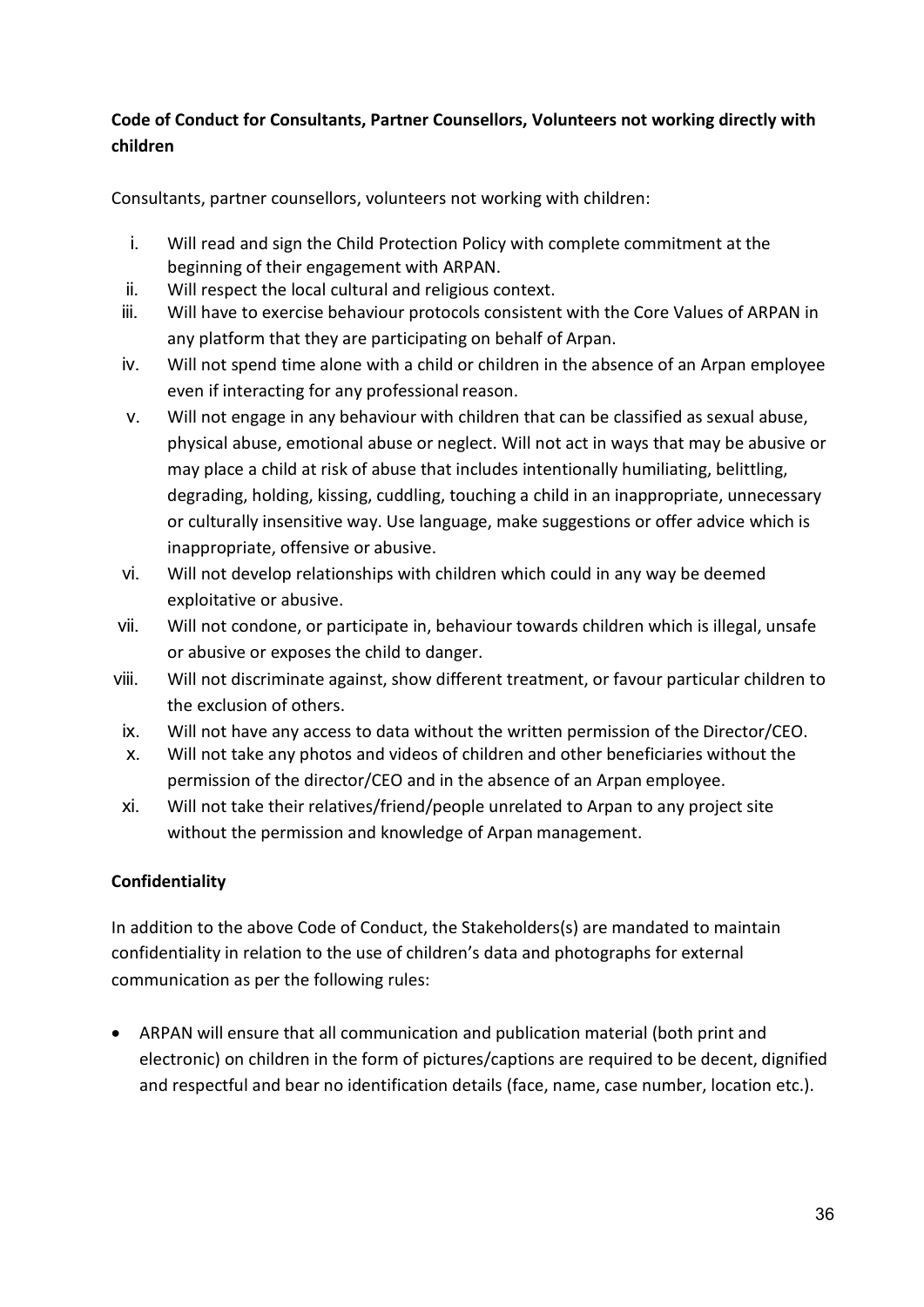- Only group pictures of stakeholders will be used. Group refers to 8-10 children. This is the general guideline to be followed by all. Facilitators of group sessions can take pictures of themselves conducting sessions with adults/with children in a classroom session ensuring the required protocols for taking group photographs are followed. However, these photographs will have to be approved by the respective Director before posting them in their personal social media pages. The employees can only store these images for a week in their personal device after it has been handed over to the Public Engagement Team or stored in the relevant common drive. Post that it needs to be deleted. In case the directors have any doubts/concern they can reach out to the Director- Public Engagement for approval. Under any circumstances pictures of children with whom counselling has been done whether individually or in a group cannot be taken or posted.
- The Public Engagement Team based on the management decision and organizational needs might be allowed to take photographs of children in a smaller group or individually based on the authorization of the Director PE and the CEO. In all other cases, if individual pictures are necessary they will be taken from stock images and will be accordingly acknowledged.
- Children will not be presented as victims, nor will any communication exaggerate the vulnerability or abuse of the child.
- All stakeholders can share content and images that has been already shared through Arpan social media handles.
- ARPAN will ensure that no images (printed or scanned), testimonials or videos of the children shall be taken without adequate permission of the child (if above 12 years) and of parents/ school authorities/ institutional caretakers/ institutional authorities (in case of children below 12 years) before using the same on their website, electronic and print material meant for internal and external stakeholders.
- Photos and content available on the ARPAN website can be used only after acquiring written permission from ARPAN management. In case the stakeholder(s) requires the photos/ videos for internal/ external communication material, it may be permitted subject to approval by the senior management at Arpan.
- The staff members, consultants, interns, volunteers of ARPAN shall be required to safeguard all records and documents pertaining to children within their projects and maintain their confidentiality.
- All Stakeholders will be required to refrain from using names or other identification details of children they work with until and unless necessary in case of a supervision relationship.
- The identification details of beneficiaries will be kept completely confidential unless the beneficiary has consented otherwise.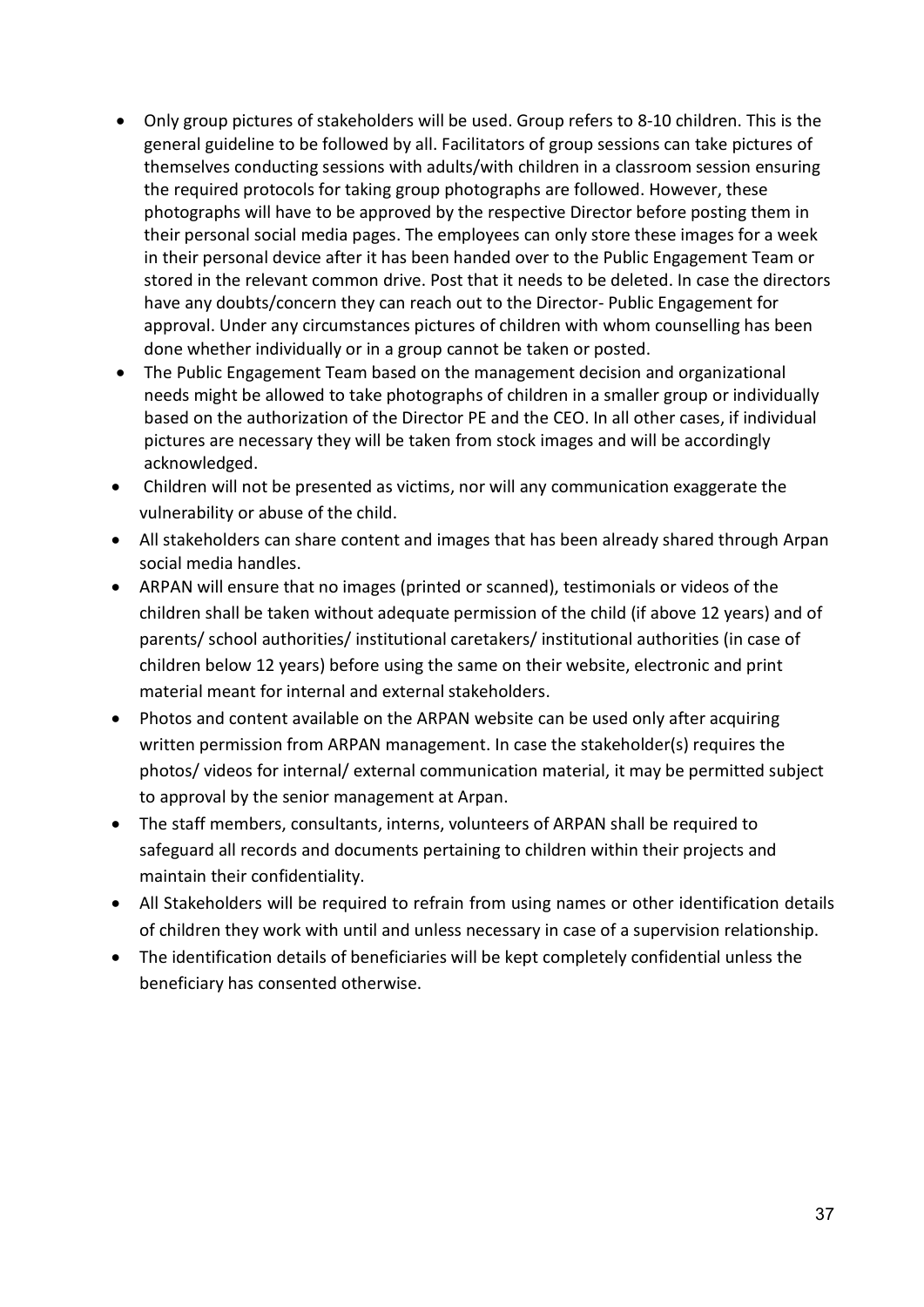#### **Non-Compliance/Breach**

In case of breach of the above mentioned clauses, the same will be addressed as per Arpan's Child Protection Policy. The Child Protection Policy is available in hard copy at Arpan office and a soft copy is available on our website [www.arpan.org.in](http://www.arpan.org.in/)

I have read and understood the Code of Conduct and I will abide by it.

Name: Contact no.: Email id: Address: Signature: Date:

#### **Annex 4 - Code of conduct for Donors and visitors to be signed before field visit Purpose**

Protection of children is the duty of all adults and right of a child irrespective of their age, gender, caste, class, religion, disability, ethnicity, affiliations or any other differentiating factors. Sexual abuse of children is unacceptable under any circumstances. Arpan's work is child-centric where the key is to understand and value what the child wants and hence the child is an integral part of the decision making the process. This philosophy extends to all the programmes at Arpan, where children are the primary stakeholders. The Board of Management of Arpan is fully committed to the safeguarding of children. It recognizes that considerations on the safeguarding of children permeate all aspects of Arpan's work and be reflected in all of Arpan's policies, practices and activities. This Code of Conduct forms an integral part of The Child Protection Policy of Arpan. It also acts as a guiding document to the Board of Trustees, senior management and staff members in the event of a breach of any code of conduct at Arpan. The policy thereby ensures the protection of all children who directly or indirectly come in touch with the organization and its services across the span of Arpan's work.

#### **Code of Conduct for Donors and Visitors**

All existing and new donors and visitors:

- i. Will inform in advance about their visits and any organizational/ partner visits will be conducted only once consent from appropriate authorities of the beneficiaries has been taken. ARPAN staff member(s) will accompany the donors/ visitors for thevisit.
- ii. Will have to exercise behaviour protocols consistent with the Core Values of ARPAN in their relationship with children, in the context of their language, actions, dress, and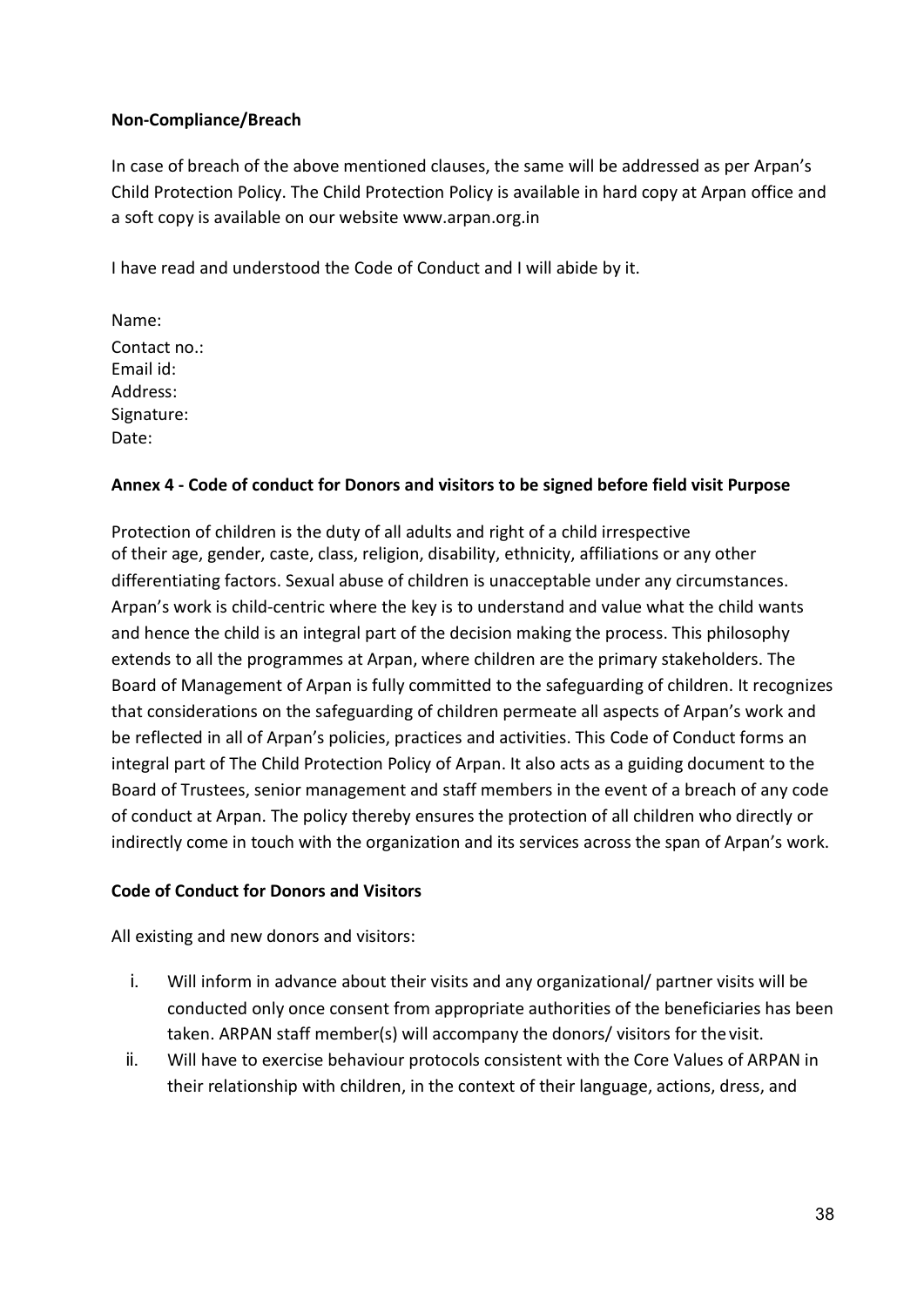behaviour.

- iii. Will have to establish an atmosphere conducive for the development of children through their word, deed and demeanour while observing the Personal Safety Lesson plans.
- iv. Will respect the local cultural and/ religious context and behave inappropriate manner with children in communities.
- v. Will not interact with children in groups or individually even for professional reasons such as funder evaluation. Funder interaction for evaluation purpose will be restricted to adult beneficiaries. Any third party evaluator will have access to children for evaluation purposes only when it is commissioned by Arpan and under strict supervision of Arpan management.
- vi. Will not promise and/ give children and their families/ caretakers verbally/ non- verbally for any monetary or non-monetary favours without the knowledge and permission of Arpan management.
- vii. Will not engage in any behaviour with children that can be classified as sexual abuse, physical abuse, emotional abuse or neglect. Will not act in ways that may be abusive or may place a child at risk of abuse that includes intentionally humiliating, belittling, degrading, holding, kissing, cuddling, touching a child in an inappropriate, unnecessary or culturally insensitive way. Use language, make suggestions or offer advice which is inappropriate, offensive or abusive.
- viii. Will not take any photos and videos of children and other beneficiaries without the permission of the Arpan management and in the absence of an Arpan employee.
- ix. Will not have any access to data, take and/ use any data/ photographs/ videos,testimonials of children, family members, caretakers, institutional staff etc. in their internal and/ external communication material and/ in the media without the knowledge and consent of Arpan management and the other respective authorities.
- x. Will not use any images and/ content available on the Arpan website without informing the Arpan management and taking adequate permissions for the utility of the same in their internal and external communication.

## **Confidentiality**

In addition to the above Code of Conduct, the Stakeholders(s) are mandated to maintain confidentiality in relation to the use of children's data and photographs for external communication as per the following rules:

• ARPAN will ensure that all communication and publication material (both print and electronic) on children in the form of pictures/captions are required to be decent, dignified and respectful and bear no identification details (face, name, case number, location etc.).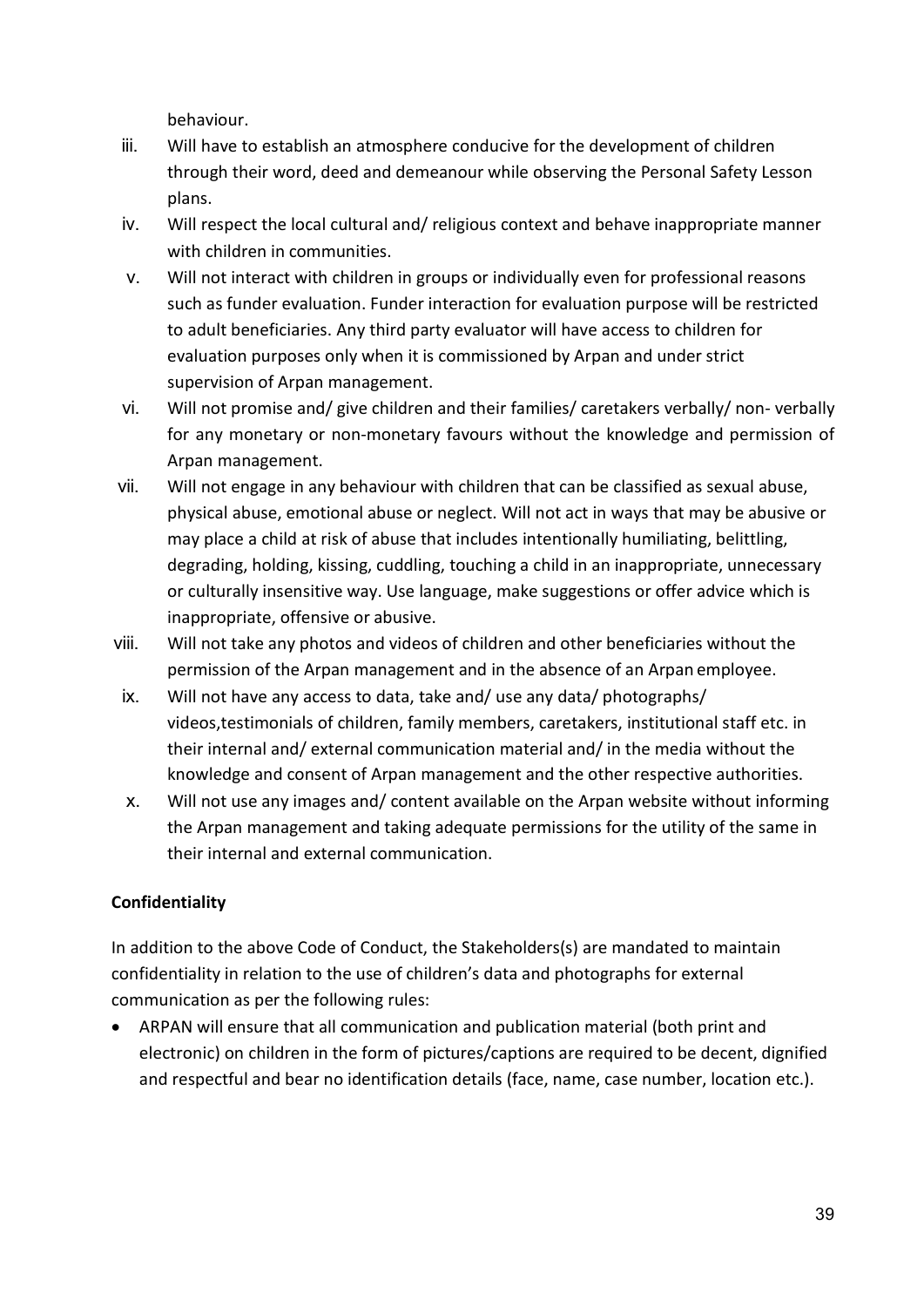- Children will not be presented as victims, nor will any communication exaggerate the vulnerability or abuse of the child.
- ARPAN will ensure that no images (printed or scanned), testimonials or videos of the children shall be taken without adequate permission of the child (if above 12 years) and of parents/ school authorities/ institutional caretakers/ institutional authorities (in case of children below 12 years) before using the same on their website, electronic and print material meant for internal and external stakeholders.
- work with until and unless necessary in case of a supervision relationship.
- The identification details of beneficiaries will be kept completely confidential unless the beneficiary has consented otherwise.
- Photos and content available on the ARPAN website can be used only after acquiring written permission from ARPAN management. In case the stakeholder(s) requires the photos/ videos for internal/ external communication material, it may be permitted subject to approval by the senior management at Arpan.

## **Non-Compliance/Breach**

In case of breach of the above mentioned clauses, the same will be addressed as per Arpan's Child Protection Policy. The Child Protection Policy is available in hard copy at Arpan office and a soft copy is available on our website [www.arpan.org.in](http://www.arpan.org.in/)

I have read and understood the Code of Conduct and I will abide by it.

Name: Contact no.: Email id: Address: Signature: Date:

# **Annex 5 - Inclusion of Code of Conduct in Agreement letter/MOU/TOR for Full Time Contractors**

#### **Purpose**

Protection of children is the duty of all adults and right of a child irrespective of their age, gender, caste, class, religion, disability, ethnicity, affiliations or any other differentiating factors. Sexual abuse of children is unacceptable under any circumstances. Arpan's work is child-centric where the key is to understand and value what the child wants and hence the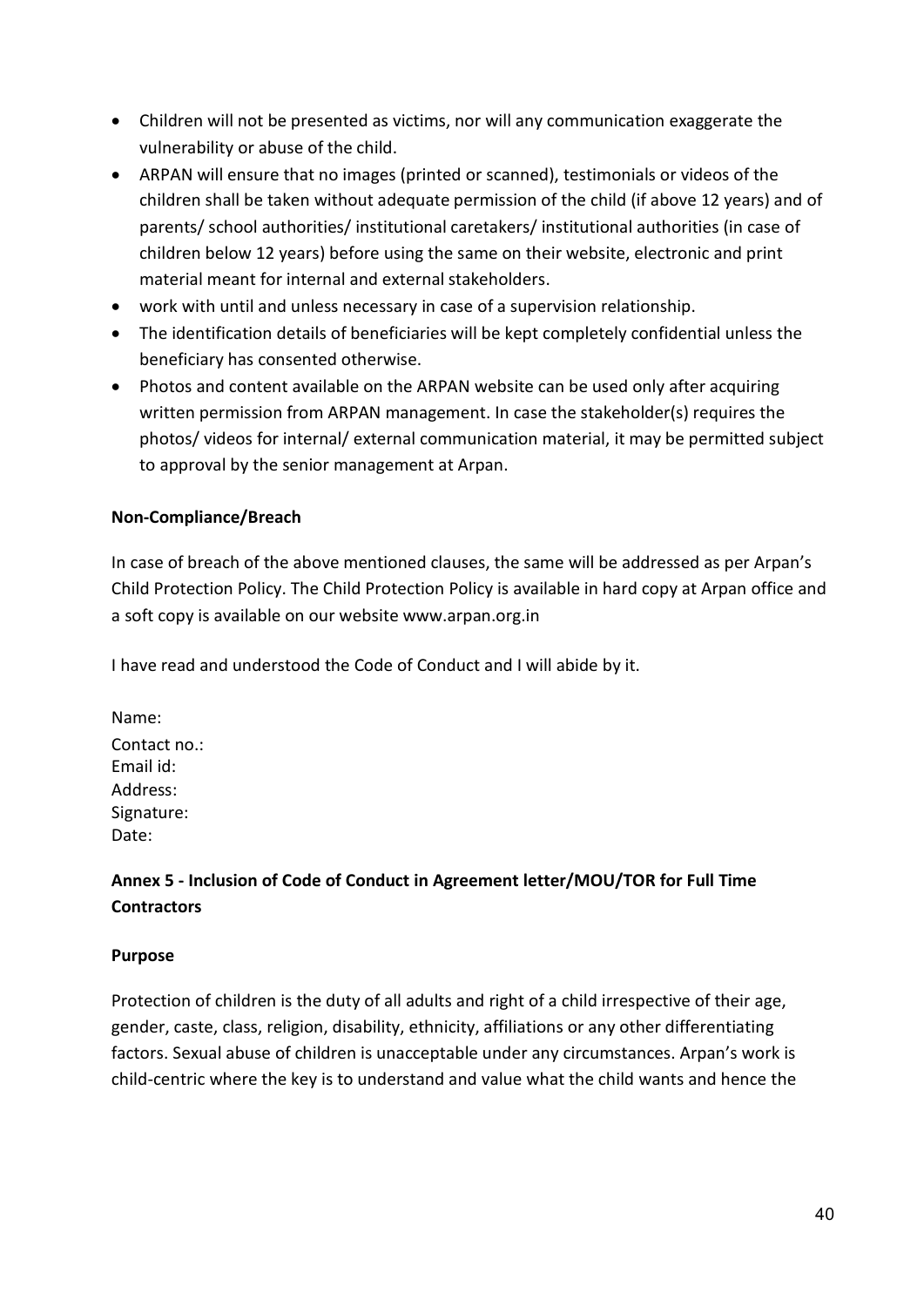child is an integral part of the decision making the process. This philosophy extends to all the programmes at Arpan, where children are the primary stakeholders. The Board of Management of Arpan is fully committed to the safeguarding of children. It recognizes that considerations on the safeguarding of children permeate all aspects of Arpan's work and be reflected in all of Arpan's policies, practices and activities. This Code of Conduct forms an integral part of The Child Protection Policy of Arpan. It also acts as a guiding document to the Board of Trustees, senior management and staff members in the event of a breach of any code of conduct at Arpan. The policy thereby ensures the protection of all children who directly or indirectly come in touch with the organization and its services across the span of Arpan's work.

## **Code of Conduct for Full-Time Contractors**

Full-Time Contractors:

- i. Will need to sign the Child Protection Policy and ensure their staff abide by it.
- ii. Will participate in training sessions on Child Protection Policy.
- iii. Will not be alone with Arpan beneficiaries especially children or interact with them.
- iv. Will not engage in any behaviour with children that can be classified as sexual abuse, physical abuse, emotional abuse or neglect. Will not act in ways that may be abusive or may place a child at risk of abuse that includes intentionally humiliating, belittling, degrading, holding, kissing, cuddling, touching a child in an inappropriate, unnecessary or culturally insensitive way. Use language, make suggestions or offer advice which is inappropriate, offensive or abusive.

## **Confidentiality**

In addition to the above Code of Conduct, the Stakeholders(s) are mandated to maintain confidentiality in relation to the use of children's data and photographs for external communication as per the following rules:

- ARPAN will ensure that all communication and publication material (both print and electronic) on children in the form of pictures/captions are required to be decent, dignified and respectful and bear no identification details (face, name, case number, location etc.).
- Children will not be presented as victims, nor will any communication exaggerate the vulnerability or abuse of the child.
- ARPAN will ensure that no images (printed or scanned), testimonials or videos of the children shall be taken without adequate permission of the child (if above 12 years) and of parents/ school authorities/ institutional caretakers/ institutional authorities (in case of children below 12 years) before using the same on their website, electronic and print material meant for internal and external stakeholders.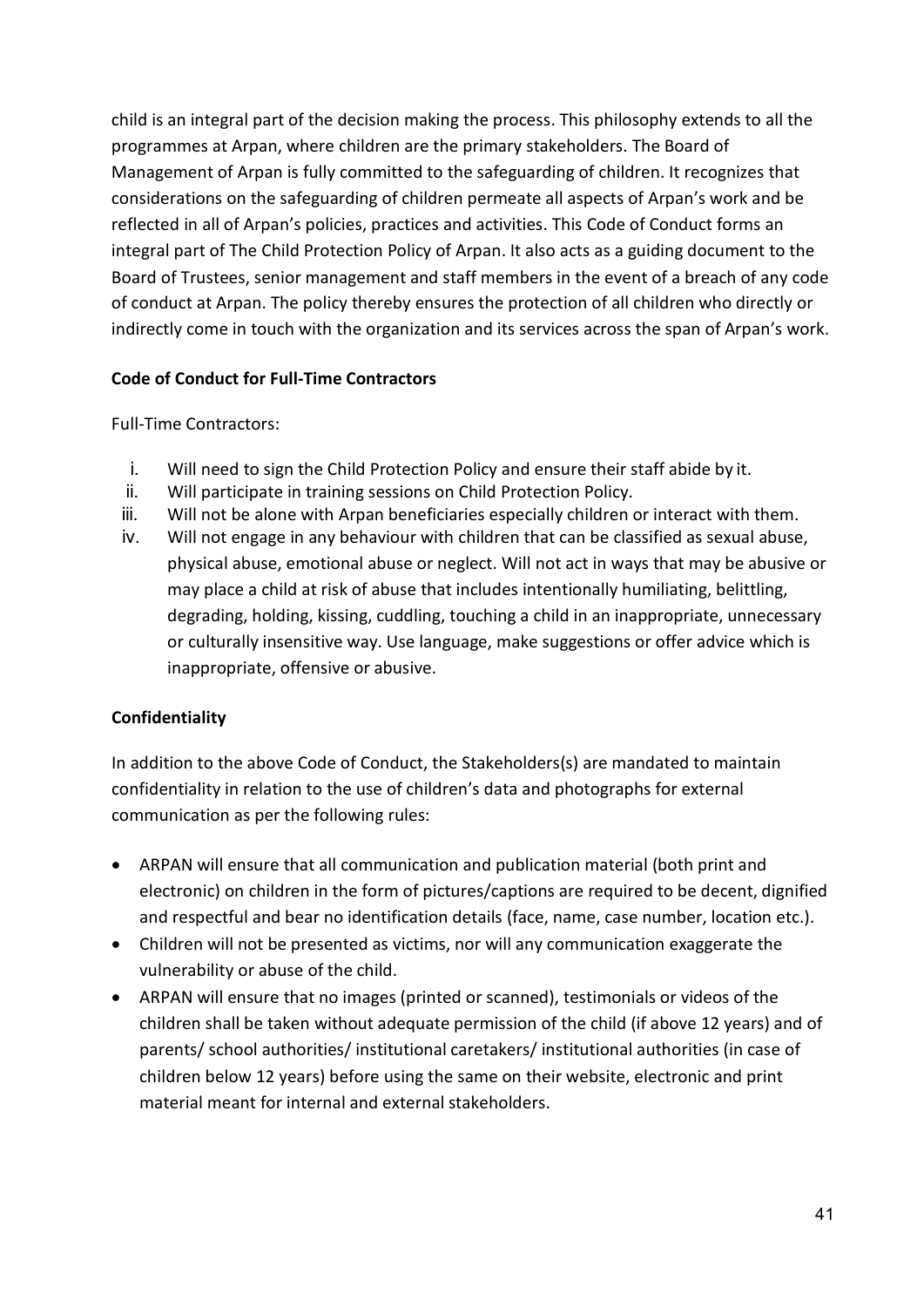• Photos and content available on the ARPAN website can be used only after acquiring written permission from ARPAN management. In case the stakeholder(s) requires the photos/ videos for internal/ external communication material, it may be permitted subject to approval by the senior management at Arpan.

#### **Non-Compliance/Breach**

In case of breach of the above mentioned clauses, the same will be addressed as per Arpan's Child Protection Policy. The Child Protection Policy is available in hard copy at Arpan office and a soft copy is available on our website [www.arpan.org.in](http://www.arpan.org.in/)

I have read and understood the Code of Conduct and I will abide by it.

Name: Contact no.: Email id: Address: Signature: Date: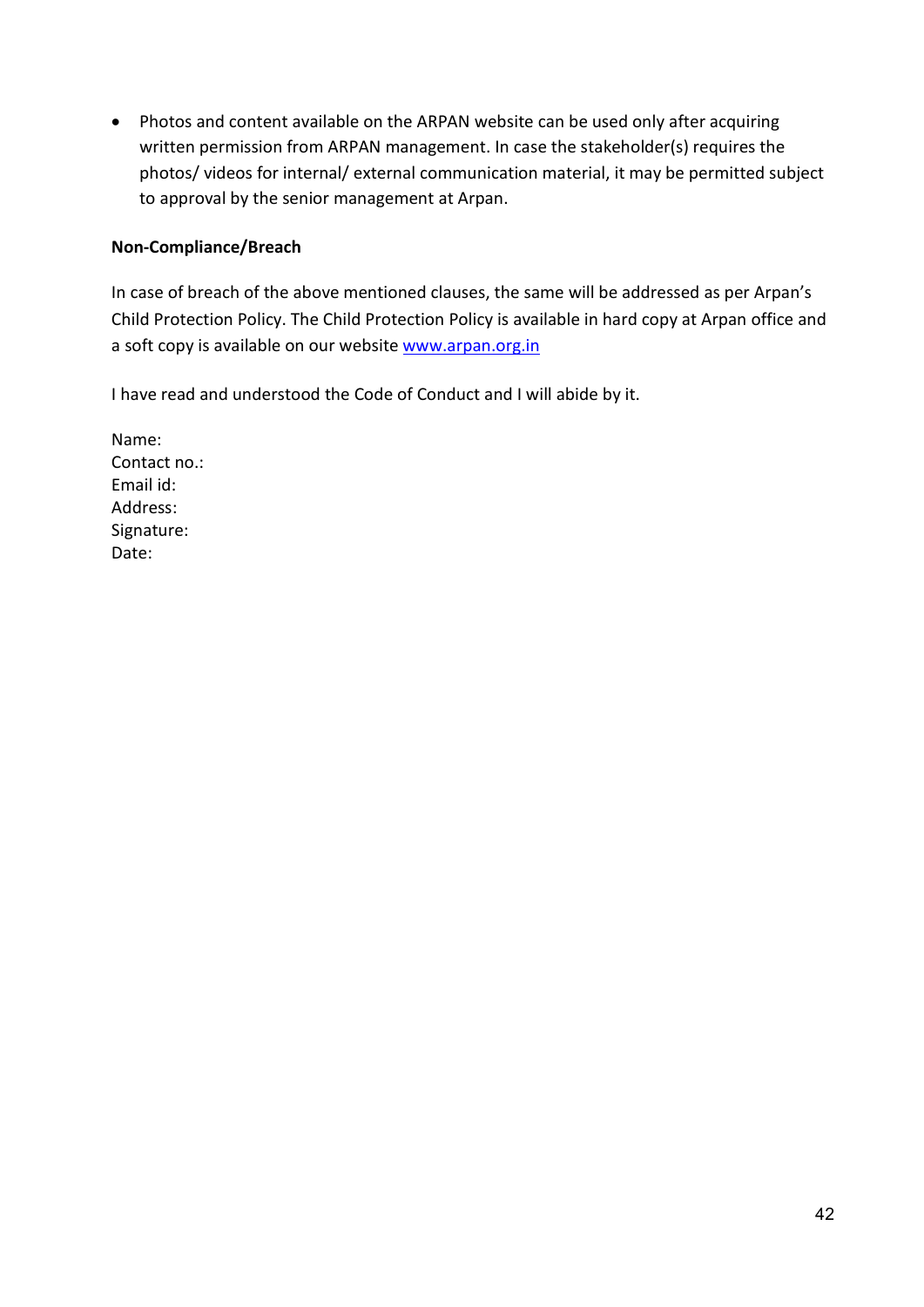## **Annex 6 - Reporting format for Breach of Child Protection Policy To report, send an email to hr@arpan.org.in**

| Name of person Reporting                   |  |
|--------------------------------------------|--|
| Name of the person who has breached        |  |
| Howhasthepersonbreached the Child          |  |
| Protection Policy of Arpan? Please provide |  |
| complete details.                          |  |
|                                            |  |
|                                            |  |
|                                            |  |
|                                            |  |
|                                            |  |
|                                            |  |
|                                            |  |
|                                            |  |
|                                            |  |
|                                            |  |
|                                            |  |
|                                            |  |
|                                            |  |
|                                            |  |
|                                            |  |
|                                            |  |
|                                            |  |
|                                            |  |
| Signature:                                 |  |
|                                            |  |
|                                            |  |
| Date:                                      |  |
|                                            |  |
|                                            |  |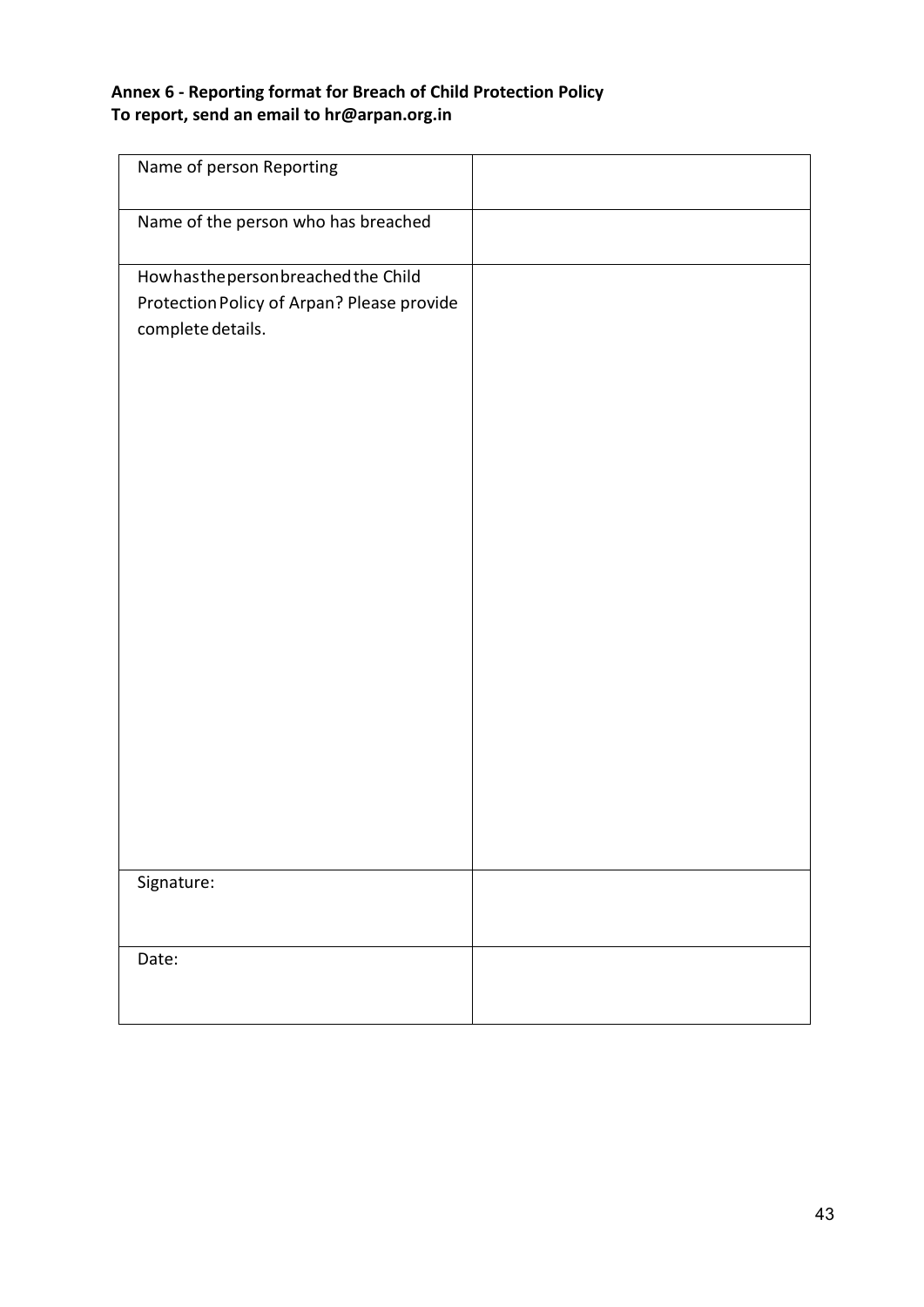#### **APPENDIX 7 REFERENCE CHECK FORMAT**

#### **Reference Form**

| Candidate's Name    | <u> 1980 - Jan Samuel Barbara, martin da shekara 1980 - An tsa a tsa a tsa a tsa a tsa a tsa a tsa a tsa a tsa a</u> |
|---------------------|----------------------------------------------------------------------------------------------------------------------|
| by                  |                                                                                                                      |
| Name of the School  |                                                                                                                      |
| Job Title           |                                                                                                                      |
| <b>Phone Number</b> |                                                                                                                      |
| Date                |                                                                                                                      |

1. How long have you known the candidate? Please describe your reporting relationship with the candidate. If none, in what capacity did you know the candidate? (Head Teacher, Admin Head, colleague, service provider, subordinate?)

2. How would you rate him/her on performance in the role? Exceeded expectations Met expectations Failed to meet expectations If he/she failed to meet expectations, request you to please elaborate on the same.

#### 3. What are the candidate's key accomplishments?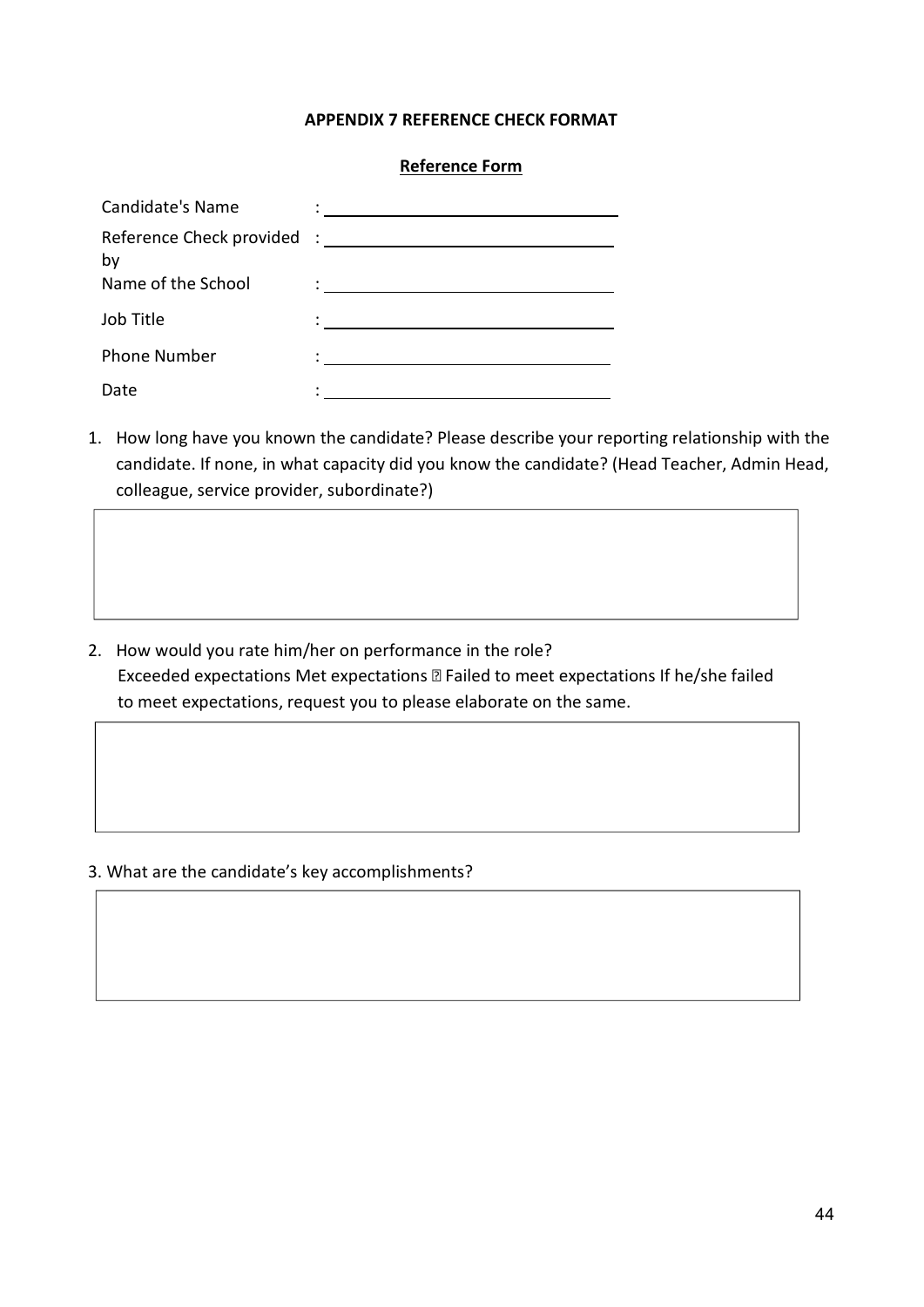3. Why did the candidate leave the position?

4. How independently does the candidate work as opposed to needing constant supervision?

5. How does s/he handle difficult people? What is his/her conflict resolution protocol?

6. How would you rate the candidate on the following parameters? (Exceeded expectations, Met expectations, Failed to meet expectations)

| Accountability                                                                                      |  |
|-----------------------------------------------------------------------------------------------------|--|
| (Commitment to deliverables & deadlines, is proactive, takes<br>ownership for own work/performance) |  |
| <b>Discipline</b>                                                                                   |  |
| (Punctuality, Attendance, Personal grooming, Deals with<br>clients/colleagues with respect)         |  |
| <b>Conscientiousness</b>                                                                            |  |
| (Stands for what is right, Pays attention to detail, maintains<br>confidentiality when necessary)   |  |
| Adherence to policies/processes                                                                     |  |
| (Follows procedures to ensure sound compliance, Served due<br>notice period)                        |  |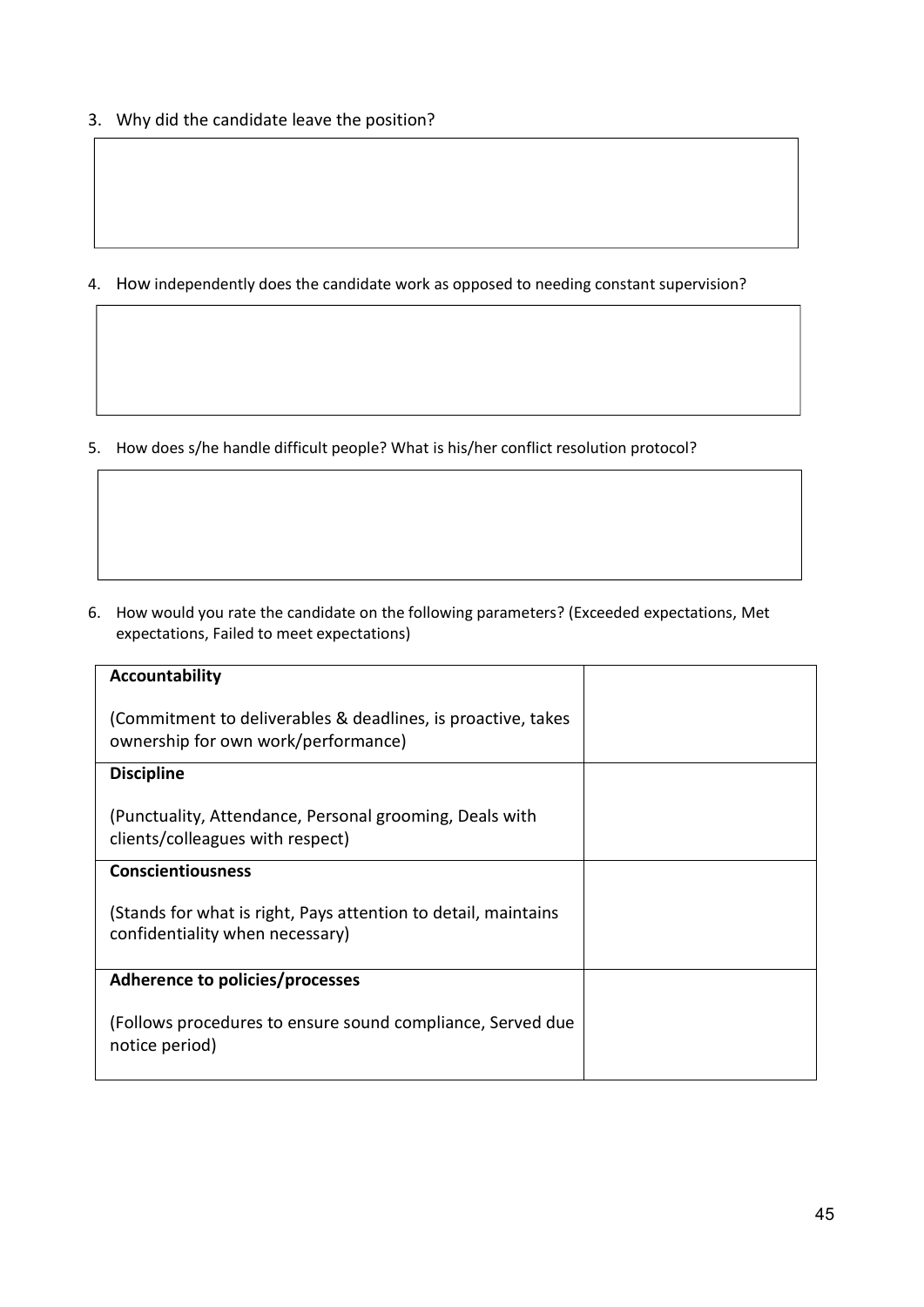| Inter-personal skills                                      |  |
|------------------------------------------------------------|--|
| (Conduct his/her dealings with others in a tactful manner) |  |

7. What did you identify as the candidate's key strengths and areas of development?

| <b>Strengths</b> | <b>Areas of development</b> |
|------------------|-----------------------------|
|                  |                             |
|                  |                             |
|                  |                             |
|                  |                             |

8. If you were putting together a team, would you rehire the candidate?  $\bigcirc$  Yes  $\bigcirc$  No  $\bigcirc$  Yes, with reservations

 If you would have reservations in rehiring him/her or would not consider hiring him/her, request you to please elaborate why?

9. In your professional association with the candidate, were there any personal or professional complaints or concerns that you are aware of?  $O$  Yes  $O$  No

| Criminal offence                            |  |
|---------------------------------------------|--|
|                                             |  |
| Sexual harassment case                      |  |
|                                             |  |
| Gender-related issues                       |  |
|                                             |  |
| Intolerance towards any religious community |  |
| Disruptive behaviour                        |  |
|                                             |  |
| Sense of victimization                      |  |
|                                             |  |
| Rigidity of ideas                           |  |
|                                             |  |
| Anger management issues                     |  |
|                                             |  |

10. Did the candidate have any preference for age/sex of child he/she wanted to work with? How would he/she feel about working with a different age/sex?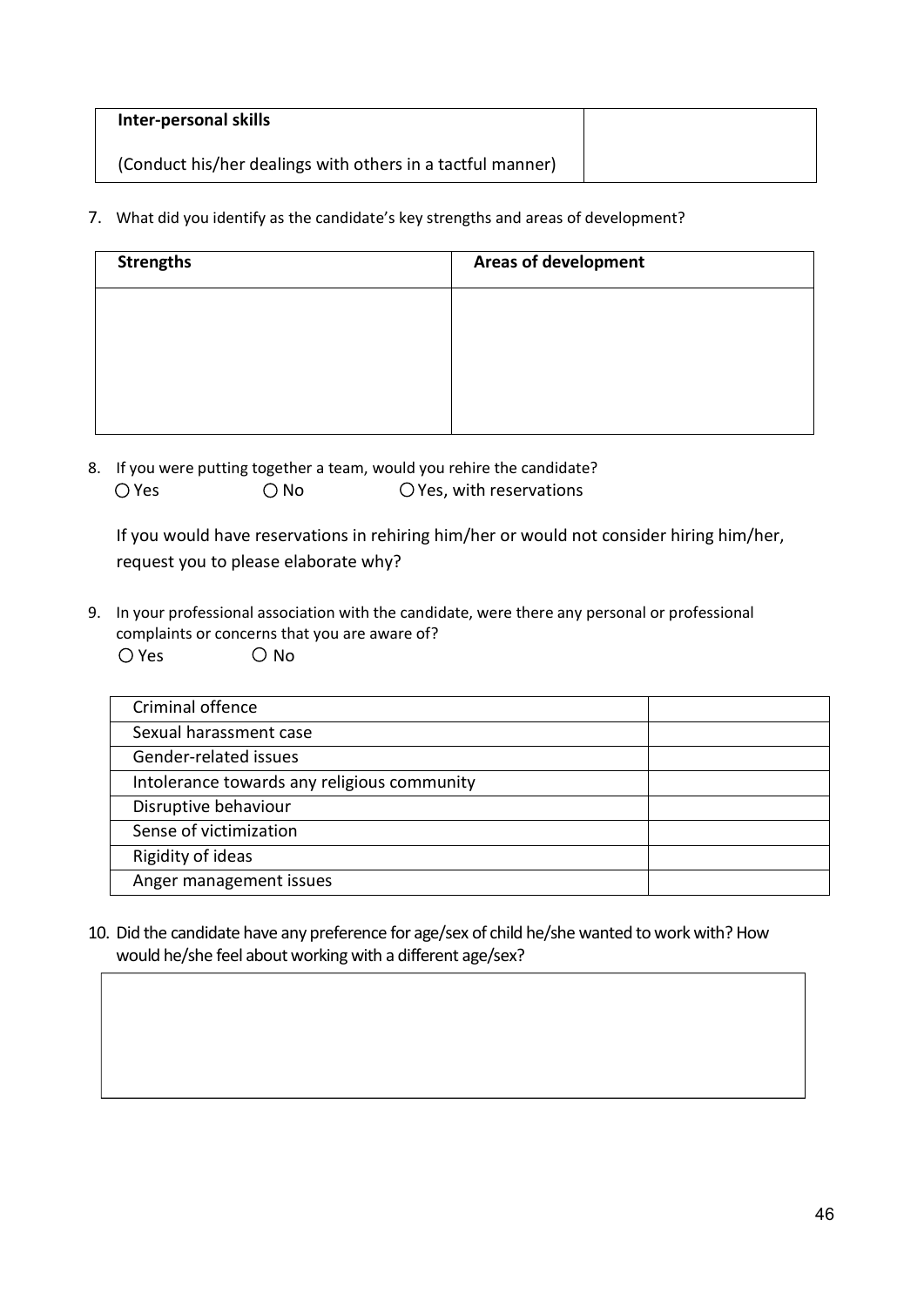11. Would you suggest any characteristic (skillset/attitude) which make him/her not adequate/appropriate for working with children?

12. Did the candidate have any preference for age/sex of child he/she wanted to work with? How would he/she feel about working with a different age/sex?

13. Did you ever had the opportunity to suspect that the candidate had a drug or alcohol problem? Was there any specific safety-related feedback you needed to give him/her during his/her tenure?

14. Was there a need for the candidate to handle any emergency/crisis situation in his/her tenure? What happened and how did he/she [respond to it?](https://www.care.com/-p1017-qxid%7C1201091550.html)

15. Has the candidate ever let the institution down?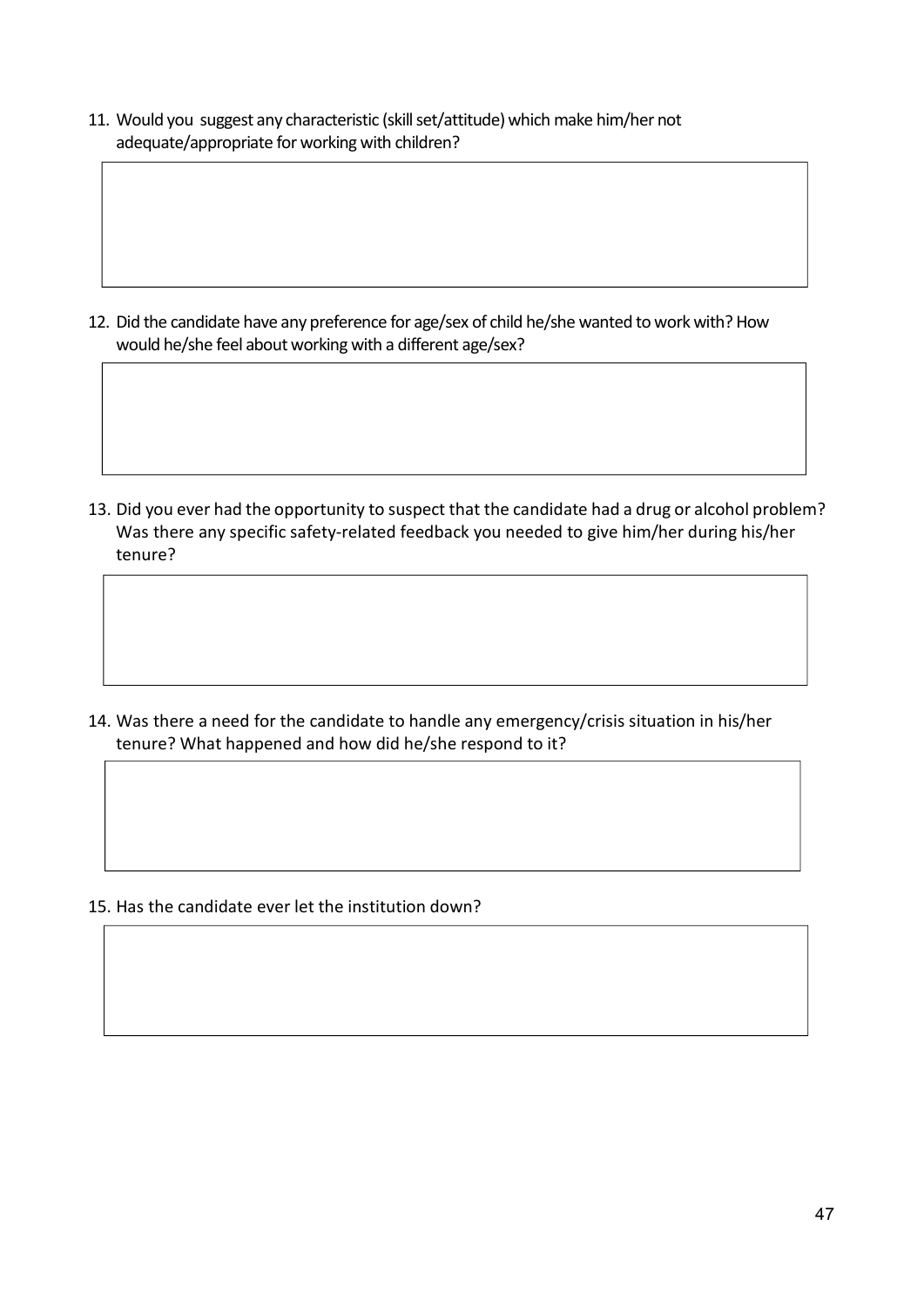## 16. Are there any other thoughts you would like to share that might ease the candidate's transition into the new organization?

17. Is candidate:

| Suitable for the Post | Not suitable for the Post |
|-----------------------|---------------------------|
|-----------------------|---------------------------|